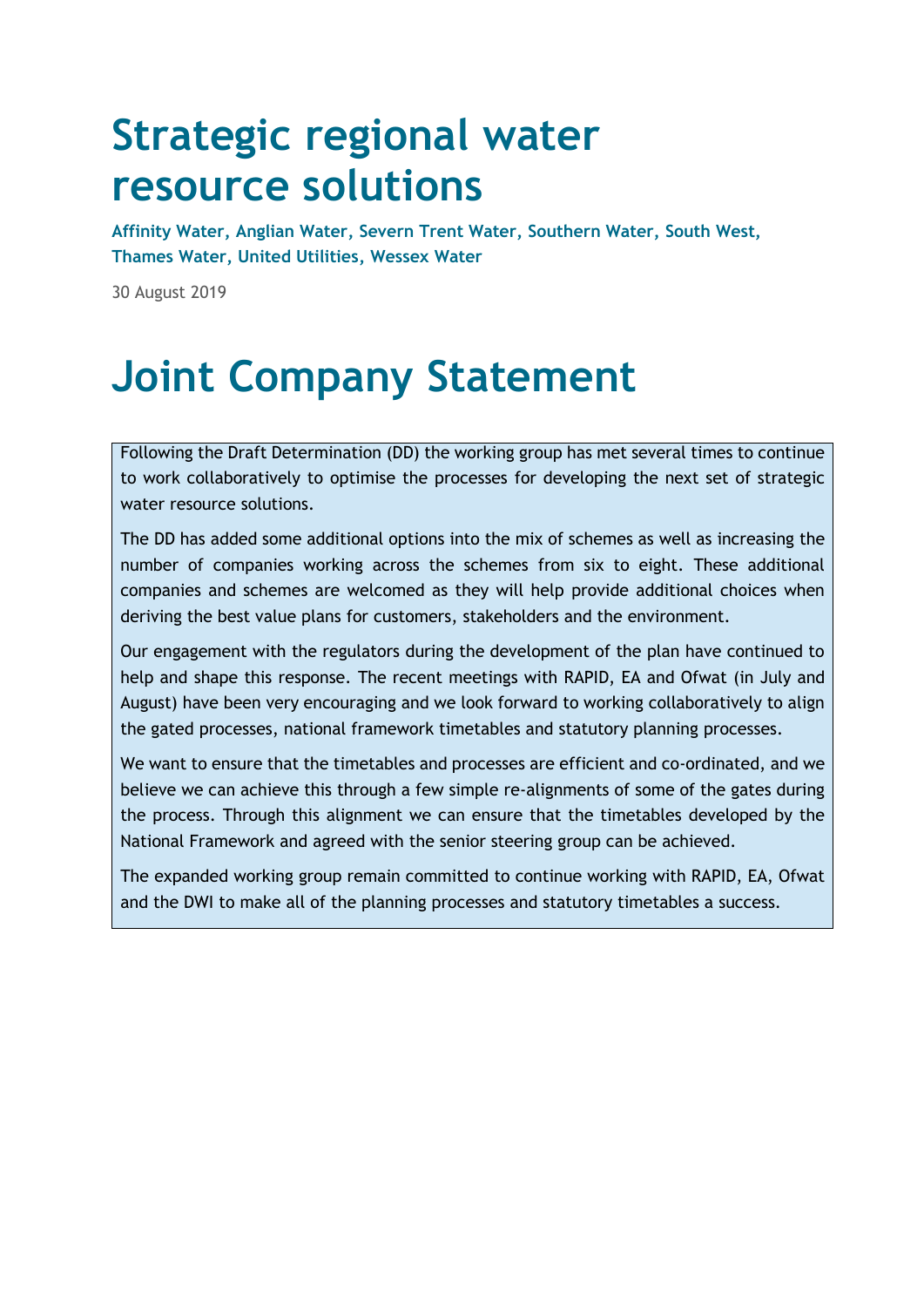### <span id="page-1-0"></span>**1 Executive summary**

The proposed gateway process to develop the next set of strategic water resource options continues to be a welcomed step forward. It provides a good mechanism for the industry, regulators, stakeholders and customers to input into the development and scheduling of these strategic solutions through the combined set of statutory and regulatory processes, including the National framework, Drinking Water Safety Plans, Business Plans and WRMPs.

The All Company Working Group has continued to make good progress with the development of the detail for this new process. The work is ongoing and the companies have coordinated their efforts and worked efficiently to produce a cohesive and coherent suite of proposals both at the scheme level and the joint working group level. There continues to be a series of challenges to be worked through as the detail of this new process evolves and early engagement with the RAPID team has helped. All parties continue to work together to ensure a smooth integration of the statutory and nonstatutory processes and programmes.

Whilst we recognise that we will continue to work with RAPID going forward, the purpose of this document is to highlight where we remain concerned and how we believe these concerns could be overcome. These can be summarised as follows, which we have highlighted in our discussions with RAPID:

- proposed gate timings and definitions of activities do not align with the timeline of the National Framework and the statutory Water Resources Management Plans (WRMPs), which companies must adhere to. We believe some minor realignment of the gates and clarification of the required activities by each gate can resolve this. Specifically, gates 1 and 2 should be moved from April to August, and gate 1 should be used as the initial test for each option, with gate 2 being the key decision point for the option continuing to full design stage of DCO or non-DCO development. As the planning route for each scheme, DCO or non-DCO, and the degree of planning complexity and investigation requirements won't be known until August 2020, some flexibility in gates 3, 4 and 5 is required to ensure the challenges of either planning route can be accommodated.
- the incentives on companies to spend efficiently are weakened as they depart from the established regulatory mechanism to share totex overspend and underspend with customers. Applying the standard regulatory incentive mechanism would resolve this.
- the reconciliation mechanism by which unneeded totex is returned to customers via revenue only adjustment risks penalising companies. This can be resolved by allowing companies to return money to customers in the same way as it was raised.
- although the overall totex allowance appears sufficient, allocation between gates is inflexible. Allowing companies to carry forward unspent totex from one gate to future gates would resolve this.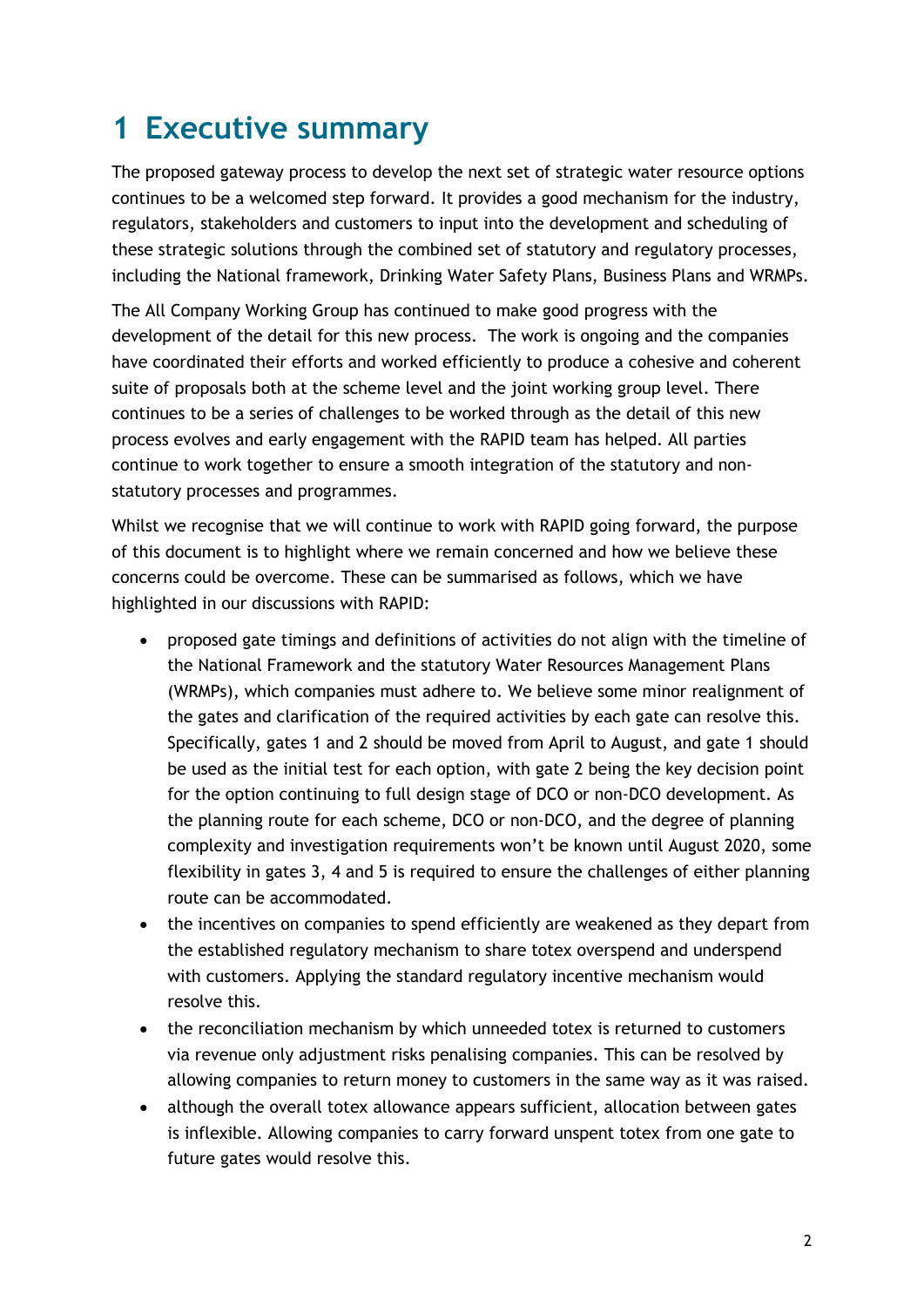• the requirement for consultation at each gate may cause confusion and 'fatigue' with stakeholders and customers. We believe that sufficient consultation opportunities are provided by the statutory WRMP and new regional water resource planning processes. Decisions made by Ofwat and the regulators would of course be published as part of the Board minutes, which will make the processes open and transparent.

We believe that these changes would help all parties to deliver the work required to promote the schemes in the tight timetable that we are facing. We would welcome any further discussion with yourselves or via RAPID to assist inclusion of the above in your Final Determination.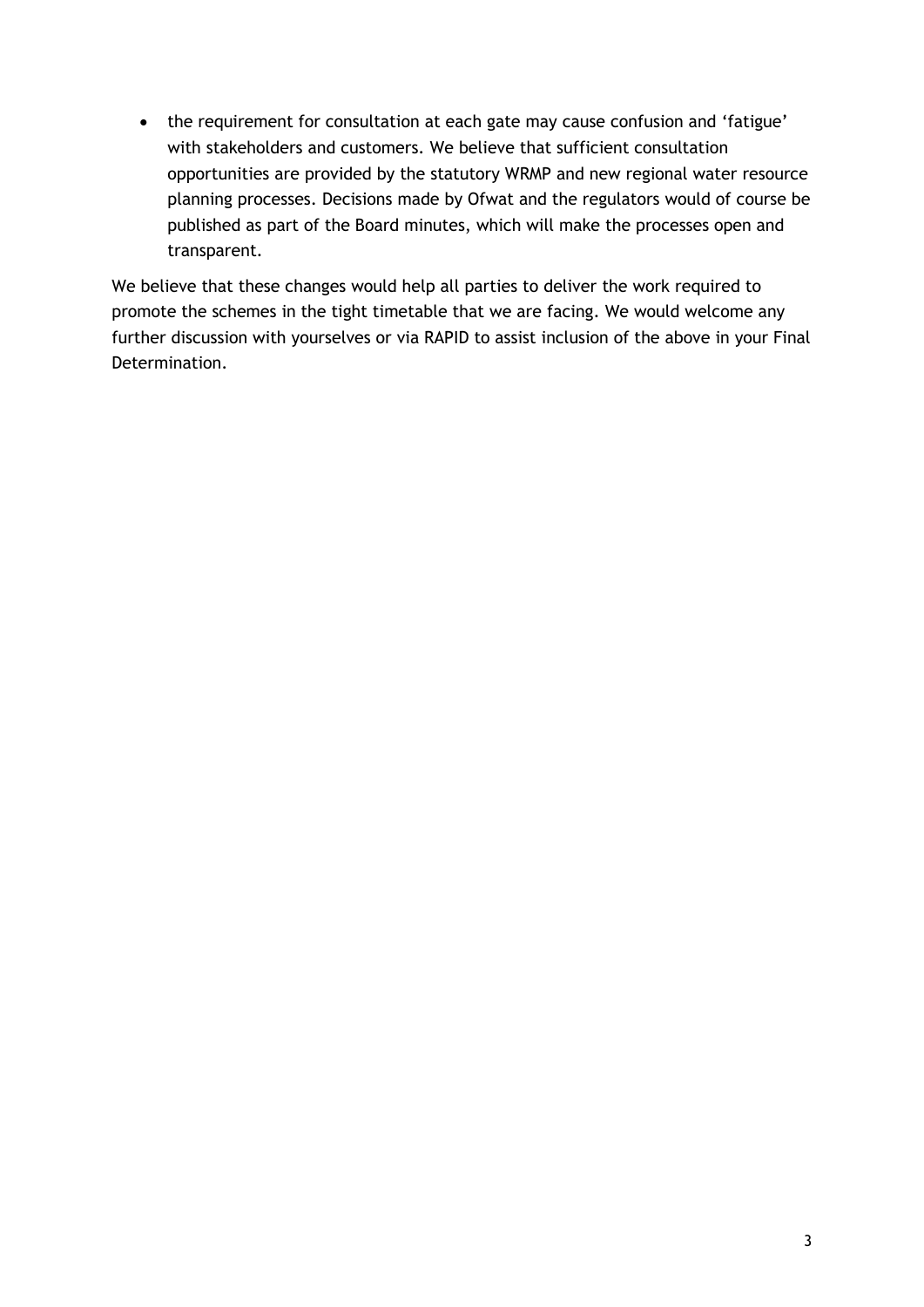# **Contents**

| $\mathbf{1}$   |                                                            |
|----------------|------------------------------------------------------------|
| $\overline{2}$ |                                                            |
| 3              |                                                            |
| 3.1            |                                                            |
| 3.2            |                                                            |
| 3.3            |                                                            |
| $\overline{4}$ |                                                            |
| 4.1            |                                                            |
| 4.2            |                                                            |
| 4.3            |                                                            |
| 4.4            |                                                            |
| 5              |                                                            |
| 5.1            |                                                            |
| 5.2            |                                                            |
| 5.3            |                                                            |
| 5.4            | Restricted opportunity to identify new scheme partners. 20 |
| 5.5            |                                                            |
| 5.6            |                                                            |
| 6              |                                                            |
|                |                                                            |
|                |                                                            |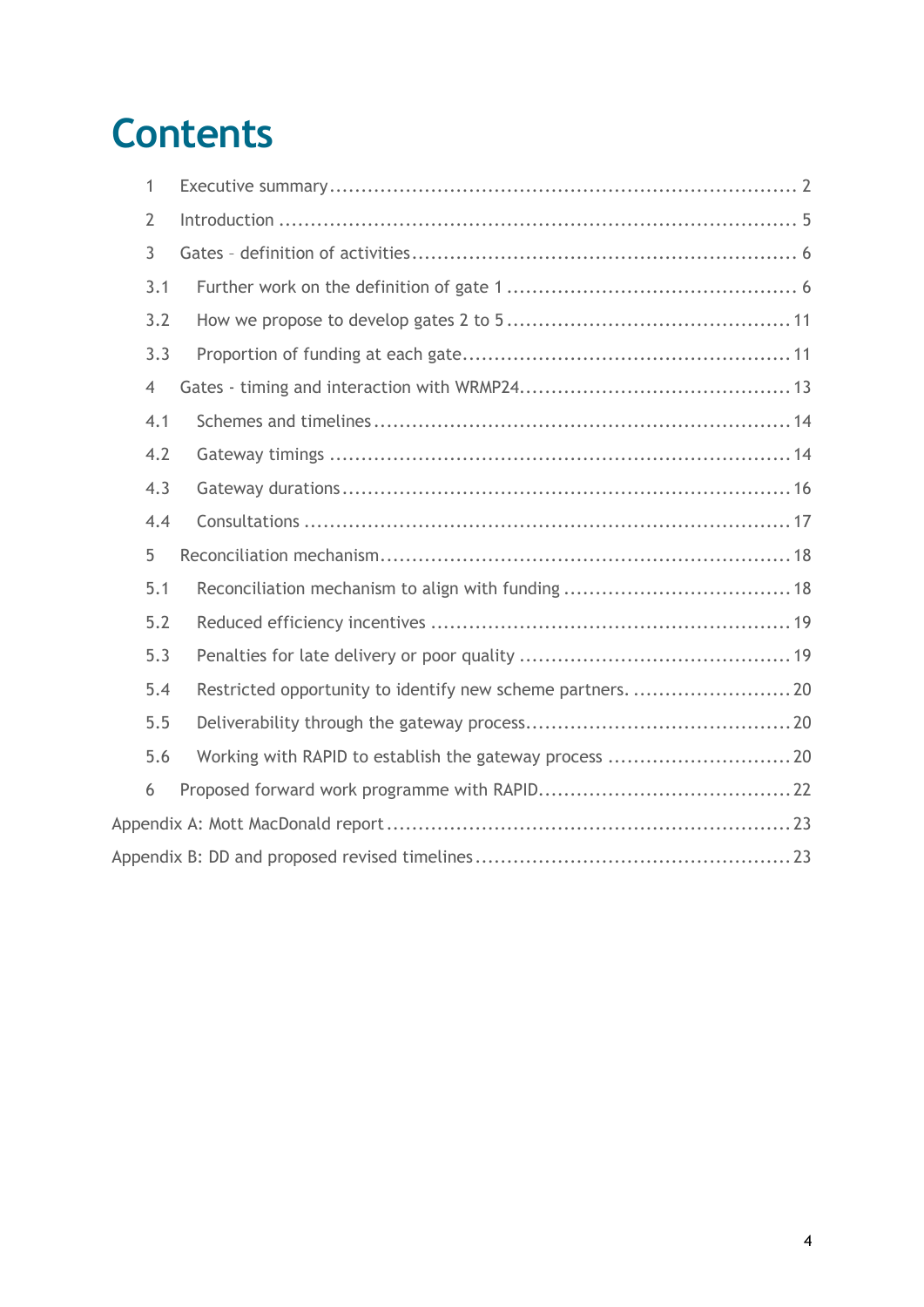### <span id="page-4-0"></span>**2 Introduction**

As part of the initial assessment of companies' business plans (IAP) Ofwat introduced proposals to support the delivery of strategic regional solutions to support drought resilience in the south east over the next 5 to 15 years. The proposals allocate funding and describe an associated gated process for the co-ordination and development of a consistent set of strategic water resource schemes. This proposal affected six companies, these being: Affinity Water, Anglian Water, Severn Trent Water, Southern Water, Thames Water and United Utilities.

Companies responded to the IAP proposal in April and May with further detail on the gated process, proposed totex allowances, joint working arrangements and funding mechanisms. As part of the Draft Determinations (DDs) Ofwat refined its proposals for strategic regional solutions, responding to companies' recommendations and amending its proposal. Ofwat also extended its proposals to include two more companies, Wessex Water and South West Water. These companies, along with the six companies identified at IAP, form the **All Company Working Group** (ACWG).

Since the DDs, companies have continued to work together and with RAPID, EA and Ofwat, to develop the strategic regional solutions (SRS) proposals, and aim to continue to do so up to and beyond Final Determinations (FDs). This document is a joint response by the ACWG to Ofwat's DD proposals on SRS. Each company may also submit their own individual response, on aspects of the DD specific to them.

The rest of this paper is structured as follows.

- Section 3 provides further detail on the definition of the activities to be carried out up to each gate;
- Section 4 reviews the proposed timing of each gate and recommends some amendments to ensure alignment with existing statutory processes;
- Section 5 sets out some concerns we have with the proposed funding and reconciliation mechanism, and offers suggestions to improve efficiency and protect customers;
- Section 6 provides a forward work programme.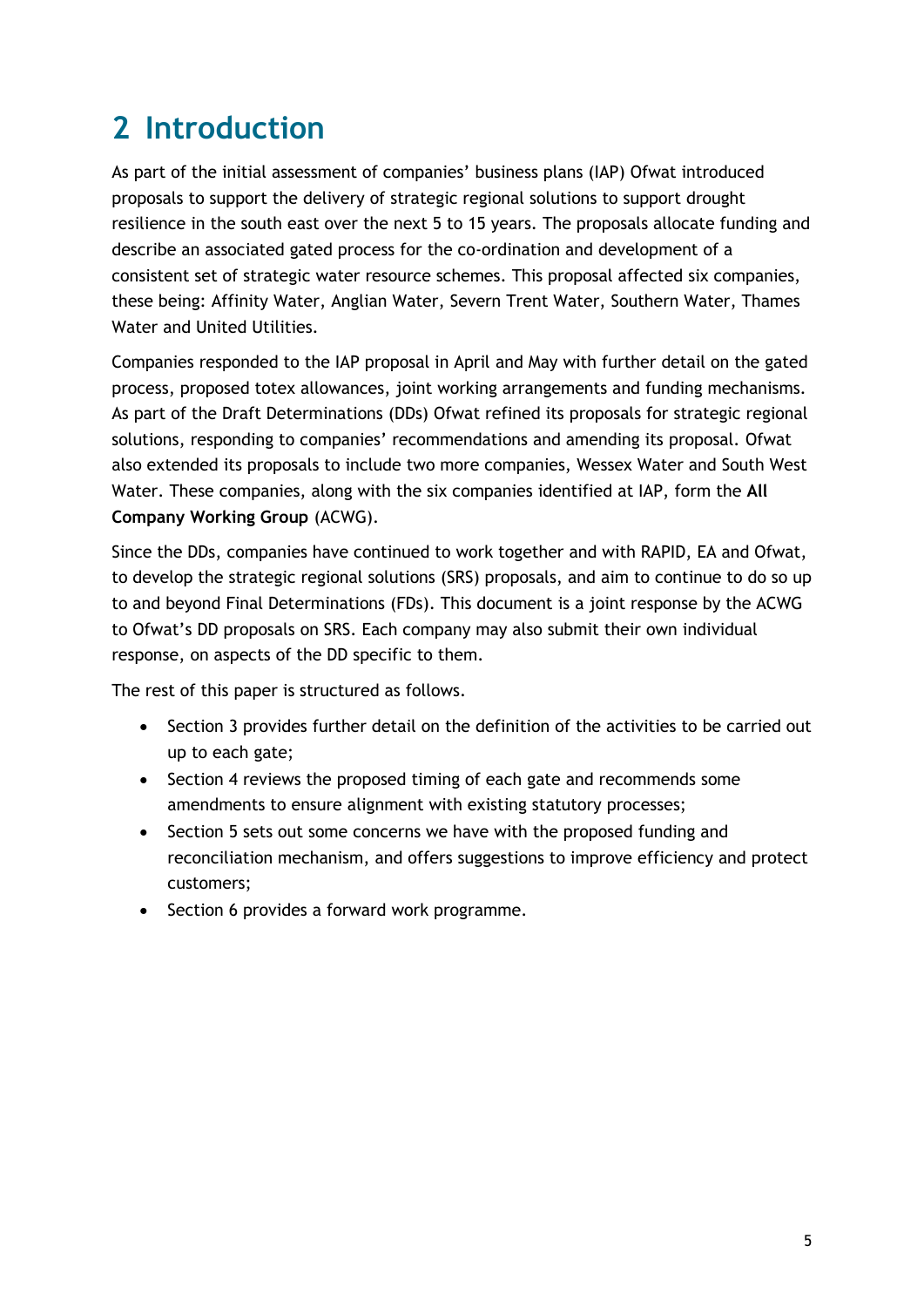### <span id="page-5-0"></span>**3 Gates – definition of activities**

This section provides the companies' response to the DD proposals for the gated processes deliverables, as set out in Section 4 of the strategic regional water resource solutions appendix.<sup>1</sup> It is important that each scheme is developed in a consistent manner to allow schemes to be compared with each other, recognising that the schemes will continue to be developed in detail through each of the gated processes as information is obtained and developed.

We welcome the DD proposal for an additional gate within AMP7, allowing an earlier progress check ahead of draft regional plans. We also welcome the proposal for close working between the industry, regional groups and RAPID to allow change in the gate activities and outcomes as the programme develops.

Below we have provided further evidence to support the definitions for gate 1, which would need to form part of the FDs. We then set out proposals for developing the definitions for gate 2 to 5. After that we briefly set out the companies' views on the proportion of funding at each gate. Our response regarding gate timings can be found in Section 5.

#### <span id="page-5-1"></span>**3.1 Further work on the definition of gate 1**

It is critical that a deliverable set of outputs are agreed between Ofwat and the companies for gate 1. We agree that an earlier progress check before the draft WRMP's will be helpful, given that the schemes are starting from different levels of maturity to ensure schemes are being developed in a consistent way.

The companies have subsequently worked with Mott MacDonald to review the current levels of consistency to improve our understanding of and inform the priorities for gate 1 (appendix A). In summary we have identified the following areas of particular relevance to gate 1:

- Level of design development
- Capex and opex estimating

 $\overline{a}$ 

- Approach to uncertainty in cost estimation
- Approach to whole life costing
- Basis of offers between water companies
- Common approach to SEA and HRA
- Common approach to valuation of environmental effects
- Consistent categorisation and assessment of drinking water quality impacts

The work with Mott MacDonald also explored consistency in deployable output assessments that confirms the Ml/d benefit of each option. The main concern are the scenarios used to

<sup>1</sup> Ofwat, July 2019, "PR19 draft determinations: Strategic regional water resource solutions appendix".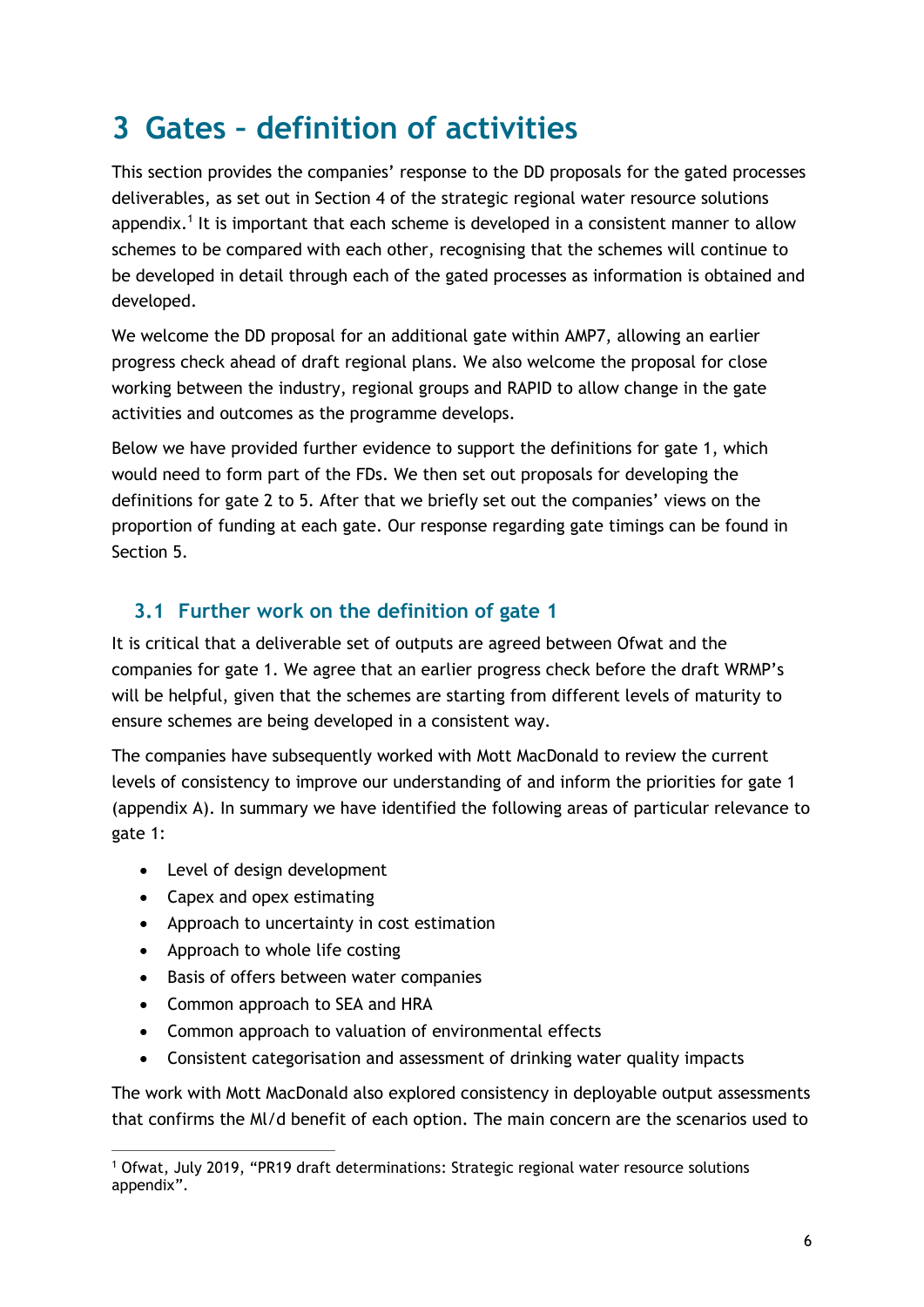define deployable output and it is expected that this concern will be addressed within the development of the regional plans and the application of a consistent resilience standard which must be met by all companies.

We address each of the bullet points above in turn in the following text.

The **level of design maturity** is a critical consideration for gate 1 and subsequent gates. There is a typical linear process of developing designs through a project lifecycle but no commonly used terminology or set of definitions for the stages of design. Terms like initial design, conceptual design, outline design and detailed designs can mean different things within different companies and can sometimes be used interchangeably.

At present different strategic schemes have been developed to different levels of maturity. More advanced schemes cannot be "un-designed" so the priority is to establish a common minimum level of design for gate 1 which is achievable for all schemes and then ensure that schemes develop more mature designs in a consistent way for later gates. Those schemes which have a mature level of design at gate 1 could take this into account in the assessment of risks in cost estimation, benefits estimation and programme delivery.

| <b>Name</b>                 | <b>Definition</b>                                                                                                                                                                                                                                                                                                                                                                                                                                                                                                                                                                                                                                                                                                                                                                                                                                                                                                                                                                                           |
|-----------------------------|-------------------------------------------------------------------------------------------------------------------------------------------------------------------------------------------------------------------------------------------------------------------------------------------------------------------------------------------------------------------------------------------------------------------------------------------------------------------------------------------------------------------------------------------------------------------------------------------------------------------------------------------------------------------------------------------------------------------------------------------------------------------------------------------------------------------------------------------------------------------------------------------------------------------------------------------------------------------------------------------------------------|
| Notional design<br>(gate 1) | This first level of detail is based on a desk-top study using existing<br>available information. The design will use a block-diagram type<br>approach, using company standard or industry standard solutions.<br>Existing and new assets <sup>2</sup> will be identified. This will detail<br>standardised components of the design e.g. "inline booster<br>pumping station" or "phosphate dosing" by size or capacity to<br>allow cost estimates to be generated. Site locations will also be<br>identified but not the location of assets within the site. The<br>notional design will be produced by the primary engineering<br>discipline e.g. a process engineer for a water treatment solution,<br>or a civil engineer for a network solution. This aims to generate<br>sufficient information for feasible options to be initially assessed in<br>WRMPs and regional plans.<br>This allows an option to pass Gate 1 and continue to the key<br>decision at gate 2 to move to full planning activity. |
| Concept design<br>(gate 2)  | This second level of detail is based on a more detailed desk-top<br>study, supplemented by additional water quality samples or flow<br>data where appropriate. Existing asset condition data will be<br>reviewed alongside historical information about the site. Desktop<br>searches will gather existing ground and environmental data.<br>Ongoing environmental studies will be completed to evidence risk<br>against the Water Framework Directive, and any potential<br>mitigations to resolve risks costed.                                                                                                                                                                                                                                                                                                                                                                                                                                                                                           |

**We therefore propose the following definitions:** 

 $\overline{a}$ 

 $2$  An asset being an assembly of individual components that together make up an item of equipment.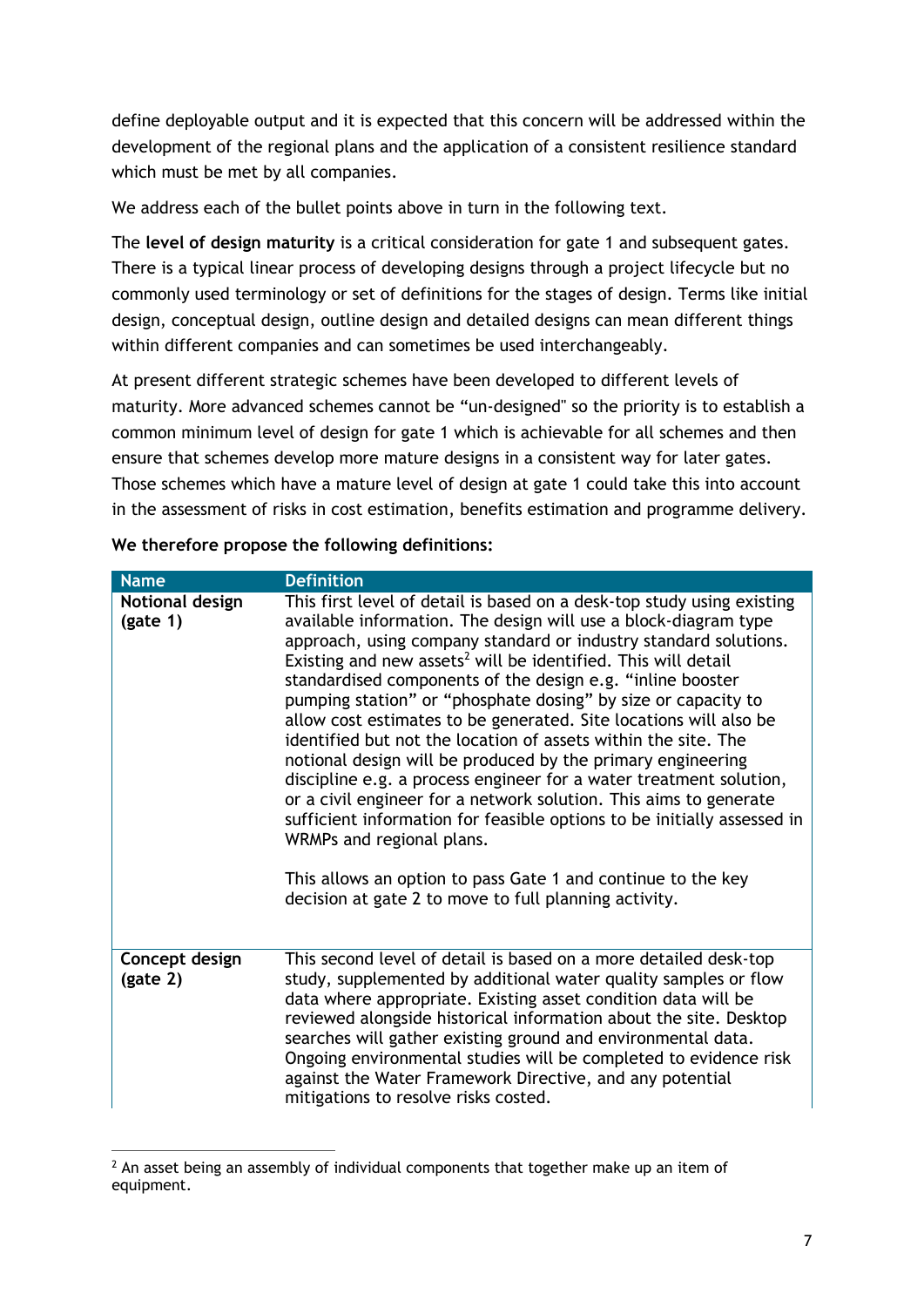| <b>Name</b>                               | <b>Definition</b>                                                                                                                                                                                                                                                                                                                                                                                                                                                                                                                                                                                                                                           |
|-------------------------------------------|-------------------------------------------------------------------------------------------------------------------------------------------------------------------------------------------------------------------------------------------------------------------------------------------------------------------------------------------------------------------------------------------------------------------------------------------------------------------------------------------------------------------------------------------------------------------------------------------------------------------------------------------------------------|
|                                           | Hydraulics will be considered and the process design reviewed. At<br>this stage a multi-disciplinary engineering team will develop an<br>updated block diagram type design. A number of variants will be<br>considered and reviewed for constructability, cost and whether<br>they meet the identified need. An investment appraisal model will<br>be used to select a preferred option variant.                                                                                                                                                                                                                                                            |
|                                           | Alongside the concept design, a gap analysis will identify the need<br>for geotechnical surveys, environmental surveys to inform the next<br>stage of design development. This level of detail will provide<br>further information for regional plans and WRMPs production, and<br>allow a decision at gate 2 for the option to continue to DCO or<br>Non-DCO planning activities. NB: For large options that meet the<br>National Policy Statement for Water criteria there is a requirement<br>for alignment with relevant company WRMPs and Secretary of<br>State sign off to continue through DCO.                                                      |
| Developed design<br>(gates 3 and 4)       | This will be the first "detailed" design and therefore a large<br>increase on funding requirement.<br>This will consider the configuration and asset requirements,<br>informed by contractor involvement and the results of<br>geotechnical and environmental surveys. It will consider<br>environmental constraints and define key factors including<br>materials, landscaping requirements and vehicle access.<br>The developed design will undergo various stages of iteration,<br>consultation and refinement to result in sufficient information for<br>a planning application and be suitable for issuing to tender for a<br>construction contractor. |
| <b>Technical design</b><br>(after gate 5) | This will be a fully detailed design specifying specific components<br>(e.g. a specific model of pump by specific manufacturers). The<br>technical design is normally developed by the construction<br>contractor and is suitable for use by specialist subcontractors to<br>build the assets.                                                                                                                                                                                                                                                                                                                                                              |

Our work with Mott MacDonald shows that companies generally follow similar approaches to capex and opex estimating using cost models from either company or industry data. Our proposed way forward is to develop a consistent approach to costing options taking into account guidance from HM Treasury<sup>3</sup>.

The approach to risk and uncertainty in cost estimation is an important area where further work needs to be done to ensure a consistent approach. One issue to address is optimism bias, which is the tendency for appraisers to be over-optimistic about key project parameters, including capital costs, operating costs, project duration and benefits

 $\overline{a}$ 

<sup>&</sup>lt;sup>3</sup> THE GREEN BOOK CENTRAL GOVERNMENT GUIDANCE ON APPRAISAL AND EVALUATION, HM Treasury, 2018.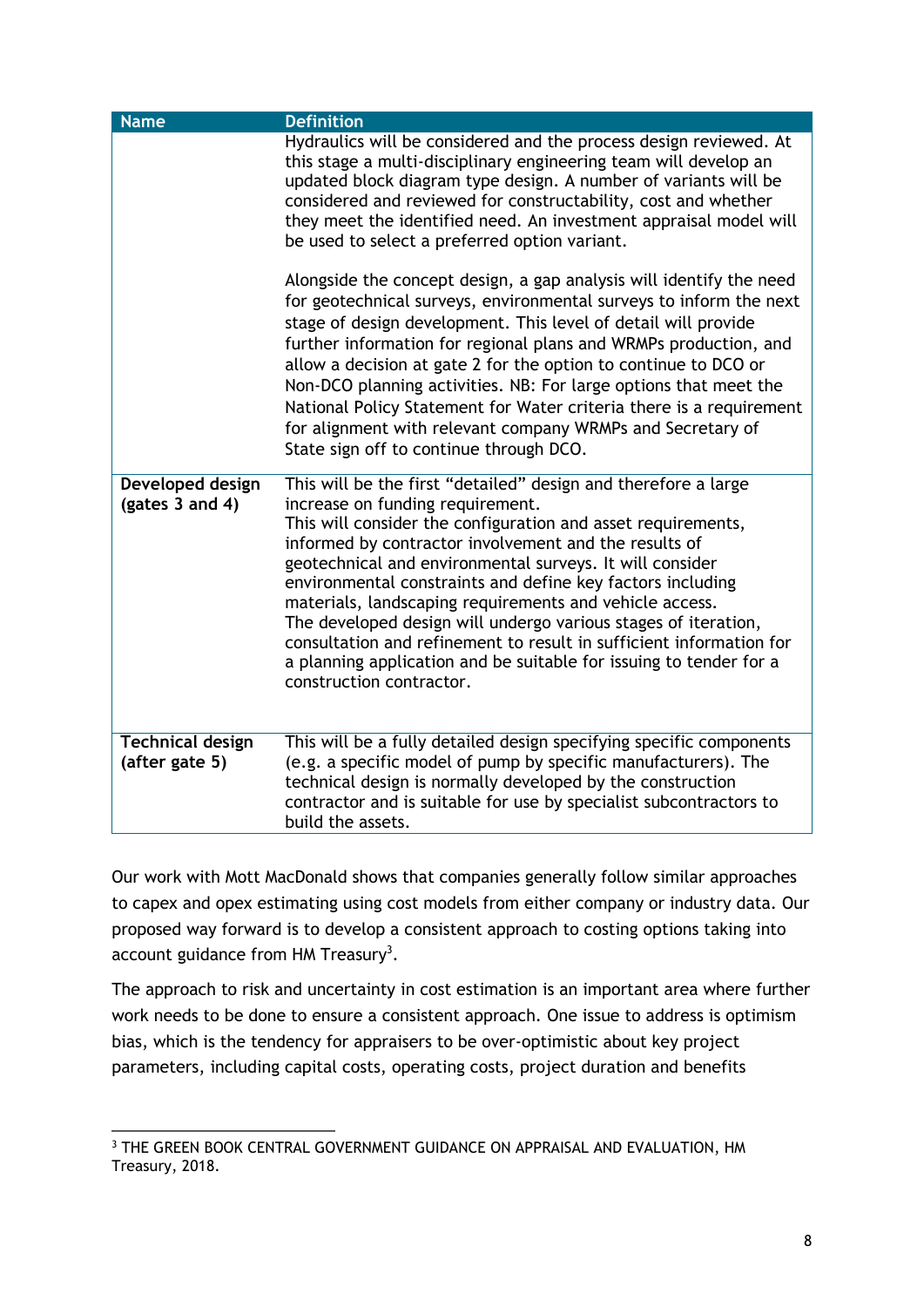delivery.<sup>4</sup> Some companies account for risk and uncertainty by calibrating their estimating models to a range of historic project outturn costs. Others include an additional, flexible adjustment factor to cost estimates, which can reduce over time as certainty grows. This is the recommended approach by HM Treasury<sup>5</sup>. Our proposal is to utilise the HM Treasury approach costing using internal resources or suitable consultants. We will then commission an independent professional review of the inclusion of risk and optimism bias in the cost estimates for all schemes. This will ensure the approach taken allows options to be compared, and that optimism bias is included where appropriate and equally ensure that risks are not double counted or over-estimated for schemes.

The approach to whole life costing is set out in the current Water Resources Planning Guidelines (WRPGs):

"A profile of the costs over 80 years, split into capital (including maintenance and replacement costs); operating (both fixed and variable costs) and financing costs. Financing costs should be calculated as a stream of annual costs over the life of the option, using an assumed 3.6% average cost of capital (the "vanilla" real wholesale WACC in PR14). The NPV of all costs should then be calculated using the Treasury Test Discount rate as set out in the HM Treasury "Green Book" (Appraisal and Evaluation in Central Government, HM Treasury 2003). This is 3.5% for years 0-30 of the appraisal period, 3.0% for years 31-75, and 2.5% for years 76-125 (see Table 6.1 of the "Green Book" if longer periods are required). The appraisal period should at least cover the lifetime of the longest lasting asset." 6

#### **All companies will therefore follow this guidance (or subsequent updates of the Green Book or WRPGs) in a consistent way.**

The basis of offers between water companies is another area where there is potential inconsistency which could have a significant impact on the appraisal of schemes. Some potential exporting companies have provided indicative bulk supply prices to the potential importing company and kept the underlying costs confidential. Others may have provided their capex and opex estimates for use in the scheme appraisal. **New regulatory guidance is needed** on how consistency should be achieved without compromising an effective water trading market and ensuring full compliance with competition law and to comply with the bid assessment frameworks and market information tables.

Companies, supported by environmental consultancies, carry out SEA and HRA appraisals of water resources options and plans. While the approaches are broadly similar and meet the WRPGs there can be slight differences of methodology, e.g. definitions or grouping of

 $\overline{a}$ 

<sup>5</sup> HM Treasury Green Book supplementary guidance: optimism bias, April 2013, [www.gov.uk/government/publications/green-book-supplementary-guidance-optimism-bias.](http://www.gov.uk/government/publications/green-book-supplementary-guidance-optimism-bias) <sup>6</sup> Water Resources Planning Guideline, Environment Agency and Natural Resources Wales, July 2018, page 35.

<sup>4</sup> Ibid, page 6.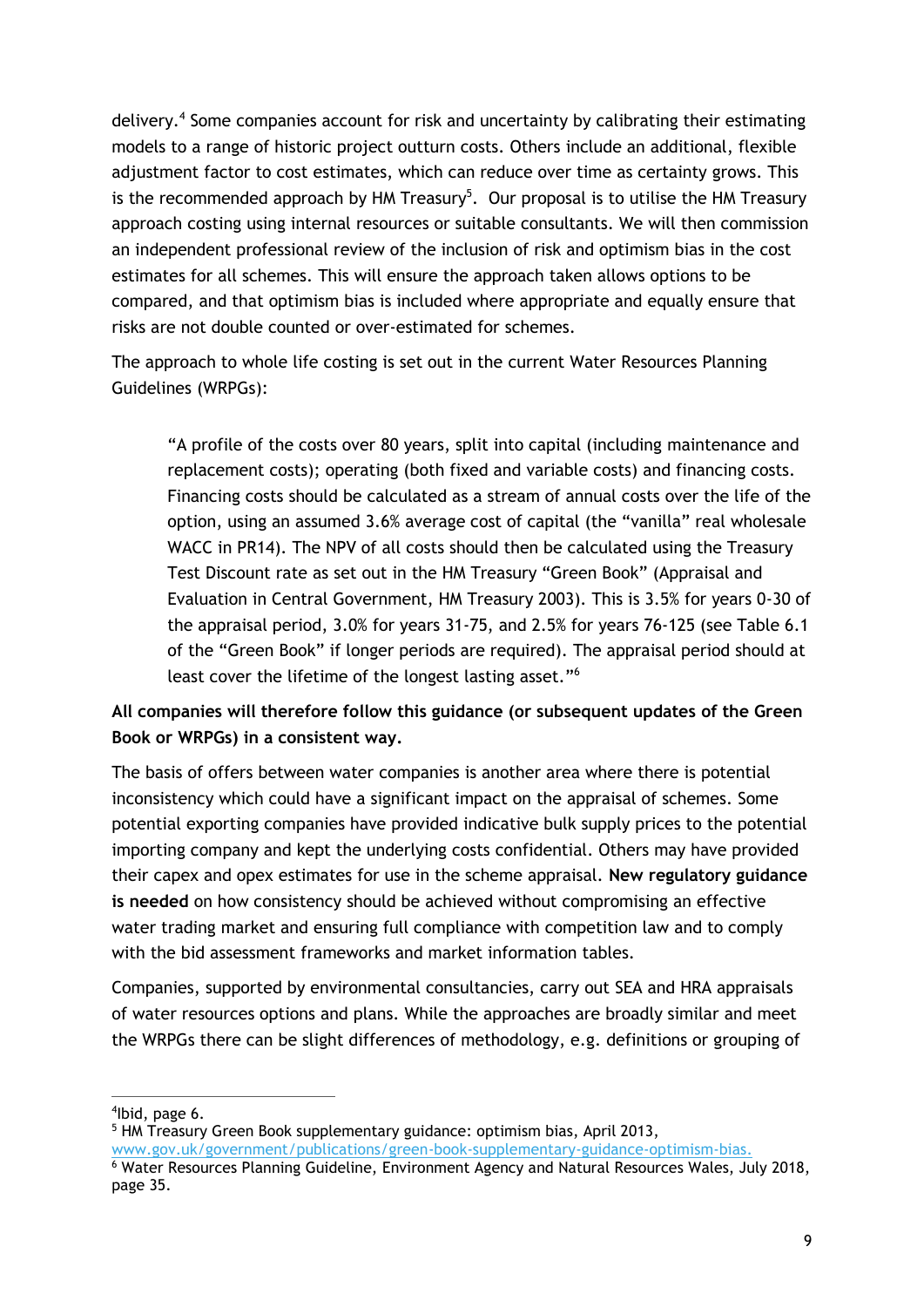SEA objectives. The companies will therefore need to assess all the schemes using a consistent methodology so the assessments of all the strategic options can be compared.

Companies have also used different approaches to the valuation of environmental and social effects, with all approaches meeting the WRPGs. Some companies have not sought to monetise the effects, others have carried out environmental and social costing using the Environment Agency's Benefits Assessment Guidance and one company has used a high level natural capital valuation. The National Framework for Water Resources is currently considering the potential for natural capital valuation to be used in regional and company planning. Currently all companies meet the requirements of the WRPGs, which does not include the need for natural capital valuation. We await to see the updated WRPGs for WRMP24, and will ensure we meet the statutory requirement.

Drinking water quality is another area where there are currently inconsistent approaches. The companies propose to work together with DWI and RAPID to establish a common reporting format to identify water quality objectives and impacts for each strategic option.

**These proposals are reflected in the table below focusing on the evidence for gate 1.** This table identifies those activities where companies proposed a different level of detail for gate 1, all other activities in gate 1 are agreed. This will provide an initial view of the developing strategic options. Key activities such as environmental studies will be completed for gate 2 for a number of options. These will impact costing, deployable output and environmental reviews for SEAs.

|                                                                    | <b>Gate 1 Activities</b> |                                                                                                                                                             |                                                                                                                                                                                                                      |  |  |  |  |  |
|--------------------------------------------------------------------|--------------------------|-------------------------------------------------------------------------------------------------------------------------------------------------------------|----------------------------------------------------------------------------------------------------------------------------------------------------------------------------------------------------------------------|--|--|--|--|--|
|                                                                    |                          | <b>Ofwat's Draft Determination</b>                                                                                                                          | <b>Companies' Proposal</b>                                                                                                                                                                                           |  |  |  |  |  |
| Initial feasibility, design and multi-<br>solution decision making |                          |                                                                                                                                                             | Initial feasibility, notional design and<br>multi-solution decision making                                                                                                                                           |  |  |  |  |  |
|                                                                    |                          | Preliminary feasibility and data<br>collection presented in a conceptual<br>design report:                                                                  | Preliminary feasibility and data<br>collection presented in a report:                                                                                                                                                |  |  |  |  |  |
|                                                                    | $\circ$                  | Initial outline solution design(s)                                                                                                                          | Notional design(s)<br>$\circ$                                                                                                                                                                                        |  |  |  |  |  |
|                                                                    | $\circ$                  | Consistent costing and cost report                                                                                                                          | Initial consistent whole life costing<br>$\circ$<br>and estimating report supported by<br>benchmarking evidence                                                                                                      |  |  |  |  |  |
|                                                                    | $\circ$                  | Consistent deployable output<br>benefit (water provided in a<br>drought) analysis to the regional<br>design standards                                       | Information provided to regional<br>$\circ$<br>groups to support consistent initial<br>deployable output assessment                                                                                                  |  |  |  |  |  |
|                                                                    | $\circ$                  | Consistent social, environmental<br>and economic assessment (impact<br>and benefits) and in-combination<br>effects of solution within the same<br>catchment | Initial option level SEA and HRA<br>$\circ$<br>appraisals using a consistent<br>methodology, including in-<br>combination effects<br>Initial consistent environmental<br>$\bigcirc$<br>and social valuations, either |  |  |  |  |  |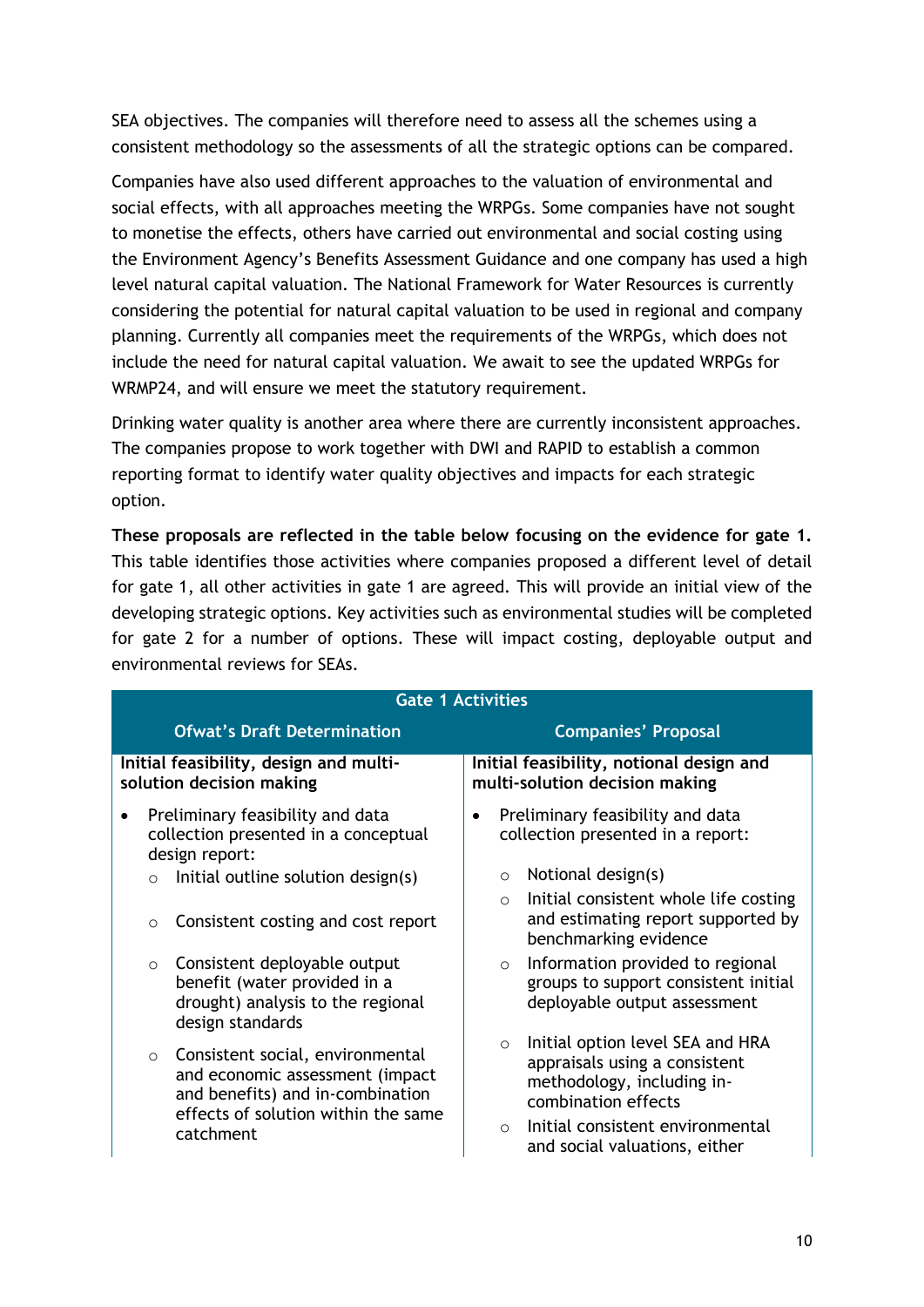| <b>Gate 1 Activities</b>                                         |                                                                                                                                            |  |  |  |  |  |
|------------------------------------------------------------------|--------------------------------------------------------------------------------------------------------------------------------------------|--|--|--|--|--|
| <b>Ofwat's Draft Determination</b><br><b>Companies' Proposal</b> |                                                                                                                                            |  |  |  |  |  |
| Consistent drinking water quality<br>$\circ$<br>considerations   | Natural Capital or following the<br>Benefits Assessment Guidance.<br>Initial consistent drinking<br>water<br>$\Omega$<br>quality appraisal |  |  |  |  |  |

#### <span id="page-10-0"></span>**3.2 How we propose to develop gates 2 to 5**

We welcome Ofwat's draft determination proposal that companies submit more detail on subsequent gate activities during each gate submission. We see gate 2 being a critical gate in the process as it provides some timely decisions in the formulation of the next company and regional plans and consequently the development of the next strategic option(s).

**Our proposal is to submit the requirements for gate 2 by gate 1. Likewise, we propose to submit requirements for gate 3 by gate 2 and so on.** After stage 2 the most likely planning route will also be established which will allow the subsequent timelines to be better understood.

The companies are committed to continue working together through the ACWG to develop these proposals. They also welcome the ongoing engagement with the regulators, supported by RAPID, to develop these proposals in a collaborative way to ensure we have an integrated, efficient process which can achieve the overall objective of developing options in a consistent manner to allow regional and company plans to develop through the statutory processes.

#### <span id="page-10-1"></span>**3.3 Proportion of funding at each gate**

In their IAP responses companies proposed a range of different cost allocations between gates. Ofwat's draft determination proposed a common allocation:

- gate  $1 10%$
- gate  $2 15%$
- gate  $3 35%$
- gate  $4 40%$

In practice the schemes will need different proportions of expenditure at the gates. Each scheme is currently at a different level of maturity in its development, and therefore some schemes will need to incur a greater proportion of expenditure at early gates in order to "catch-up" with other schemes. The schemes also vary in type and the risks that they face – which will likely mean expenditure at each stage will need to be either accelerated or rolled forward to future gates, to address scheme specific issues.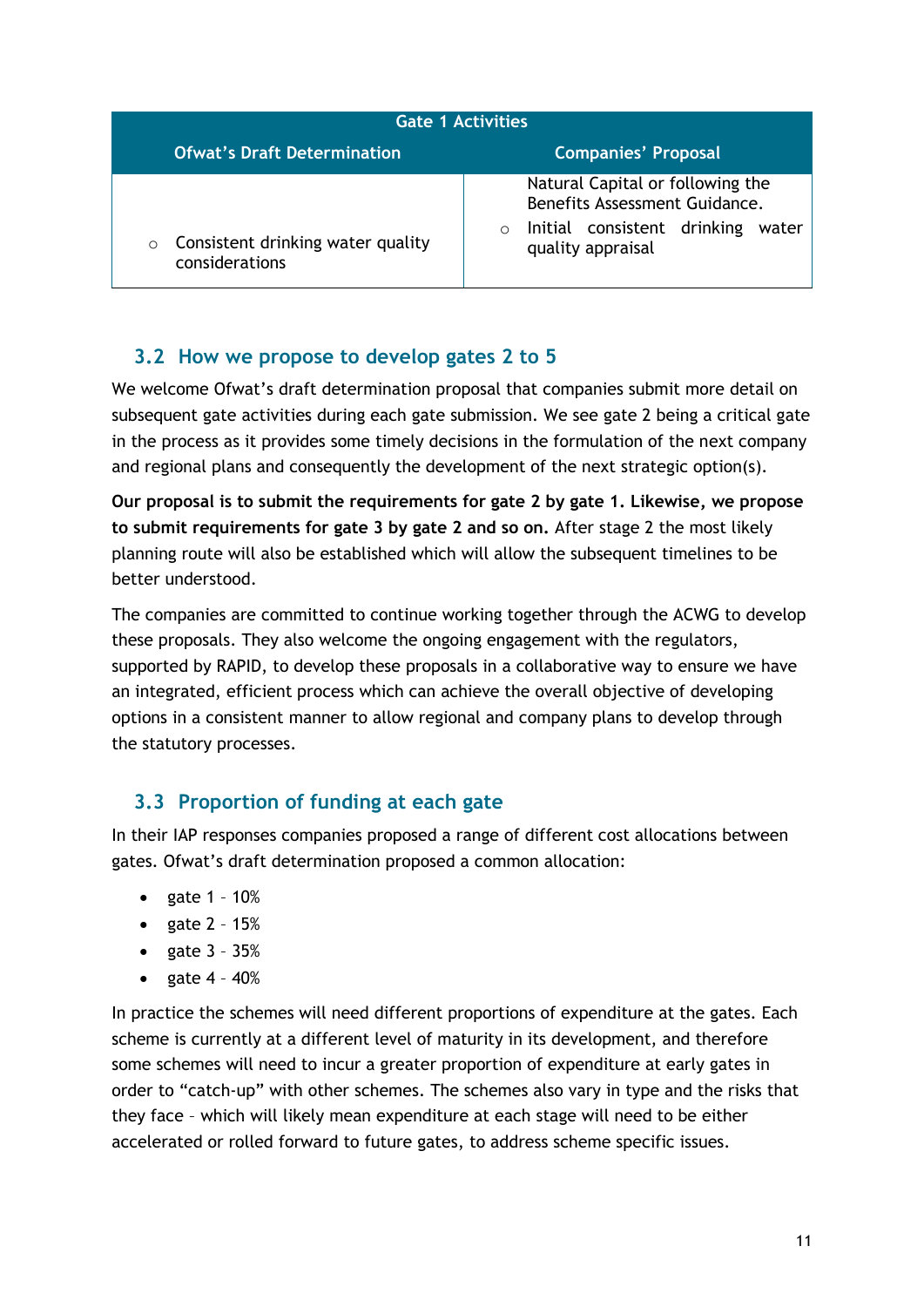We understand the regulatory convenience of assuming a common allocation, and the companies will manage the timing mismatch between allowed and actual expenditure, providing the reconciliation mechanism allows overspend and underspend to be balanced across all the gates (see section 5).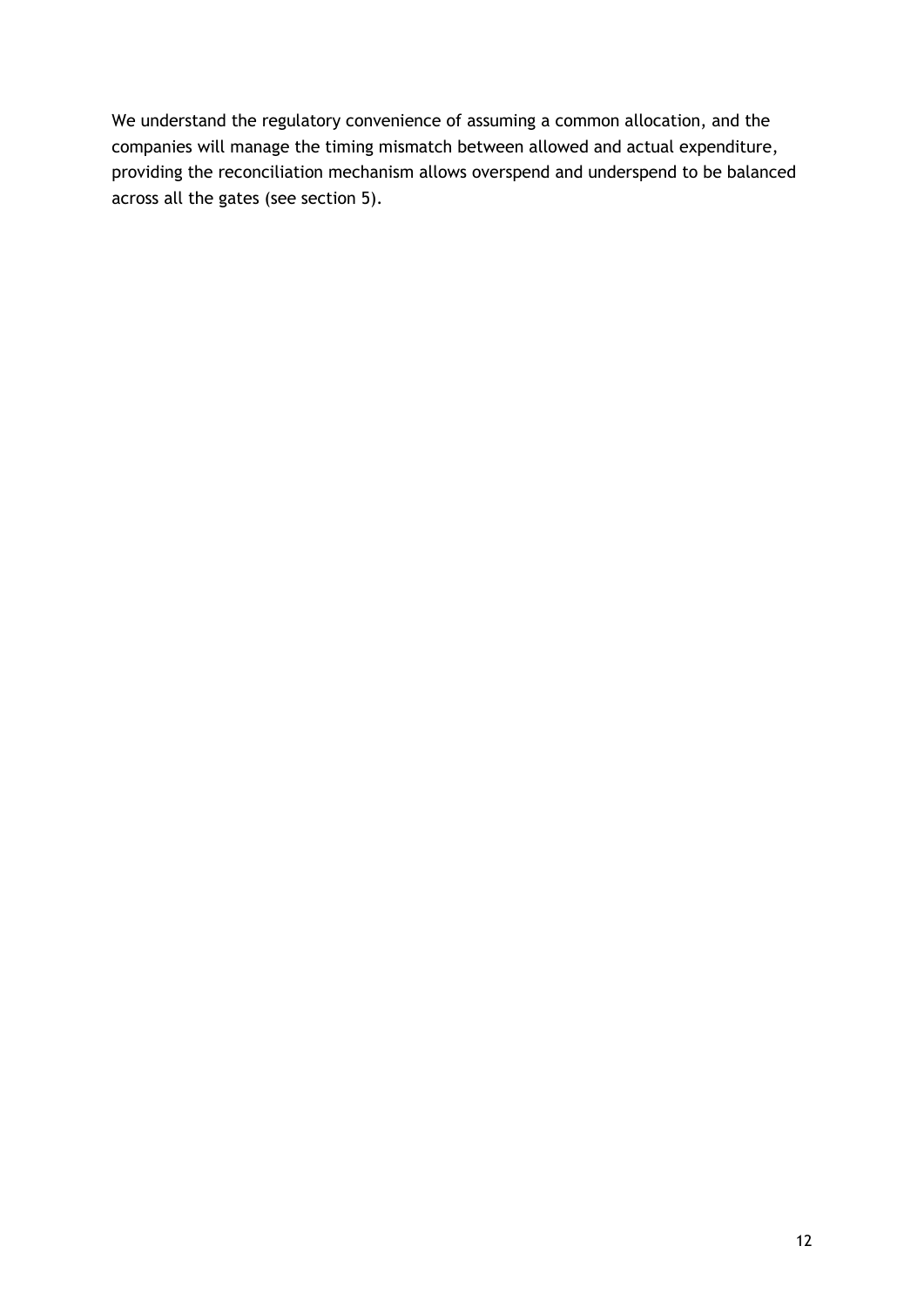### <span id="page-12-0"></span>**4 Gates - timing and interaction with WRMP24**

The draft determination has put forward 14 strategic water resource schemes to be investigated over the next few years. This represents an excellent opportunity to ensure these schemes are developed to a consistent level of detail which is appropriate for the staged gateway process.

Looking at the proposed gated processes we believe that modifications to the following areas will ensure we have a more joined up and efficient process which aligns with the goals set out in the joint regulatory letter in August 2018<sup>7</sup>. The key areas are:

- 1) Clarification of which schemes follow an accelerated timetable for their development and which schemes follow the normal timeline;
- 2) Alignment of the timing of the gateways with the other statutory and national timetables;
- 3) The duration of the gateways both during and between them; and
- 4) Consultation on the schemes.

Progression of the nominated schemes through a gated process should ensure regulators and companies understand the benefits and issues of each of the schemes and why schemes end up being chosen or stopped.

If a scheme is stopped at a gateway but it features in a preferred or alternative plan then the WRMP and regional plans will have to ensure that the rejected scheme does not feature in the next AMP period. i.e. the scheme is might still be feasible, but just not in the timescales required for promotion in the next AMP.

Potentially 11 of the proposed strategic water resource schemes could be promoted under a DCO route. The final promotion route for a scheme will only be confirmed once the regional plans and WRMPs have be reconciled. At this point we will then understand which combination and scale of schemes feature in the preferred plans. Therefore flexibility between the gates, as set out above, will be key.

The interaction between the gated process and the national framework timetable is important if this process is to remain efficient and decisions are understandable to stakeholders and customers. We believe that by moving the gates this can be achieved. We discuss this further in the rest of this section.

As the schemes progress through the gated process the decisions made by the regulators will be subject to judicial review (all public bodies are subject to this). If a challenge is received then it is assumed that the schemes will continue, as set out in the decision by the regulators, until informed otherwise.

 $\overline{a}$ <sup>7</sup> Building resilient supplies – a joint letter (August 2018).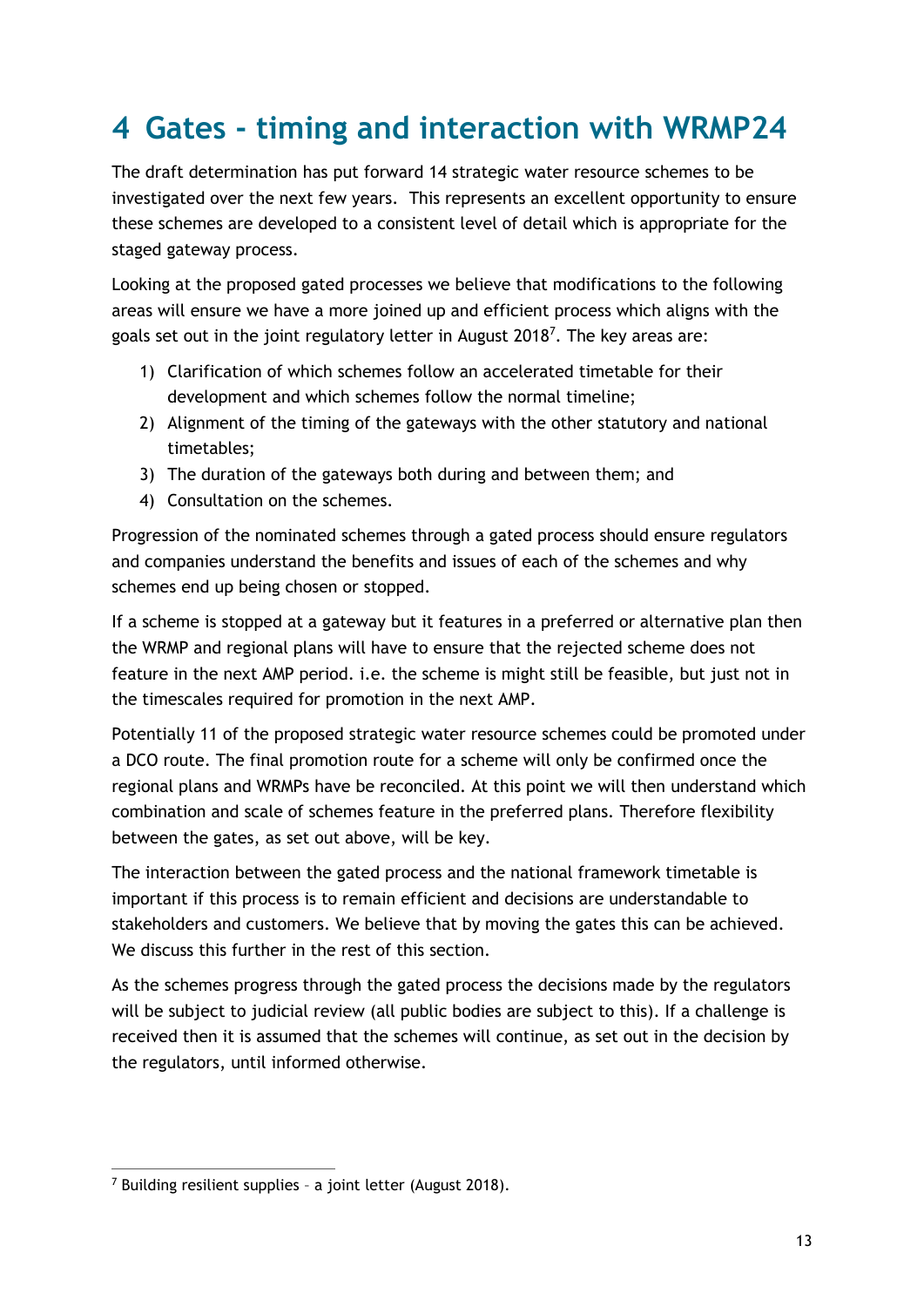#### <span id="page-13-0"></span>**4.1 Schemes and timelines**

Given that there are two timelines defined in the DD and two routes for their promotion we have set out in the table below which schemes will be progressed using the normal timelines and which schemes will be progressed using the accelerated timeline.

| <b>Scheme</b> |                                       |                 |
|---------------|---------------------------------------|-----------------|
| No.           | <b>Solution name</b>                  | <b>Timeline</b> |
| $\mathbf{1}$  | Abingdon reservoir                    | Normal          |
| 2             | Fawley desalination                   | Accelerated     |
| 3             | River Itchen effluent reuse           | Accelerated     |
| 4             | London effluent reuse                 | Normal          |
| 5             | Minworth effluent reuse               | Normal          |
| 6             | Severn Trent Water sources            | Normal          |
| 7             | South Lincolnshire reservoir          | Normal          |
| 8             | United Utilities sources              | Normal          |
| 9             | <b>West Country Sources</b>           | Normal          |
| 10            | Anglian to Affinity transfer          | Normal          |
| 11            | <b>Grand Union Canal transfer</b>     | Normal          |
| 12            | River Severn to River Thames transfer | Normal          |
| 13            | Thames to Affinity transfer           | Normal          |
| 14            | Thames to Southern transfer           | Normal          |
| 15            | West Country to Southern transfer     | Normal          |

Each of the companies will highlight which timeframe they are following in their submissions, if they are investigating a scheme with Southern Water.

#### <span id="page-13-1"></span>**4.2 Gateway timings**

In our April 2019 and May 2019 submissions we proposed to Ofwat a number of gateways whose timings were aligned with the WRMP process and the defined National Framework timetable.

The timing of the then proposed gateways were based on the principle that the regional plans and draft WRMPs would provide additional information to the gateway decision process around which schemes formed part of a best value plan and which schemes featured in alternative plans.

In addition it was also recognised that the timing of gates 3 to 5 would be determined by external factors such as in-situ field testing; collecting seasonal environmental information; undertaking specific surveys and engaging with local customers and stakeholders to get their views on the schemes.

The draft determination has outlined a new set of gates and an advancement of the gateway timings. For the non-accelerated timeline the proposed timings of the 4 month gateway processes now conclude when the draft regional and WRMP are being signed off. Therefore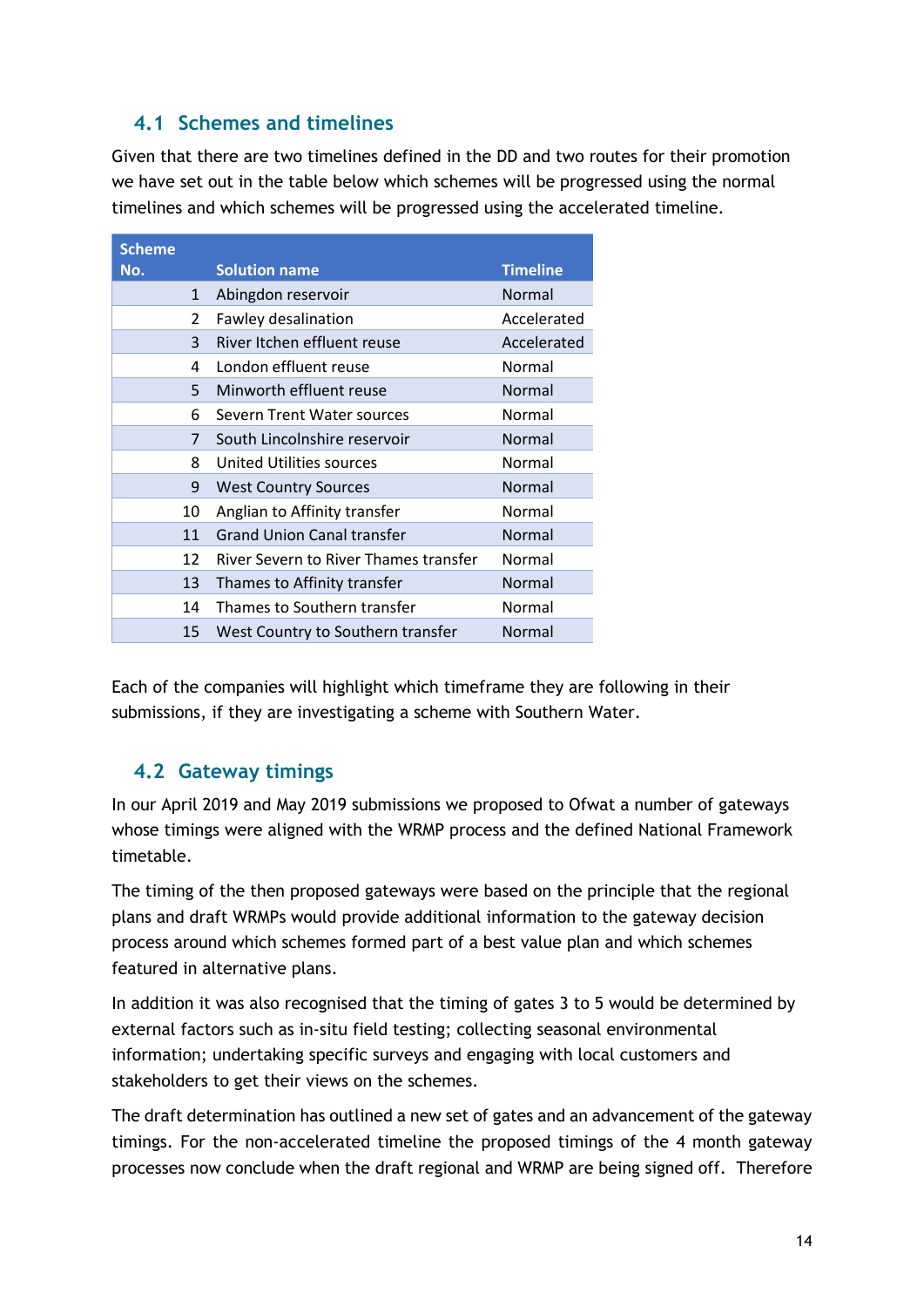the interaction of the two sets of processes are currently misaligned. To overcome this we suggest that moving the gateways back would allow a more efficient and integrated approach to be developed. **We have set out our proposal for gateway timings in the table below:**

| <b>Gateway</b> | <b>Draft Determination</b> | <b>ACWG timescales</b> |
|----------------|----------------------------|------------------------|
| gate 1         | Apr-21                     | Aug-21                 |
| gate 2         | Apr-22                     | Aug-22                 |
| gate 3         | Apr-23                     | <b>Aug-23</b>          |
| gate 4         | $Jun-24$                   | $Oct-24$               |
| gate 5         | $Dec-25$                   | Apr-26                 |

We have illustrated how the timetable proposed in the DD conflicts with the national timelines and WRMP timelines in a more detailed programme appraisal which we shared with RAPID, OFWAT and the EA in July 2019.

We believe that by moving gates 1 and 2 back to August, rather than April, we could improve the efficiency and robustness of the overall processes and provide some additional key data into the process for consideration. The table also shows some indicative timing of gates 3 to 5. However, it should be recognised that some flexibility is required for the timing of these gates which should be agreed at the appropriate preceding gate.

A revised alignment of these gates would add value by allowing the RAPID team to make a fuller assessment as part of their recommendations. This was discussed with RAPID on 13 August. We have shown the original and revised timelines in detail in appendix B, but for illustrative purposes we have shown how the revised timetable would work for gates 1, 2 and 3 in the illustration below.

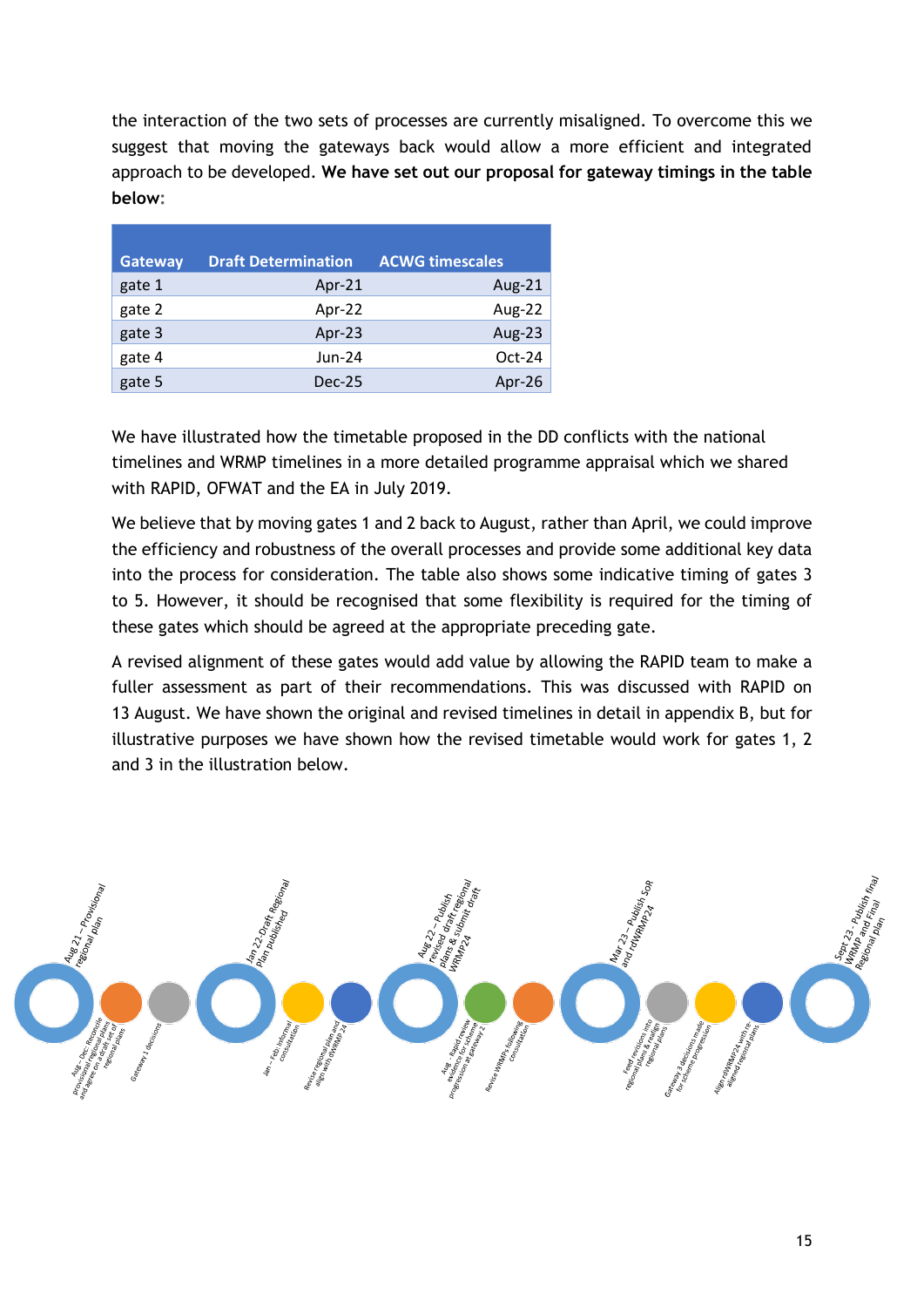Following the completion of stage 1 up to gate 1 (initial feasibility, design and multisolution decision making) and stage 2 up to gate 2 (detailed feasibility, design and multisolution decision making) there are two planning routes:

- A 'conventional' planning application made under the Town and Country Planning Act 1990 for determination by the Local Planning Authorities (LPA). In the event that the water company is compelled to appeal following the refusal or nondetermination of the application by the LPA, the appeal would be determined by the Secretary of State.
- An application for a Development Consent Order (DCO) made to the Secretary of State under the Planning Act 2008. This consenting route is applicable for developments including:
	- reservoirs holding 30 million cubic metres or more
	- reservoirs with a deployable output of at least 80 million litres per day
	- water transfer infrastructure with a deployable output of at least 80 million litres per day
	- desalination plants with a deployable output of at least 80 million litres per day

Provisional work undertaken by Savills indicates that the timescales outlined through gates 3 to 5 might for a conventional planning route would not work if there is are objection to any of the schemes, setting aside the other potential challenges that the projects can face. Likewise for a DCO route the application process would require different gateways to be established and an assumption that the critical aspects of the planning applications are allowed to progress before a decision is made at the gateway. **We recommend that the next gateway timings are reviewed as each gate is passed to ensure issues and opportunities are taken account of as they arise.**

#### <span id="page-15-0"></span>**4.3 Gateway durations**

The time taken for a decision to be made on whether a scheme is to progress should be kept to a minimum. The current proposal is that this process will take four months. This represents a quarter of the time companies have to progress to the next gate, which seems disproportionately large. It is unclear whether companies are able to progress with the development of the scheme during this decision making progress or whether schemes would be put on hold. If schemes are put on hold then this is likely to impact costs and some of the environmental survey windows will be missed which could affect successful delivery of the schemes.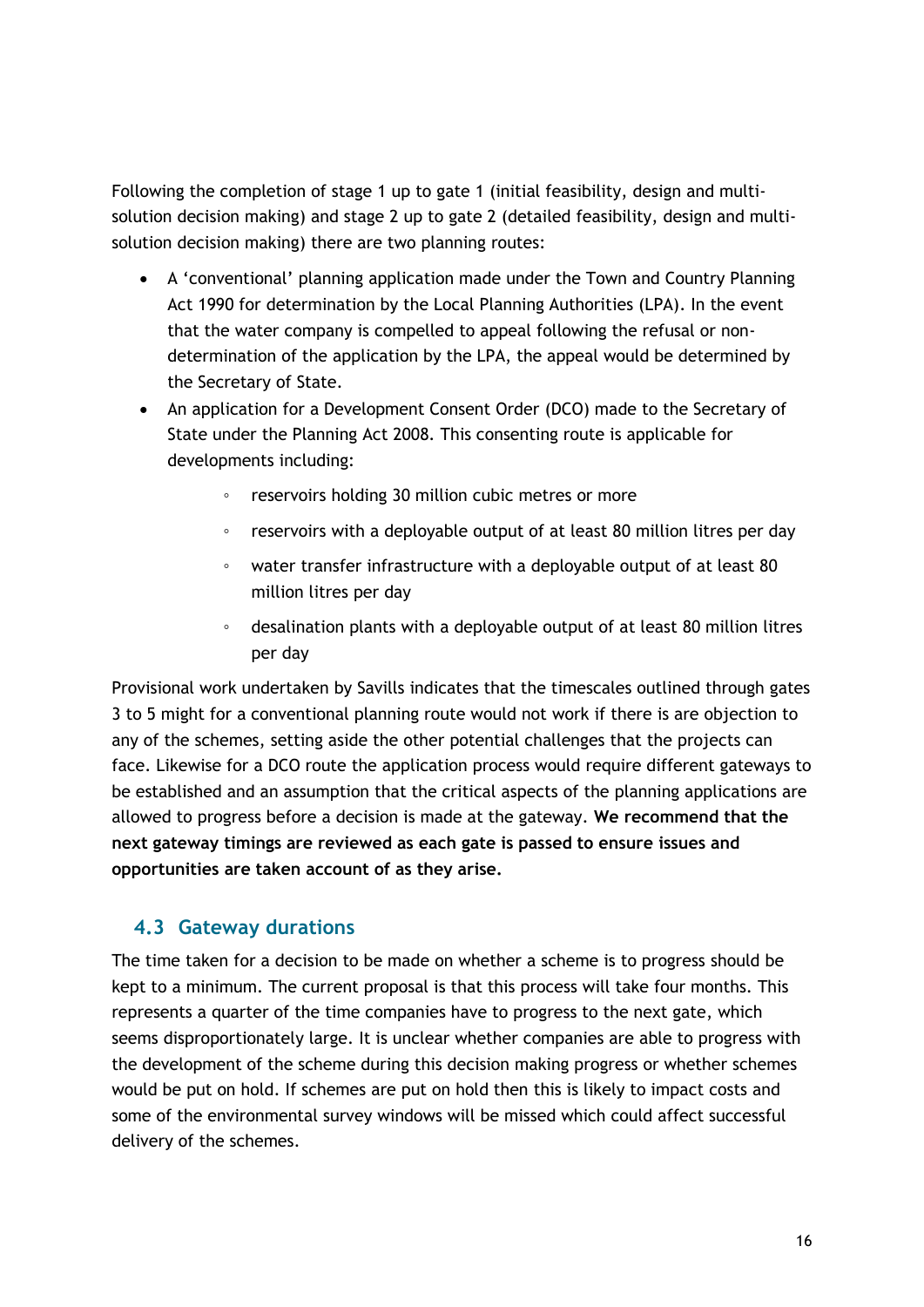**We recommend that the ACWG works with RAPID to agree, in principle, that critical path tasks are allowed to progress while gateway decisions are made.** These tasks can be agreed at the beginning of the programme and reviewed at each gateway.

The time difference between the gateways remains challenging from a perspective of: gathering robust environmental data; undertaking in-situ tests; or progressing through the various planning stages when there is a dependency on third parties for access. Therefore, as discussed in the previous chapter there is a need to understand the expectations of the evidence that will be required by the regulators for each of the gateway processes.

We would be keen to work with the regulators during the development of the schemes to ensure that the application of precautionary principle does not rule out schemes too early in the process, or set back their development for later AMPs.

#### <span id="page-16-0"></span>**4.4 Consultations**

Consultations with customers and stakeholders during the development of these schemes will be key to keeping them informed. However the current set of processes shows that local communities could be consulted on specific schemes or decisions regarding them up to 7 times in the course of 60 months. This is on the basis that each gateway decision is consulted on as well as the regional and WRMPs (5 gateways + regional and WRMP consultations).

A local community affected by an individual water infrastructure proposal might thus find itself confronted with repeated consultations on what, to them, might seem the same set of questions about the same scheme, or changing schemes due to improved information in what seems like short timescales. This apparent duplication is unlikely to be received sympathetically and might be perceived (incorrectly) as an attempt to wear down and divide local communities, exhaust their limited capacity and resources to sustain objections, or that the water sector is simply not listening.

If we are not careful some communities and stakeholders might feel they are being consulted too many times on the same scheme, particularly if the scheme progresses in a way they did not want.

**Our recommendation is that** the decisions by each of the regulatory boards are posted on the website, as they are currently, and consultations are kept within the statutory processes. This would reduce the duration of the decision making process and work within the established processes. It would also reduce the potential of repeated consultations on the same issue. This would also mean that the time taken to make a decision on the gated process reduces from a total of 20 months to 10 months in a 60-month timescale.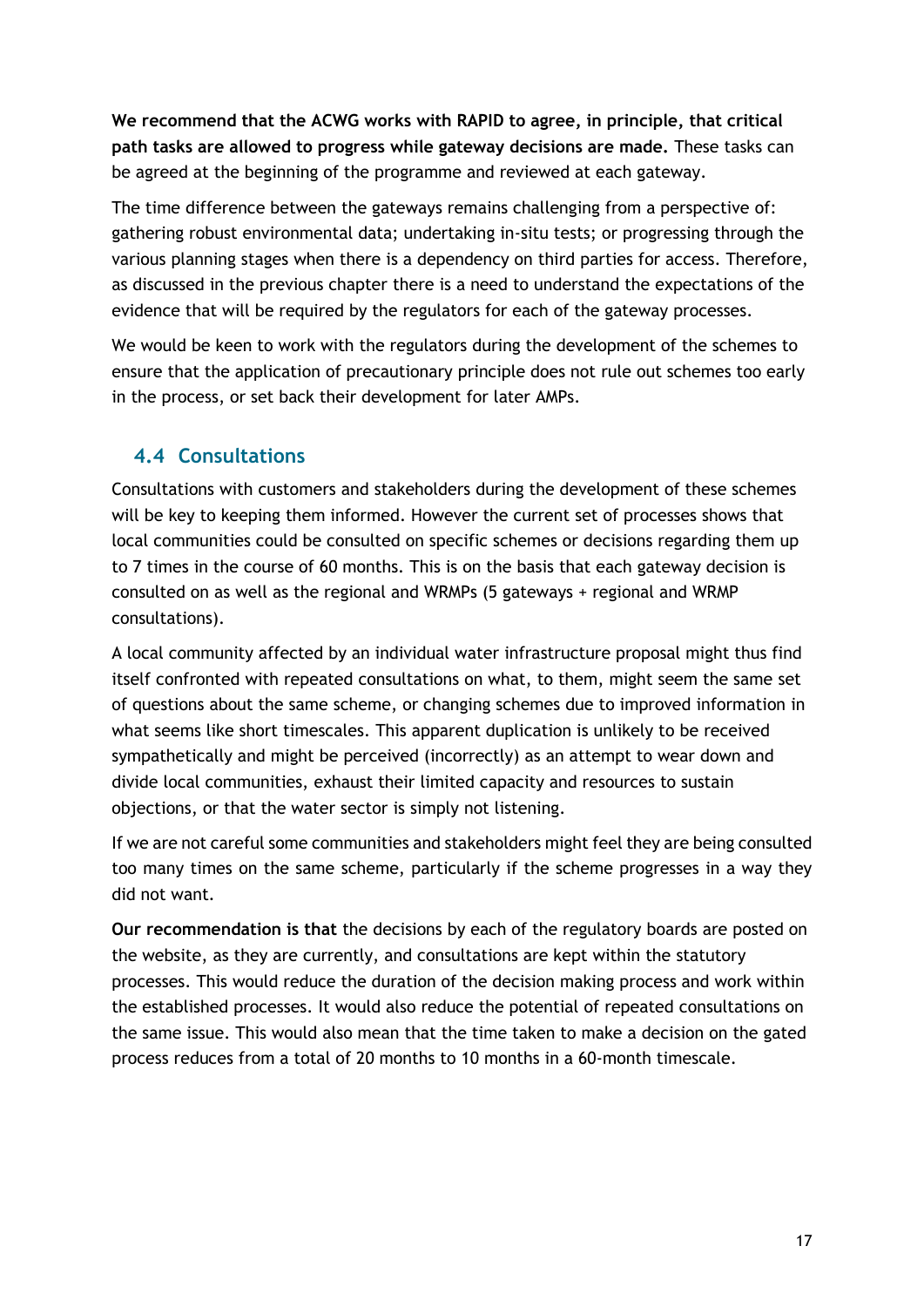### <span id="page-17-0"></span>**5 Reconciliation mechanism**

Ofwat's DD proposes several amendments to the framework developed jointly by the ACWG and submitted in response to the IAP actions. We agree Ofwat's reconciliation mechanism addresses the need for flexibility in the delivery of the strategic water resources projects. With so much uncertainty still to be addressed as the schemes develop, it is important that Ofwat sets a reasonable framework at FDs that can protect customers and incentivise companies to work efficiently.

However, we are concerned that the proposed funding and reconciliation mechanism as currently set out would lead to sub-optimal outcomes and not maximise benefits to customers.

Our key concerns are:

- 1. Returning funds for capital projects via revenue rather than via RCV does not align with how funds are recovered.
- 2. Efficiency incentives are reduced due to the removal of cost sharing and recovery of efficient overspend.
- 3. The principle of penalties for late delivery or poor quality is reasonable, but to be effective and reasonable there needs to be more clarity on how these criteria will be measured and how penalties would be calculated and applied.
- 4. The opportunity to identify new scheme partners is restricted.
- 5. There are high risks to deliverability through the gateway process.
- 6. There is ongoing uncertainty over how we work with RAPID through the gateways.

In addition, although not a concern with the current proposal, we do seek guidance from Ofwat on how it anticipates the strategic regional solutions (and potentially others identified during AMP7) and its proposed regulatory framework will interact with the proposals for the bilateral market for water resources (which Ofwat has assumed could be implemented in 2022).

#### **Please also refer to each company's individual submission for responses on the proposed funding arrangements, which the ACWG agreed should be scheme-specific.**

We look at each of our concerns in turn in the following sections.

#### <span id="page-17-1"></span>**5.1 Reconciliation mechanism to align with funding**

We agree that funds should be returned to customers if they are no longer needed, because development of a scheme has stopped. However, the method for returning funds needs further thought. Ofwat's DD proposes that funds are returned solely through a revenue adjustment at the start of AMP8. However, the schemes identified so far have a significant capital expenditure element, which we believe should be considered when setting the type of reconciliation mechanism. Funds for capital projects are typically recovered from customers across multiple AMPs, through a combination of RCV and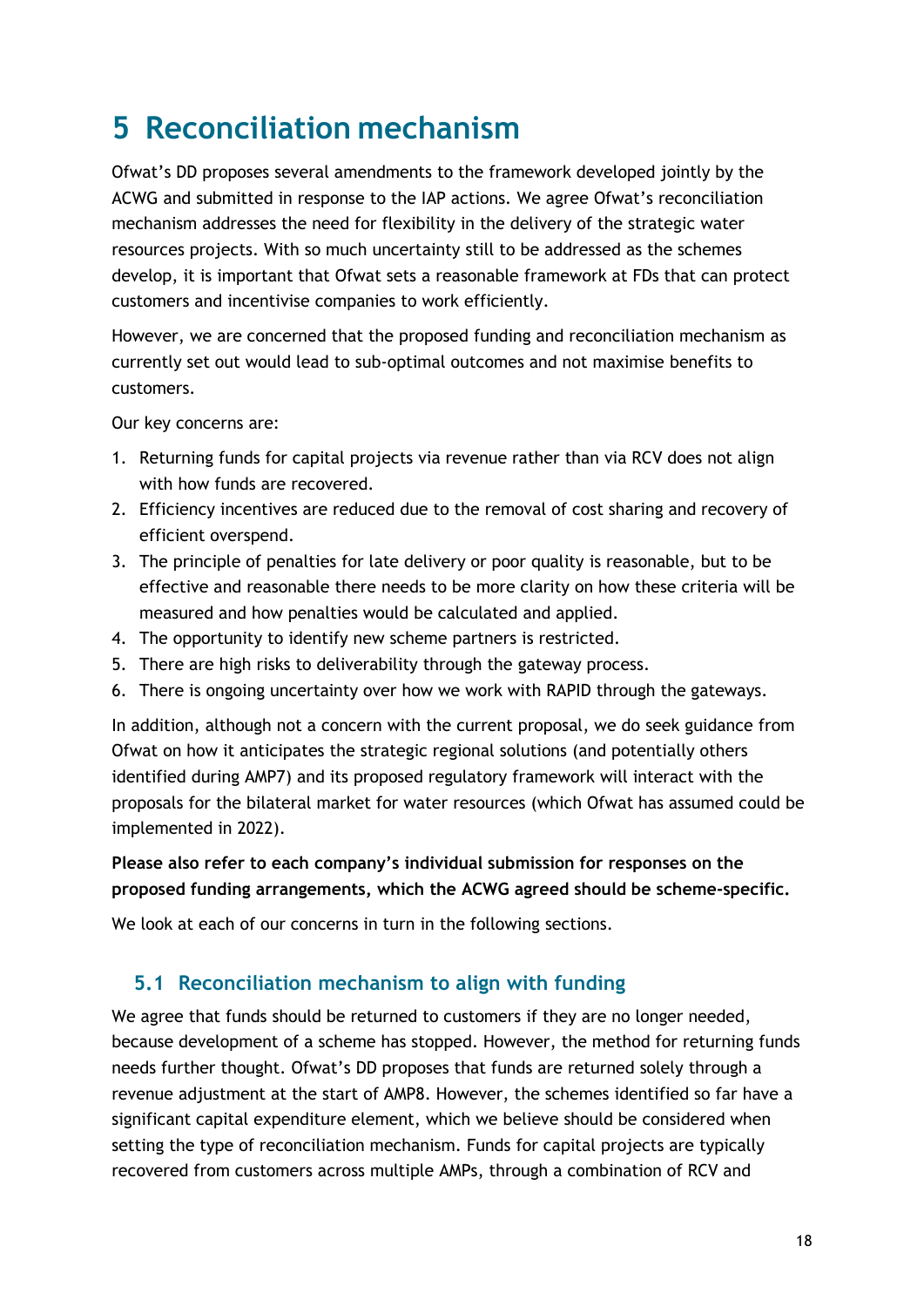revenue allowances. Returning funds that are no longer needed purely through a revenue adjustment could unnecessarily penalise companies, where funds have yet to be recovered from customers in the first place.

**We request that Ofwat sets a reconciliation mechanism that best aligns with how the funds for the strategic schemes are recovered from customers.**

#### <span id="page-18-0"></span>**5.2 Reduced efficiency incentives**

Ofwat's DD proposes that the standard regulatory cost sharing mechanism should not apply to the expenditure allowance, either for overspend or underspend. We disagree with this approach. Companies should be incentivised to outperform on their cost allowances and not incentivised to spend up to their expenditure allowance because savings will not be retained. Similarly, we consider the schemes should be treated like our other projects and cost sharing should also apply to overspend. We see no reason why totex for the strategic regional solutions should be treated differently from other totex in the regulatory allowance.

Our proposed ODI mechanism in our 3 May submission included outperformance to recognise our schemes are based on current knowledge but project scope may grow when new information is gathered. We consider it is appropriate to allow recovery of efficient overspend at a gateway to ensure companies pursue the optimal value scope for customers, rather than purely least cost.

We have identified at least one project where early studies could significantly adapt a scheme's scope at gate 1, not just at gate 4 where Ofwat specified companies could seek transition expenditure for PR24. In the 3 May STT joint submission $\delta$ , we highlighted there are risks relating to the environmental impact of flow changes in the River Vyrnwy. A mitigation option is a pipeline (180 Ml/d, 22.3km) from the Vyrnwy Aqueduct upstream of Oswestry to the River Severn. Several £ms of additional design and development costs could be needed from gates 1 or 2 depending on when/if the need is confirmed.

**The individual company submissions explain further risks associated with their specific schemes.**

#### <span id="page-18-1"></span>**5.3 Penalties for late delivery or poor quality**

Ofwat has specified that penalties should apply if a company delivers outputs late or of poor quality, where those deliverables are necessary for decisions on whether a scheme progresses are affected. We agree that companies should be incentivised to deliver on time and at a high quality, to protect customers and encourage companies to be efficient.

However, for a penalty mechanism to be effective at incentivising companies to avoid undesirable outcomes, companies need to know in advance how their performance and

 $\overline{a}$ <sup>8</sup> From Thames Water, Severn Trent Water and United Utilities.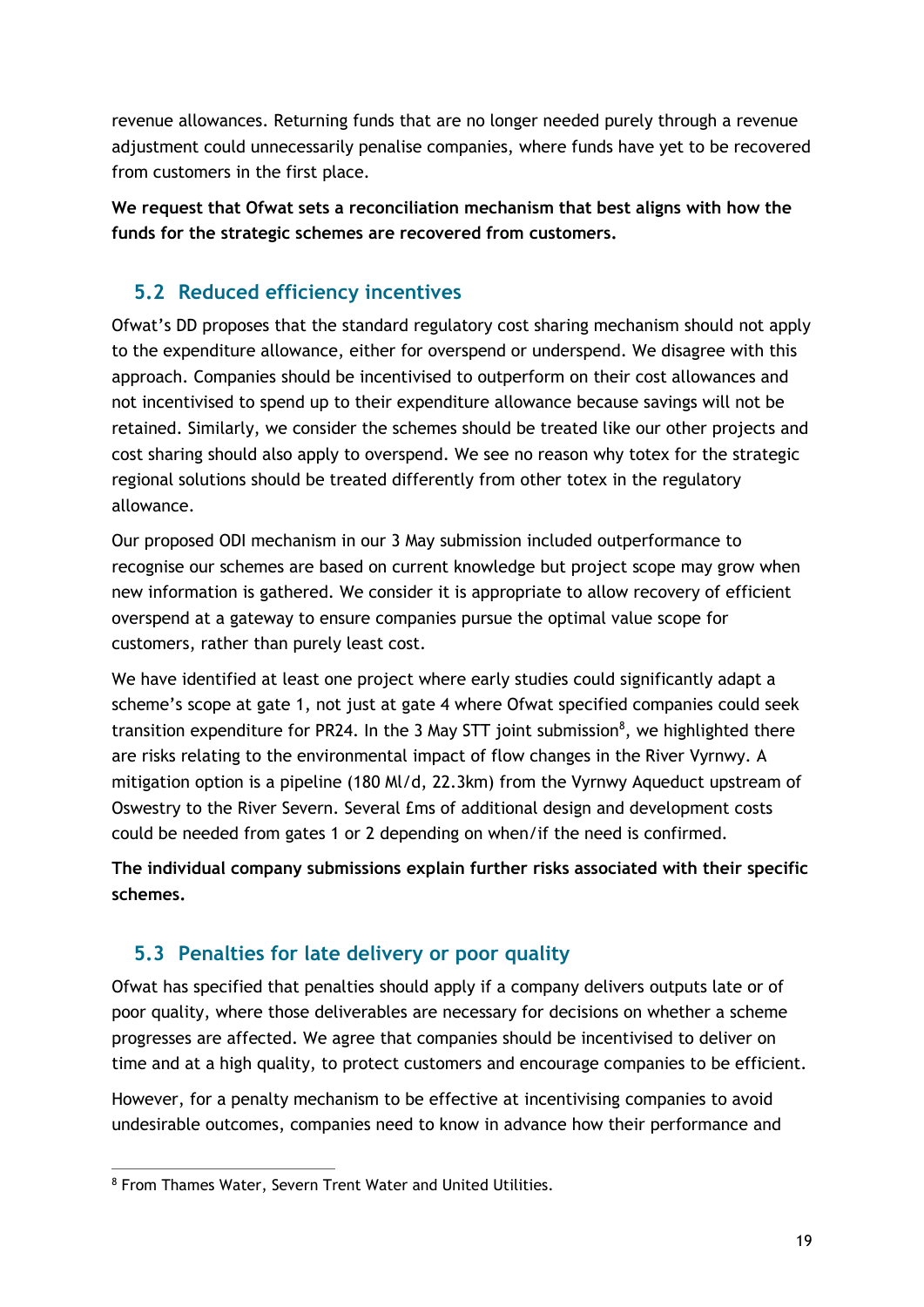their deliverables will be assessed. Further clarity is needed about the proposed penalty structure, including how Ofwat will decide if a penalty is needed, how it will judge the scale of any penalty and who it should apply to. It is also important to set out circumstances outside a company's control for which a penalty would not be applied. Without this further clarity companies could be exposed to penalties that they cannot quantify in advance, which increases their risk and damages trust in the regulatory framework.

#### <span id="page-19-0"></span>**5.4 Restricted opportunity to identify new scheme partners.**

Ofwat has specified that new scheme partners can only join until gate 2. We propose a longer timeframe to better align with finalisation of the regional plans and WRMPs, because this process may identify other suitable scheme partners.

For example, there may be other potential donors (e.g. Welsh Water) or potential receivers of water (e.g. Affinity Water) for the STT scheme that may seek to become partners.

**We propose Ofwat allows new scheme partners to join up to gate 3. Further detail on the gate definitions are set out in Sections 3 and 4.**

#### <span id="page-19-1"></span>**5.5 Deliverability through the gateway process**

Ofwat explained its reconciliation mechanism would return unused funds for any solution that had been discontinued, calculated from the point of a gate decision. **We seek clarity on this** because companies may stop or reduce work to reduce 'potential inefficient spend' during Ofwat's proposed four-month decision window for RAPID. If this happened, they would be hard pressed to increase progress in time for the following gateway if their scheme was to continue. We would like confirmation that companies should progress with schemes as necessary throughout the decision-making window because unused funds will be calculated from the final decision (by RAPID or Ofwat, whichever is latest) and not the start of the gateway.

In Sections 3 and 4 we explain our revised gateway definitions and timings are necessary to ensure consistency with existing statutory processes and regional planning. If those revisions are accepted by Ofwat, we believe we can deliver timely and quality deliverables to allow for decision making by RAPID and help Ofwat ensure appropriate funds are recovered from customers.

#### <span id="page-19-2"></span>**5.6 Working with RAPID to establish the gateway process**

We understand that the structure and governance arrangements for RAPID are still in development and **request that it clarifies with companies its role as soon as possible**.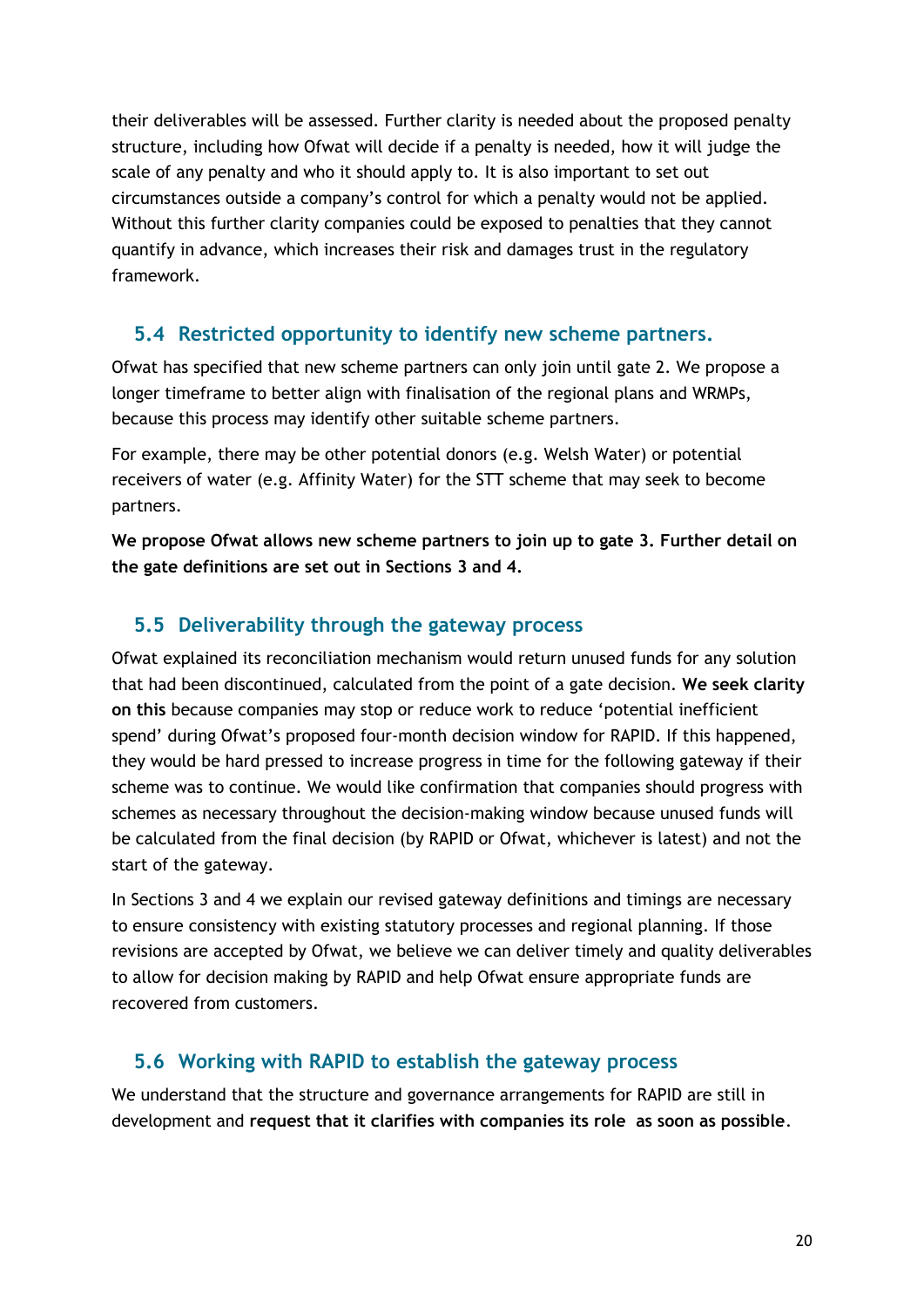There is ongoing uncertainty about how and what decisions will be made, by whom, at each gateway. We will look to use our future discussions with Ofwat, EA and RAPID to help provide this certainty and understand the role of each entity.

We will work with Ofwat, EA and RAPID to develop the:

- Assessment criteria for the gateway decisions: What is considered late or poor quality? What consideration will be given to factors outside of management control? Will the extent of penalty decision fall to RAPID or Ofwat? What would be the threshold for the penalty to apply to all scheme funding at a gate?
- Change control process: What evidence is required to allow a scope change? How should companies propose scheme substitutions or changes in scheme partners? Do new partners already need to be at an equivalent consistency level?

**We also seek clarity** on whether penalties would apply to actual spend at a gateway or whether efficient spend should be interpreted as proportion of total development funding, as set out in table 4.4 on page 30 of Ofwat's strategic resource solutions appendix.

Refer to Section 6 for our proposed forward work programme for the ACWG to engage with RAPID.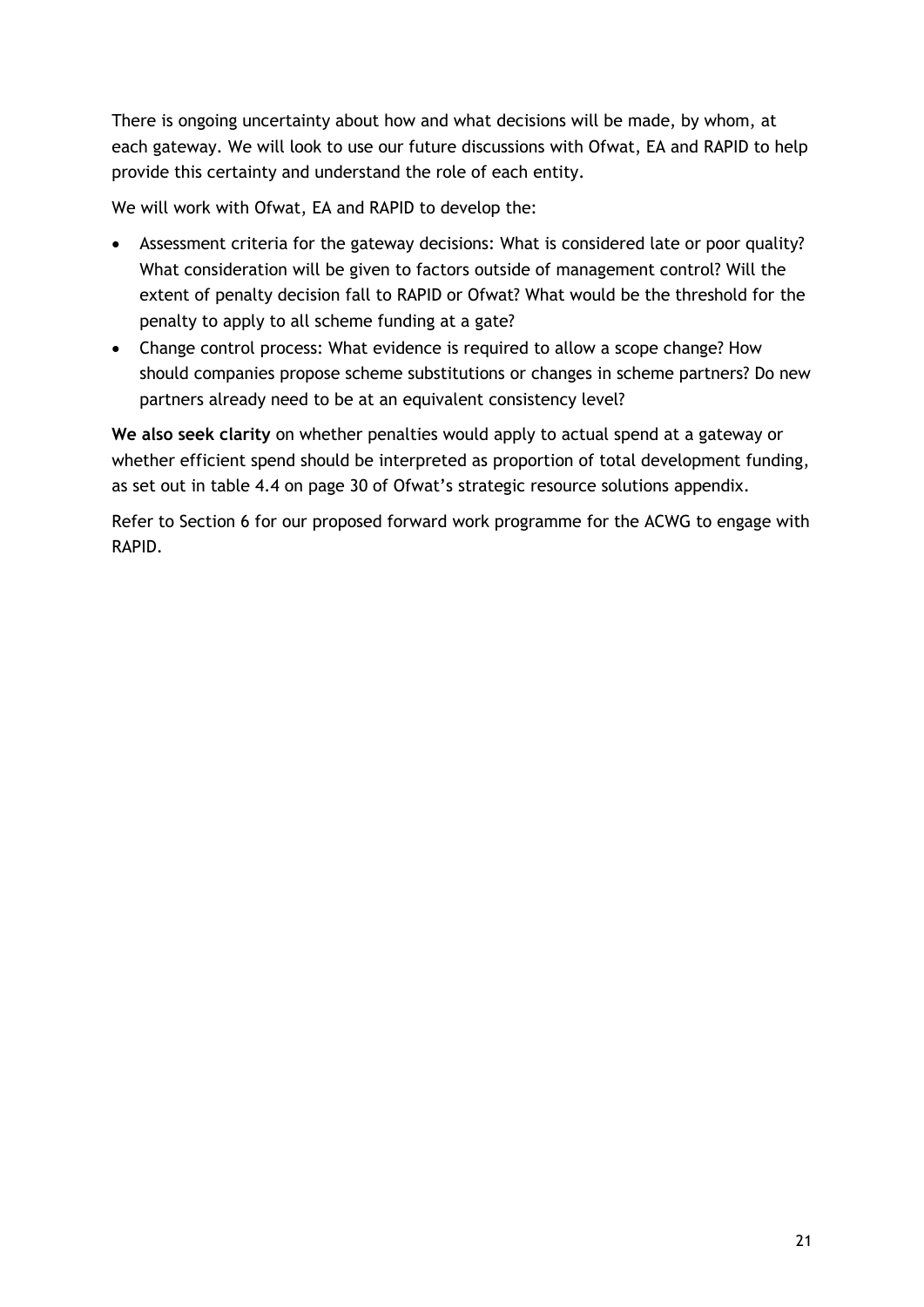## <span id="page-21-0"></span>**6 Proposed forward work programme with RAPID**

The draft determination has put forward 14 strategic water resource schemes to be investigated over the next few years. There are a number of key points which we would like to work with RAPID to progress, these being:

- To develop an overall timetable / programme for the progression of the schemes through the gated process.
- We would like to set up a series of workshops / meetings to assist in developing the processes with the regulators; possibly using some of the existing schemes to test the processes along the way. These workshops would also allow us to develop and define the level of detail required for each gateway.
- During these workshops it would also be good to understand how the precautionary principle will be applied to schemes where environmental data is still being gathered to inform key decisions. Also how this would affect how the schemes progress through the gateway progress.
- Some schemes will also require other permissions to either collect data or operate the schemes (abstraction licences and discharge consents). Early engagement with the relevant organisations will help progress these applications within the necessary timescales.
- We will commission further work to meet the consistency challenges across the schemes. We have made a start on this with our gap analysis and we will continue this work in the forthcoming months. We recognise that further work will also be required to ensure that we have robust data and processes in place and we will continue to work with RAPID to help shape and guide there development.

**We recommend that RAPID, EA and Ofwat meets with the ACWG in the period up to FDs to continue the constructive engagement and provide feedback on this submission and the proposed way forward**.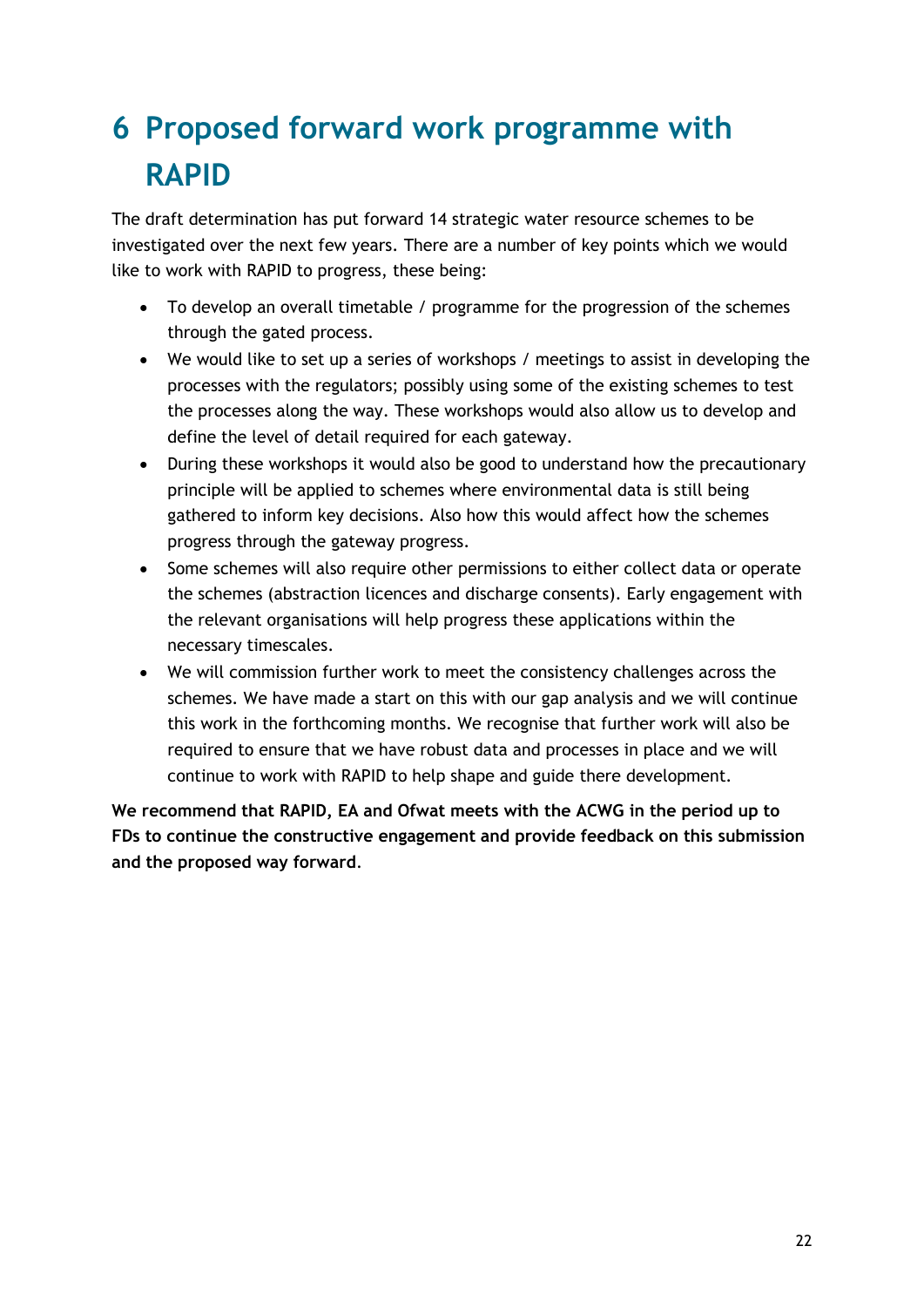<span id="page-22-0"></span>**Appendix A: Mott MacDonald report**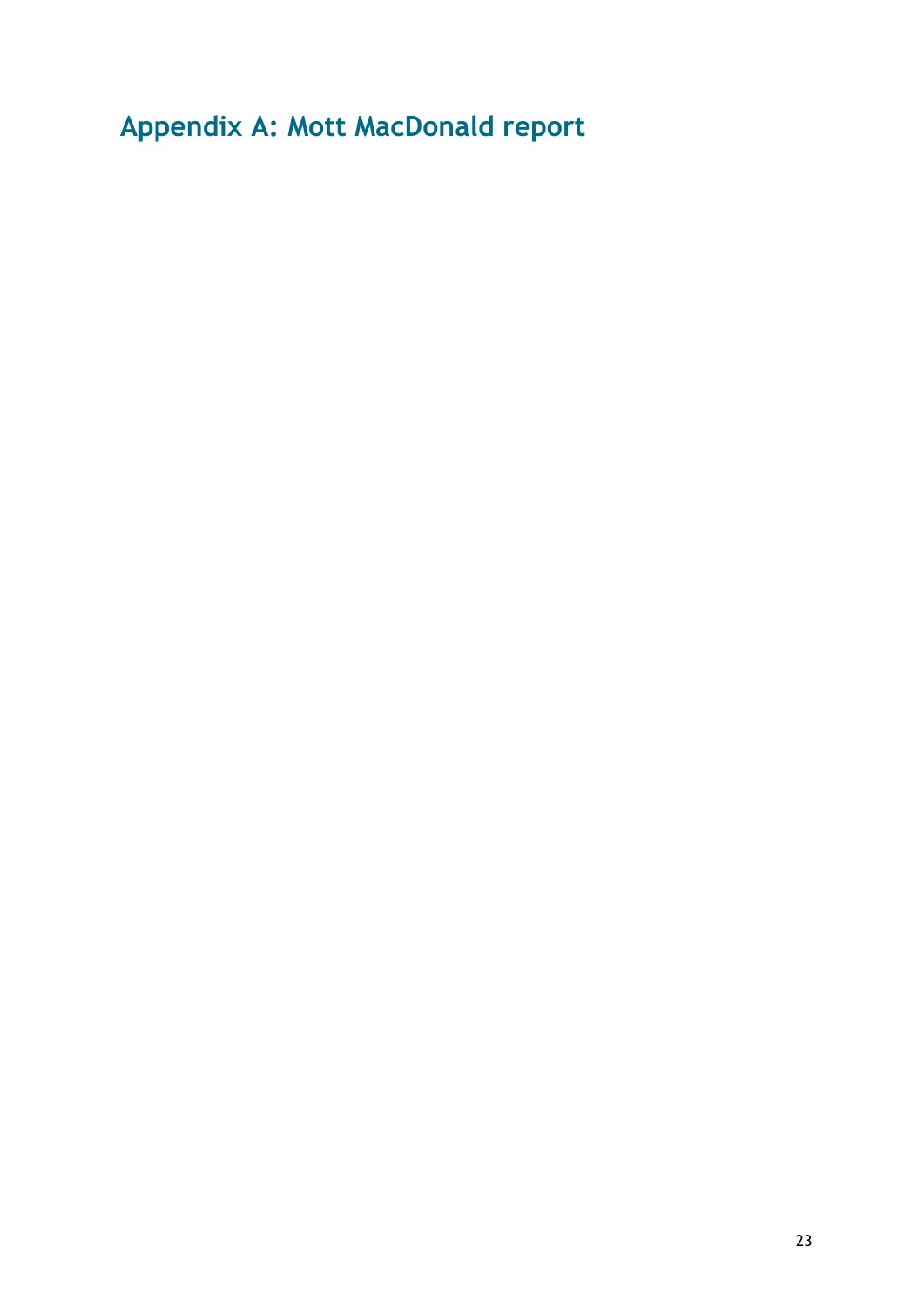

# **Technical Note**

| Project:       | All Companies Working Group Consistency Assessment             |                  |                               |  |  |
|----------------|----------------------------------------------------------------|------------------|-------------------------------|--|--|
| Our reference: | 410795FA01                                                     | <b>Revision:</b> | Rev 3 - Final version         |  |  |
| Prepared by:   | Alice Mortimore / David Ocio<br>Nicola Levy / Sarah-Jane Court | Date:            | 16/8/19                       |  |  |
| Approved by:   | <b>Paul Chadwick</b>                                           | Checked by:      | Peter Ede/Bill Hume-<br>Smith |  |  |
| Subject:       |                                                                |                  |                               |  |  |

#### **Contents**

- 1 [Background](#page-24-0) 2
- 2 [Costs](#page-26-0) 3
	- 2.1 [Gap Analysis](#page-26-1) 3
	- 2.2 [Future Requirement](#page-31-0) 8
- 3 [Deployable Output](#page-31-1) 8
	- 3.1 [Gap Analysis](#page-31-2) 8
	- 3.2 [Future Requirement](#page-36-0) 13
- 4 [Social, environmental and economic effects](#page-37-0) 14
	- 4.1 [Gap Analysis](#page-37-1) 14
	- 4.2 [Future Requirement](#page-38-0) 15

This Report has been prepared solely for use by the party which commissioned it (the 'Client') in connection with the captioned project. It should not be used for any other purpose. No person other than the Client or any party who has expressly agreed terms of reliance with us (the 'Recipient(s)') may rely on the content, information or any views expressed in the Report. This Report is confidential and contains proprietary intellectual property and we accept no duty of care, responsibility or liability to any other recipient of this Report. No representation, warranty or undertaking, express or implied, is made and no responsibility or liability is accepted by us to any party other than the Client or any Recipient(s), as to the accuracy or completeness of the information contained in this Report. For the avoidance of doubt this Report does not in any way purport to include any legal, insurance or financial advice or opinion.

We disclaim all and any liability whether arising in tort, contract or otherwise which we might otherwise have to any party other than the Client or the Recipient(s), in respect of this Report, or any information contained in it. We accept no responsibility for any error or omission in the Report which is due to an error or omission in data, information or statements supplied to us by other parties including the Client (the 'Data'). We have not independently verified the Data or otherwise examined it to determine the accuracy, completeness, sufficiency for any purpose or feasibility for any particular outcome including financial.

Forecasts presented in this document were prepared using the Data and the Report is dependent or based on the Data. Inevitably, some of the assumptions used to develop the forecasts will not be realised and unanticipated events and circumstances may occur. Consequently, we do not guarantee or warrant the conclusions contained in the Report as there are likely to be differences between the forecasts and the actual results and those differences may be material. While we consider that the information and opinions given in this Report are sound all parties must rely on their own skill and judgement when making use of it.

Information and opinions are current only as of the date of the Report and we accept no responsibility for updating such information or opinion. It should, therefore, not be assumed that any such information or opinion continues to be accurate subsequent to the date of the Report. Under no circumstances may this Report or any extract or summary thereof be used in connection with any public or private securities offering including any related memorandum or prospectus for any securities offering or stock exchange listing or announcement.

By acceptance of this Report you agree to be bound by this disclaimer. This disclaimer and any issues, disputes or claims arising out of or in connection with it (whether contractual or non-contractual in nature such as claims in tort, from breach of statute or regulation or otherwise) shall be governed by, and construed in accordance with, the laws of England and Wales to the exclusion of all conflict of laws principles and rules. All disputes or claims arising out of or relating to this disclaimer shall be subject to the exclusive jurisdiction of the English and Welsh courts to which the parties irrevocably submit.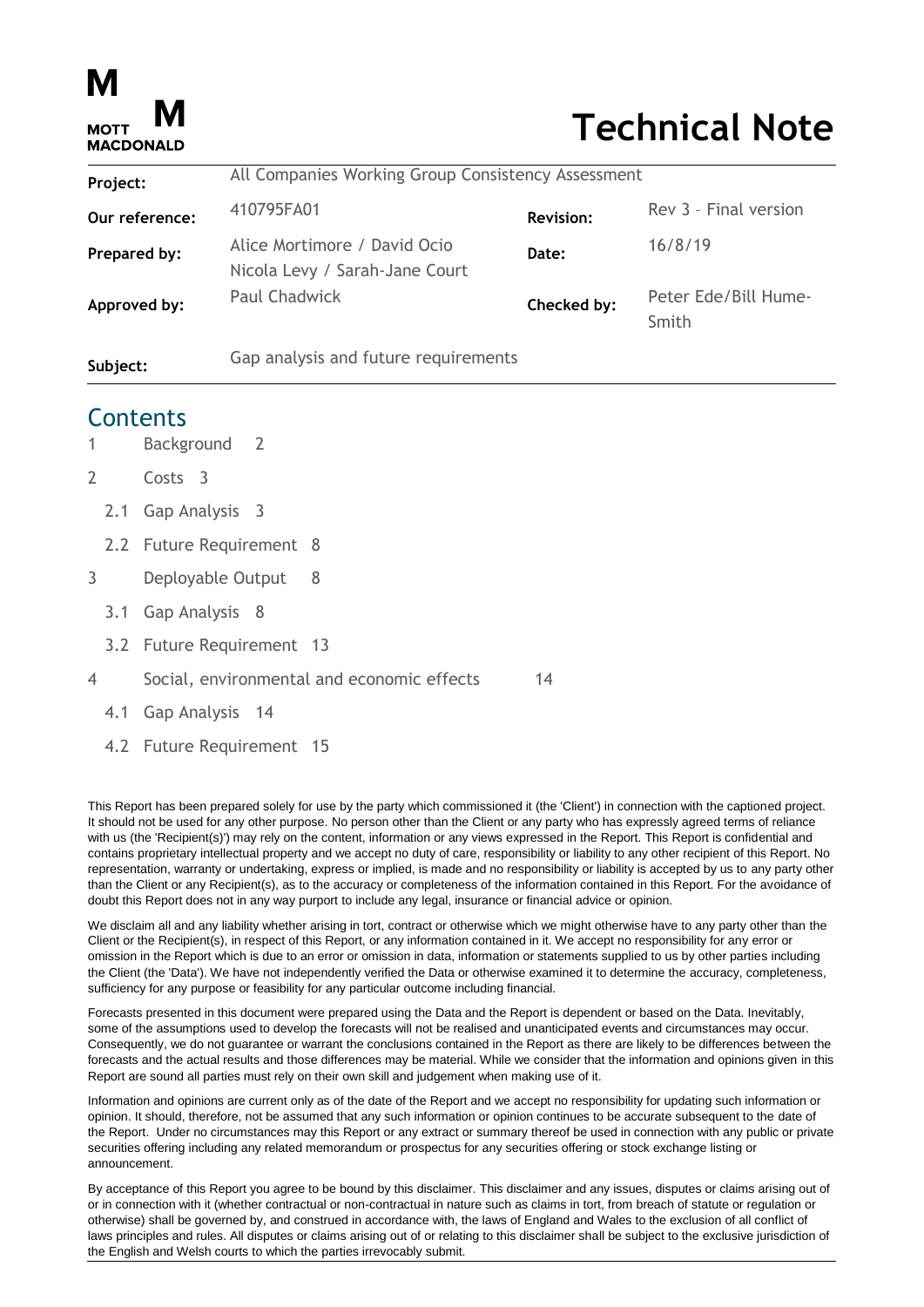- 5 [Drinking water quality](#page-38-1) 15
	- 5.1 [Gap Analysis](#page-38-2) 15
	- 5.2 [Future Requirement](#page-39-0) 15
- 6 [Summary of Considerations](#page-39-1) 16
- 7 [Alignment of Regional Plans and Ofwat Gateways](#page-42-0) 18

### <span id="page-24-0"></span>**1 Background**

Ofwat has published, in July 2019, its PR19 Draft Determination (DD) including an appendix for the Strategic Regional Resource Solutions, where funding for the development of 15 schemes is allocated (up to £450M during 2020-25) so that they can be construction ready in 2025-30. This funding would be distributed among several stages as follows:

- Gate 1 Initial feasibility, design and multi-solution decision making, April 2021, 10%
- Gate 2 Detailed feasibility, design and multi-solution decision making, April 2022, 15%
- Gate 3 Finalised feasibility, pre-planning investigations and planning applications, April 2023, 35%
- Gate 4 Planning applications, procurement strategy and land purchase, June 2024, 40%

It is envisaged that as information on the options improves and regional plans and WRMPs are published, decisions will be taken such that some non-preferred options will not proceed to the end of the gated process.

For Gate 1, Ofwat is expecting that solutions are tested in regional plans based upon *"initial outline solution design(s)"* and:

● *"Consistent costing and cost report* 

 $\overline{a}$ 

- *Consistent deployable output benefit (water provided in a drought) analysis to the regional design standards*
- *Consistent social, environmental and economic assessment (impact and benefits) and in-combination effects of solution within the same catchment*
- *Consistent drinking water quality considerations" 9*

The requirement for consistency emanates from the need to assess the feasibility of each scheme on the same basis, so that the final chosen portfolio represents the best possible value for money without any bias in the criteria used for its selection. It also reflects that, although the current position of each water company meets the requisites of the Environment Agency's

<sup>9</sup> Ofwat, PR19 draft determinations, Strategic regional water resource solutions appendix, July 2019, pp 27 & 31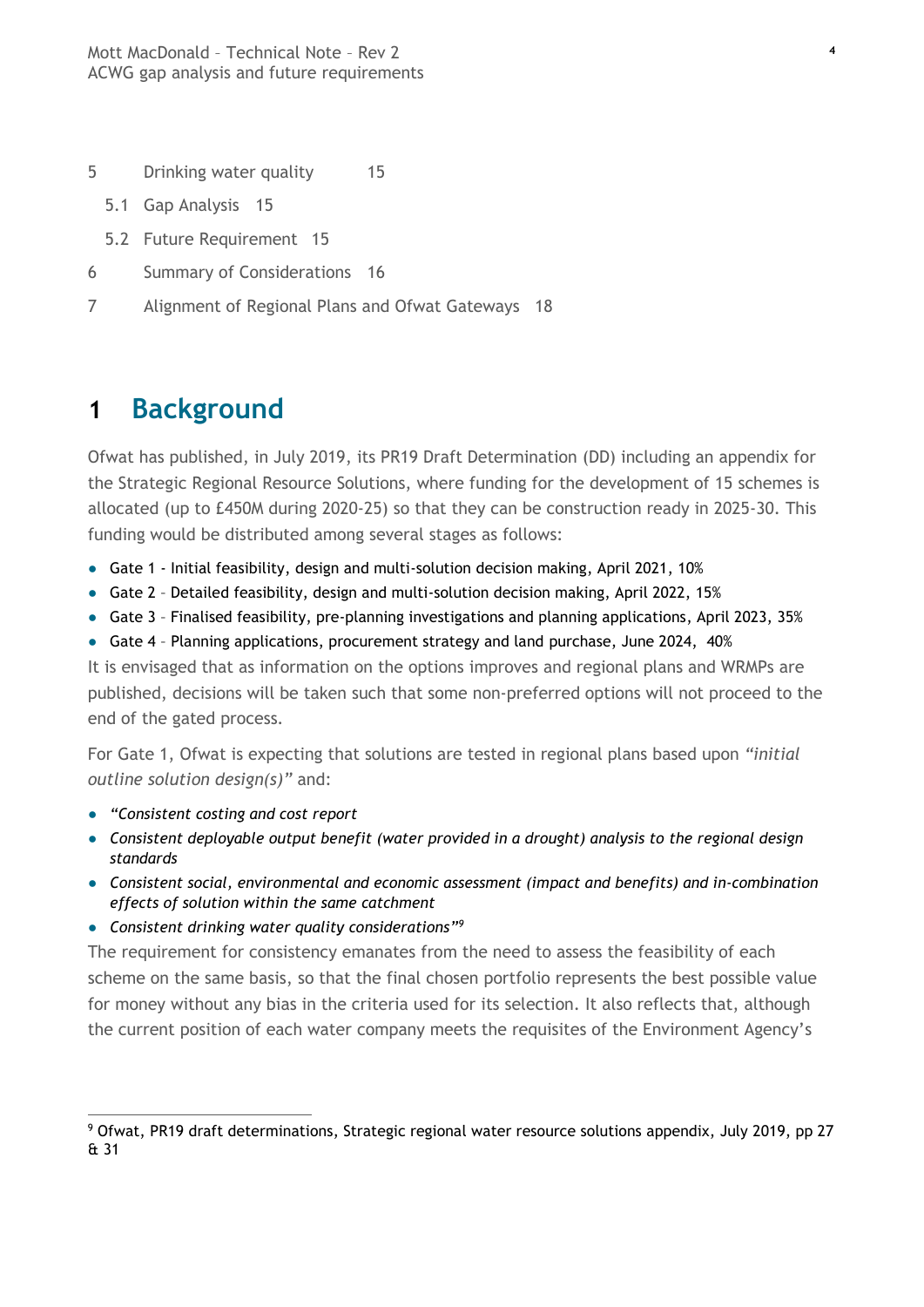Water Resources Planning Guideline, as expected at this stage, more work would be needed through the Gates to avoid inconsistencies across the different solutions put forward.

Ofwat's DD explains that its Initial Assessment of Plans (IAP) *"highlighted concerns with consistency of assumptions and inputs, and transparency of decision making across company plans. We raised these issues in our consultation responses to company draft water resources management plans. This highlighted a common issue, of regional groups focusing on company specific solutions within a regional context, rather than looking at all types (both company and third party) and scale (local, regional and national) of solutions, within a regional and national context. We expect to see improvements in this area going forward." 10*

The regional solutions appendix allocates funding to the following eight water companies that together form the All Company Working Group (ACWG):

- Affinity Water
- Anglian Water
- Severn Trent Water
- Southern Water
- South West Water
- Thames Water
- United Utilities
- Wessex Water

Mott MacDonald was tasked to undertake a rapid review of the areas identified by Ofwat as requiring consistency:

- Cost
- Deployable output
- Social, environmental and economic effects
- Drinking water quality

The rapid review was intended to include reviewing consistency between the eight companies, identifying the potential gaps and scoping the work required to achieve greater consistency. This Technical Note presents the findings of the rapid analysis, which was commissioned by Anglian Water to support the common submission to Ofwat from the ACWG companies. Interviews with members of the ACWG have been conducted and this note was prepared over the course of a one week period. Members of the ACWG were requested to provide comments and feedback on any areas of improvement that were identified in the draft issue of the technical note. The comments received have been incorporated in Revisions 2 and 3

 $\overline{a}$ <sup>10</sup> Ofwat, PR19 draft determinations, Strategic regional water resource solutions appendix, July 2019, pp 6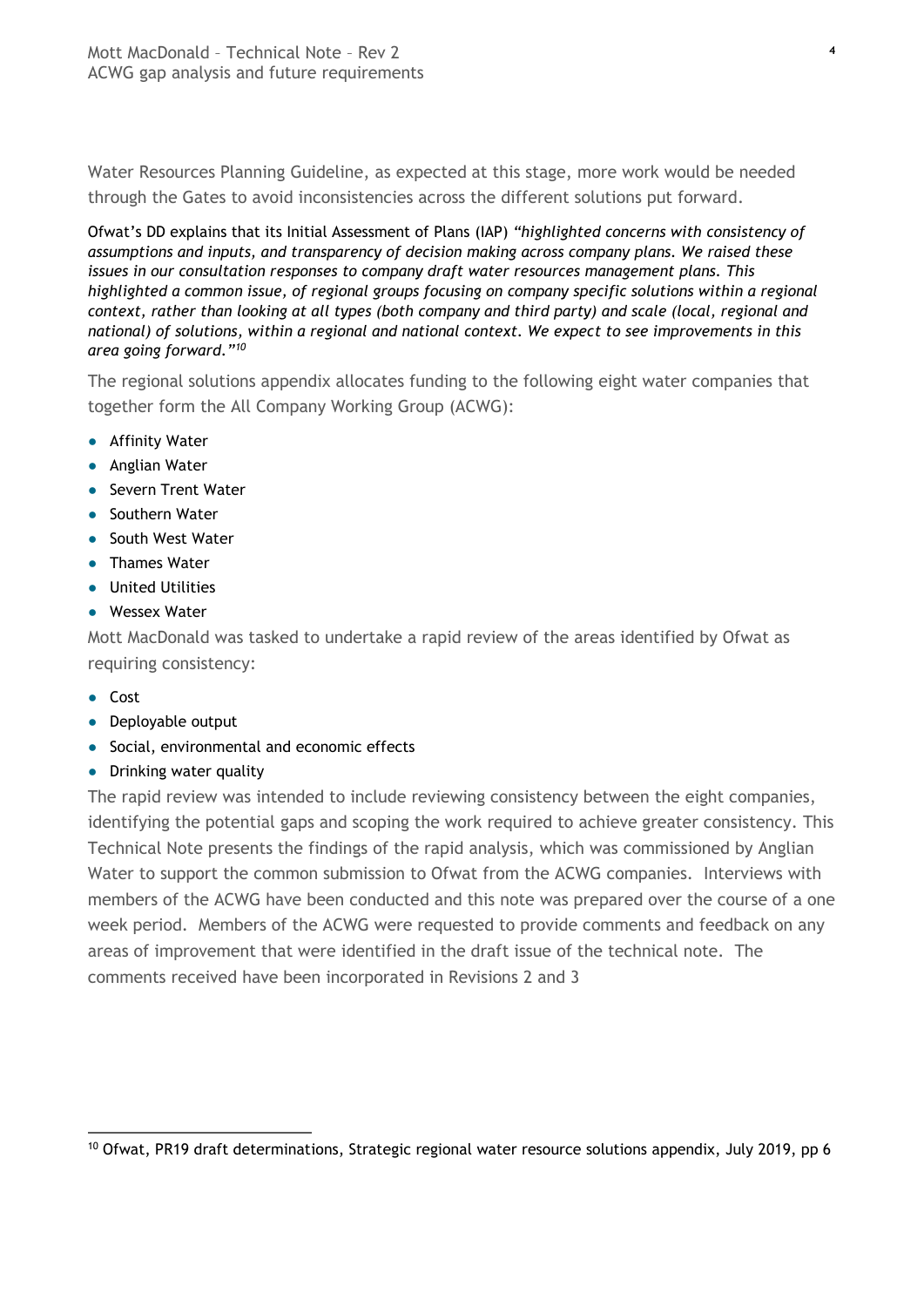### <span id="page-26-0"></span>**2 Costs**

 $\overline{a}$ 

### <span id="page-26-1"></span>**2.1 Gap Analysis**

All companies in the ACWG have produced Water Resource Management Plans (WRMPs) following the published guidance from the EA. The guidance includes a requirement to report scheme costs in a standard format but it does not prescribe a detailed methodology for cost estimation.

In the WRMP process companies formulate an Unconstrained List of supply options that is assessed and reduced to a Constrained List of options that are considered to be feasible. These options are then further assessed in the Programme Appraisal process to determine a series of potential water resource plans, including the preferred plan. Each stage of the process considers option cost but this review of consistency is focussed on the approach to option costing of the Constrained List options that inform Programme Appraisal and the preferred plans.

All companies develop capital and operational costs for the individual projects included in the WRMPs and for the regional schemes this is likely to involve a combination of cost model information and bottom up costing from existing industry data. Companies also take account of uncertainty or risk in their estimates. Whole life costs are generated taking into account utilisation of the water supply and the planning period associated with the WRMP. There are a number of areas in this process where inconsistencies can arise.

Table 1 provides a summary of discussions with the companies to inform the gap analysis. Areas of inconsistency are discussed below:

- Capex and opex estimation most companies have used regional cost data to inform the capital cost rather than industry wide data. It is noted that Ofwat's DD refers to "common cost models"<sup>11</sup>, however standard cost models would not necessarily account for regional cost variations.
- Capex estimation approaches vary from all-in cost models to build up from cost curves with addition of on-costs
- Capex estimation many of the regional schemes include elements of work that are outside the ranges of costs curves or models based on local historical data and for these schemes further work (including design work and / or cost benchmarking) has been undertaken to develop representative costs. Therefore, there is likely to be inconsistency in the level of design development for the options.
- Optimism Bias and risk Thames Water and Severn Trent Water are the only companies to have adopted an optimism bias approach based on the Treasury Green Book. Approach to risk varies with each company.
- Whole life costing and financing assumptions insufficient data were collected to inform the review; however, it is likely that companies have not made consistent assumptions in this area. It is also noted that some companies have extended the planning period beyond the minimum of 25years due to the extent of the longer term requirement for water driven by expected climate change and growth. This affects whole life costing of options. Thames Water utilised a planning period of 80 years after

<sup>&</sup>lt;sup>11</sup> Ofwat, PR19 draft determinations, Strategic regional water resource solutions appendix, July 2019, pp 27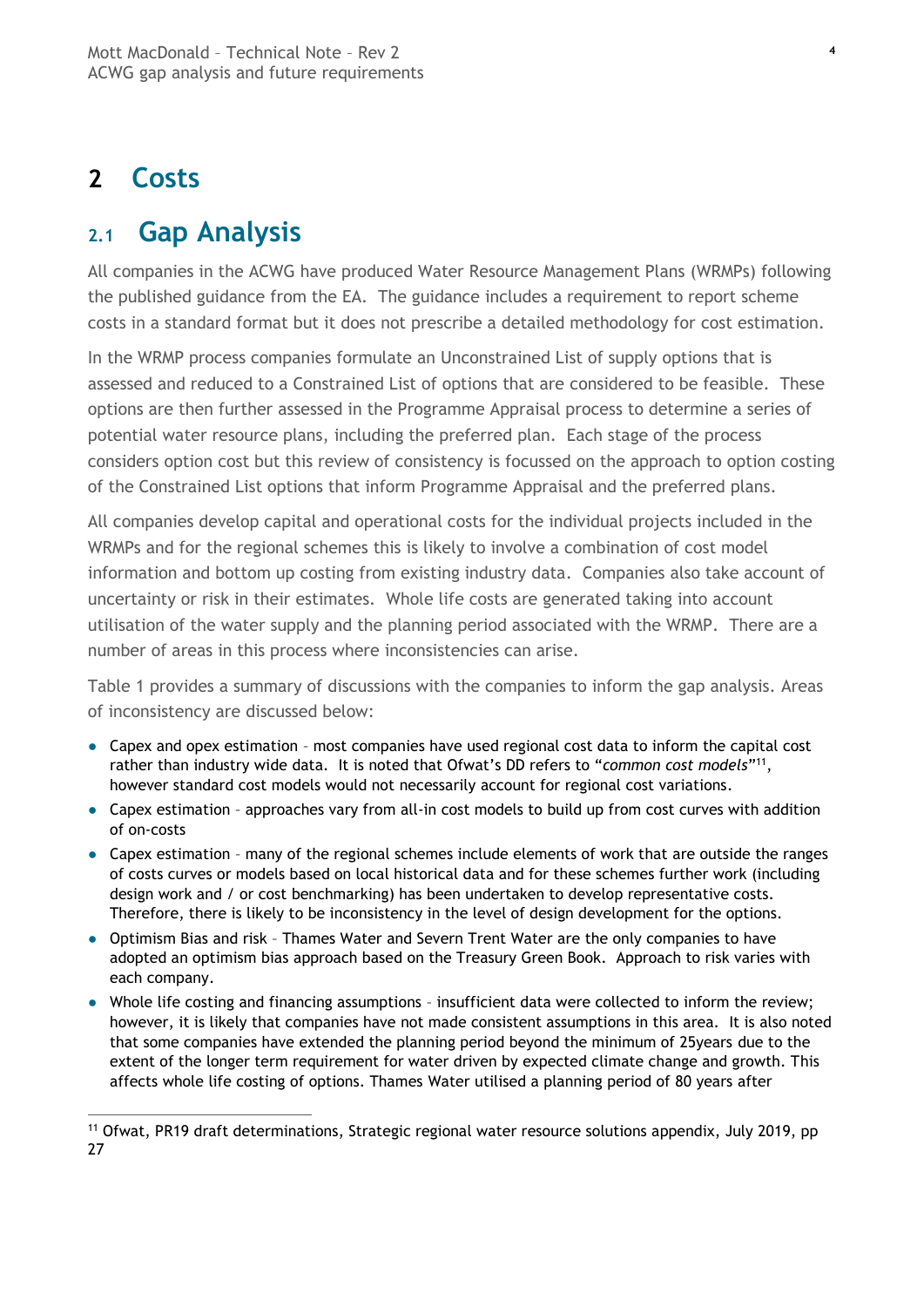guidance from an economic consultancy and Affinity has a planning period of 60 years. The choice of planning period is influenced by the scale and longevity of the proposed solutions which explains the variation between companies.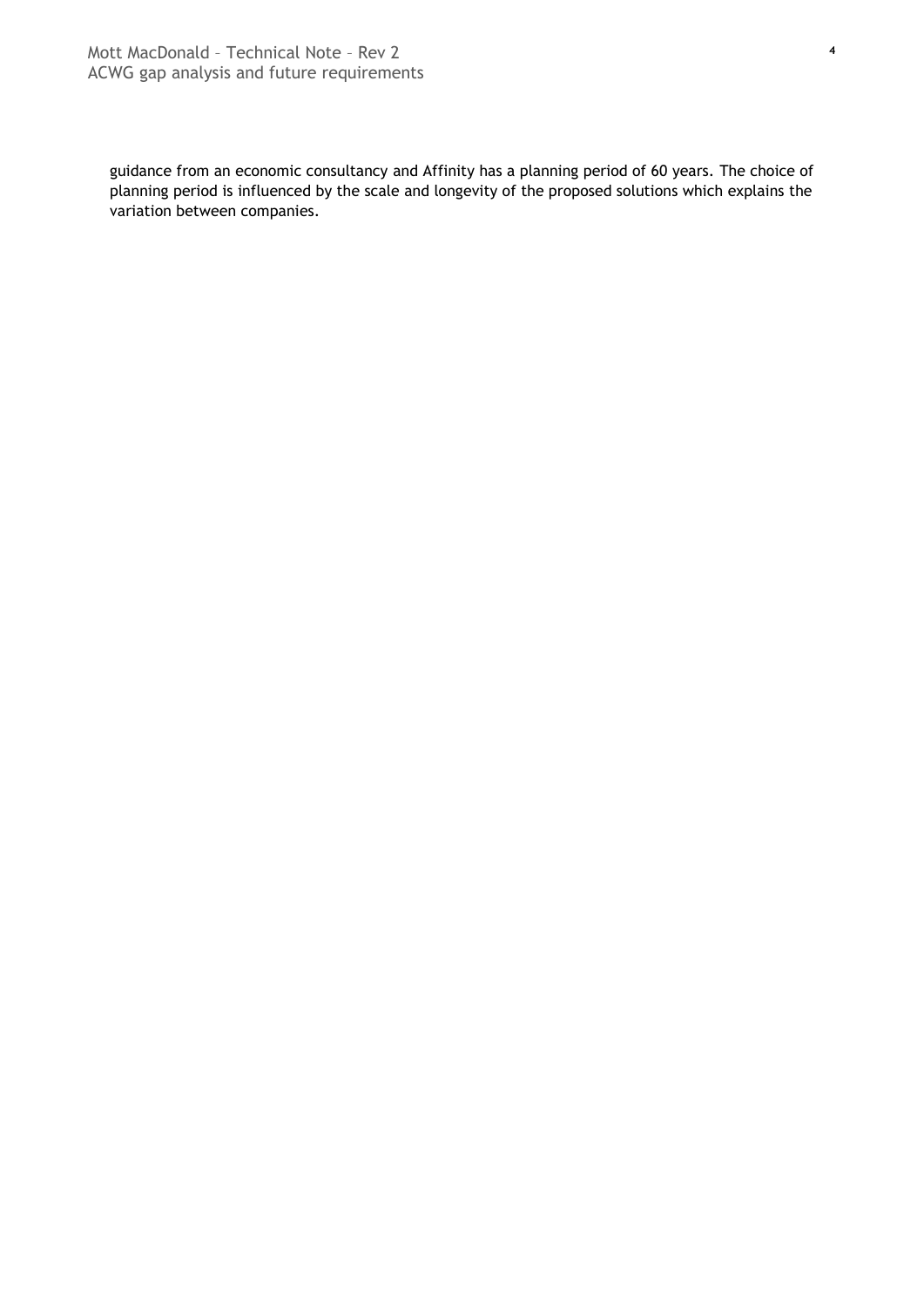#### Mott MacDonald – Technical Note – Rev 2 ACWG gap analysis and future requirements

*Table 1: WRMP Costing Approach*

| <b>Company</b>        | <b>Schemes</b>                                                                                                                                                                         | <b>Capex / Opex approach</b>                                                                                                                                                               | <b>Optimism Bias</b> | Allowance for risk or Whole life cost Comments<br>uncertainty                                                                                                                                                                                                                                                                                                                                                                                                                                   |              |                                                                                                                                                                                                                                                                                                                                                                                                                                                                                                                                                                                                                                                                                                                                                                                                                                                                                                                                                                                                                                       |
|-----------------------|----------------------------------------------------------------------------------------------------------------------------------------------------------------------------------------|--------------------------------------------------------------------------------------------------------------------------------------------------------------------------------------------|----------------------|-------------------------------------------------------------------------------------------------------------------------------------------------------------------------------------------------------------------------------------------------------------------------------------------------------------------------------------------------------------------------------------------------------------------------------------------------------------------------------------------------|--------------|---------------------------------------------------------------------------------------------------------------------------------------------------------------------------------------------------------------------------------------------------------------------------------------------------------------------------------------------------------------------------------------------------------------------------------------------------------------------------------------------------------------------------------------------------------------------------------------------------------------------------------------------------------------------------------------------------------------------------------------------------------------------------------------------------------------------------------------------------------------------------------------------------------------------------------------------------------------------------------------------------------------------------------------|
| <b>Affinity Water</b> | Abingdon Reservoir<br><b>Minworth Effluent Reuse</b><br>South Lincolnshire Reservoir<br>Anglian - Affinity Transfer<br><b>Grand Union Canal Transfer</b><br>Thames - Affinity Transfer | Bespoke capex and opex models No OB applied<br>based on historical Affinity data<br>augmented by TR61 and other<br>industry data where insufficient<br>data sets are available internally. |                      | Cost built up in Long Run Not confirmed<br><b>Marginal Cost</b><br>spreadsheets includes<br>allowance for complexity                                                                                                                                                                                                                                                                                                                                                                            | during study | Although Affinity have in house cost models<br>the three strategic solutions are transfers into<br>their area and significant proportion of the<br>costs are provided by others.<br>The Thames Water costs for Abingdon and<br>the Severn Thames Transfer include OB<br>which is an inconsistency with other costs in<br>the Affinity plan. This was recognised but not<br>changed following a review by Affinity. Affinity<br>have costed transfer from the River Thames<br>and treatment into supply.<br>Grand Union Canal is dependent on the cost<br>provided by the Canal and River Trust (CRT),<br>which in turn depends on a Severn Trent<br>Water offer of water from Minworth. The<br>basis of the CRT costs has not been<br>validated. Affinity have costed transfer from<br>the canal and treatment into supply including<br>Reverse Osmosis.<br>The South Lincs reservoir has been costed<br>by Anglian Water. Affinity have costed the<br>treated water transfer and conditioning for<br>integration into their network. |
| Anglian Water         | South Lincolnshire reservoir<br>Anglian - Affinity transfer                                                                                                                            | C55 cost estimating system,<br>using cost models based on<br>historic outturn cost data<br>analysis, inclusive of on cost<br>calculated at project level.                                  | No OB applied        | Based on historic outturn Not confirmed<br>cost data analysis, no<br>further risk is allocated to<br>the estimation, however,<br>in C55 there is an<br>allowance for "location<br>factors"; it is a number of<br>percentage add-ons for<br>project solution<br>estimates to allow for<br>exceptional site-specific<br>complexities/risks<br>(hereafter termed as,<br>"location factors") such<br>as poor ground<br>condition, temporary<br>works, etc. that are not<br>accounted for within the | during study | Additional work undertaken to develop costs<br>for the reservoir.                                                                                                                                                                                                                                                                                                                                                                                                                                                                                                                                                                                                                                                                                                                                                                                                                                                                                                                                                                     |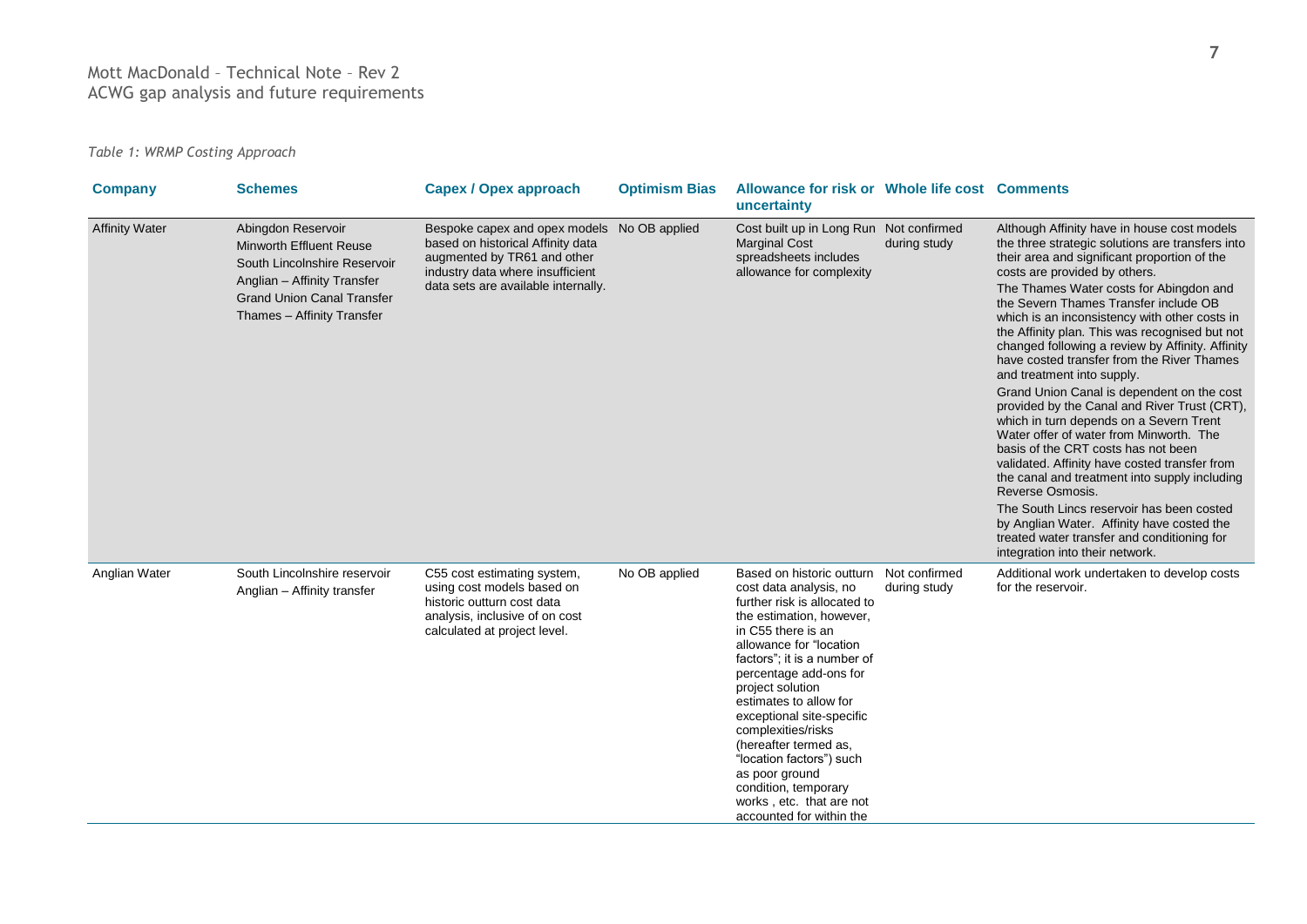| <b>Company</b>      | <b>Schemes</b>                                                                                                                                                                                                | <b>Capex / Opex approach</b>                                                                                                                                                                                                                                                                                                                                                                   | <b>Optimism Bias</b>                                                                   | Allowance for risk or Whole life cost Comments<br>uncertainty               |                                                                                                                                                                                                  |                                                                                                                                                                                                                                                                                                                                |
|---------------------|---------------------------------------------------------------------------------------------------------------------------------------------------------------------------------------------------------------|------------------------------------------------------------------------------------------------------------------------------------------------------------------------------------------------------------------------------------------------------------------------------------------------------------------------------------------------------------------------------------------------|----------------------------------------------------------------------------------------|-----------------------------------------------------------------------------|--------------------------------------------------------------------------------------------------------------------------------------------------------------------------------------------------|--------------------------------------------------------------------------------------------------------------------------------------------------------------------------------------------------------------------------------------------------------------------------------------------------------------------------------|
|                     |                                                                                                                                                                                                               |                                                                                                                                                                                                                                                                                                                                                                                                |                                                                                        | cost data that underpins<br>the curves used in<br>estimating solution costs |                                                                                                                                                                                                  |                                                                                                                                                                                                                                                                                                                                |
| Severn Trent Water  | Minworth Effluent Reuse<br>Severn Trent Water Resources<br>(including Netheridge Effluent<br>Reuse, Mythe spare licence and<br>Redeployment of Shrewsbury)<br><b>River Severn to River Thames</b><br>Transfer | From Assurance Statement: We<br>worked with specialist<br>engineering (Atkins) and<br>environmental (Ricardo)<br>consultants to appraise the<br>feasible options and have used<br>their cost and environmental<br>appraisal models to inform the<br>costs and benefits of each<br>scheme.                                                                                                      | OB following Green<br>Book approach                                                    | Not confirmed during<br>study                                               | Set asset life and<br>replacement costs<br>for M&E<br>equipment.                                                                                                                                 |                                                                                                                                                                                                                                                                                                                                |
| Southern Water      | <b>Fawley Desalination</b><br><b>River Itchen Effluent Reuse</b><br>Thames to Southern Transfer<br>West Country - Southern<br>Transfer                                                                        | Infrastructure capex costs were<br>derived using typical water<br>industry unit costs from<br>consultant. Non-infrastructure<br>treatment costs were derived<br>from supplier quotes, known<br>outturn costs and, in the case of<br>desalination plants, a desk study<br>into typical costs over a range of<br>capacities internationally.<br>Fixed and variable opex costs<br>were generated. | No OB applied                                                                          | Sensitivity analysis at<br>plan level                                       | The investment<br>model assumes<br>full annuitised<br>capex from the<br>moment the<br>decision is made<br>to implement an<br>option.<br><b>Treasury Green</b><br>Book discount<br>rates applied. | Further work has been undertaken on Fawley<br>desal between WRMP and PR19, although<br>bottom line cost not changed significantly.                                                                                                                                                                                             |
| South West Water    | <b>West Country Sources</b><br><b>West Country Transfer</b>                                                                                                                                                   | Plan in surplus, no options in<br>WRMP. Bournemouth transfer to<br>Southern was costed.<br>Consultant cost models for capex<br>and opex based on industry wide<br>data rather than local region.                                                                                                                                                                                               | No OB applied                                                                          | Not confirmed during<br>study                                               | n/a                                                                                                                                                                                              | South West Water's WRMP identified a 20<br>MI/d surplus in the Bournemouth zone, which<br>has been offered to Southern Water.<br>Indicative costing were prepared, and the<br>impact of such a transfer was included as a<br>scenario in SWW's plan.                                                                           |
| <b>Thames Water</b> | Abingdon Reservoir<br>London effluent reuse<br><b>River Severn to River Thames</b><br>transfer<br>Thames - Affinity transfer<br>Thames - Southern transfer                                                    | Capex and Opex cost models<br>based on Thames Water data<br>where available.<br>Majority of strategic options used<br>consultant costings.<br>Models supplemented with<br>bottom up costing benchmarked<br>against similar schemes for items                                                                                                                                                   | OB following Green<br>Book approach.<br>Approach audited<br>by third party<br>company. | Based on solution<br>specific risk assessment                               | Recurring capex<br>costs included<br>based upon asset<br>lives                                                                                                                                   | Collaboration with UU and SVT on the<br>Severn to Thames transfer led to removal of<br>OB in the April 2019 submission as first<br>option to Ofwat to align with UU costing<br>approach. (NB: This does not follow Green<br>Book).<br>Also, the UU offer to supply water incudes<br>fixed and variable charge. Whole life cost |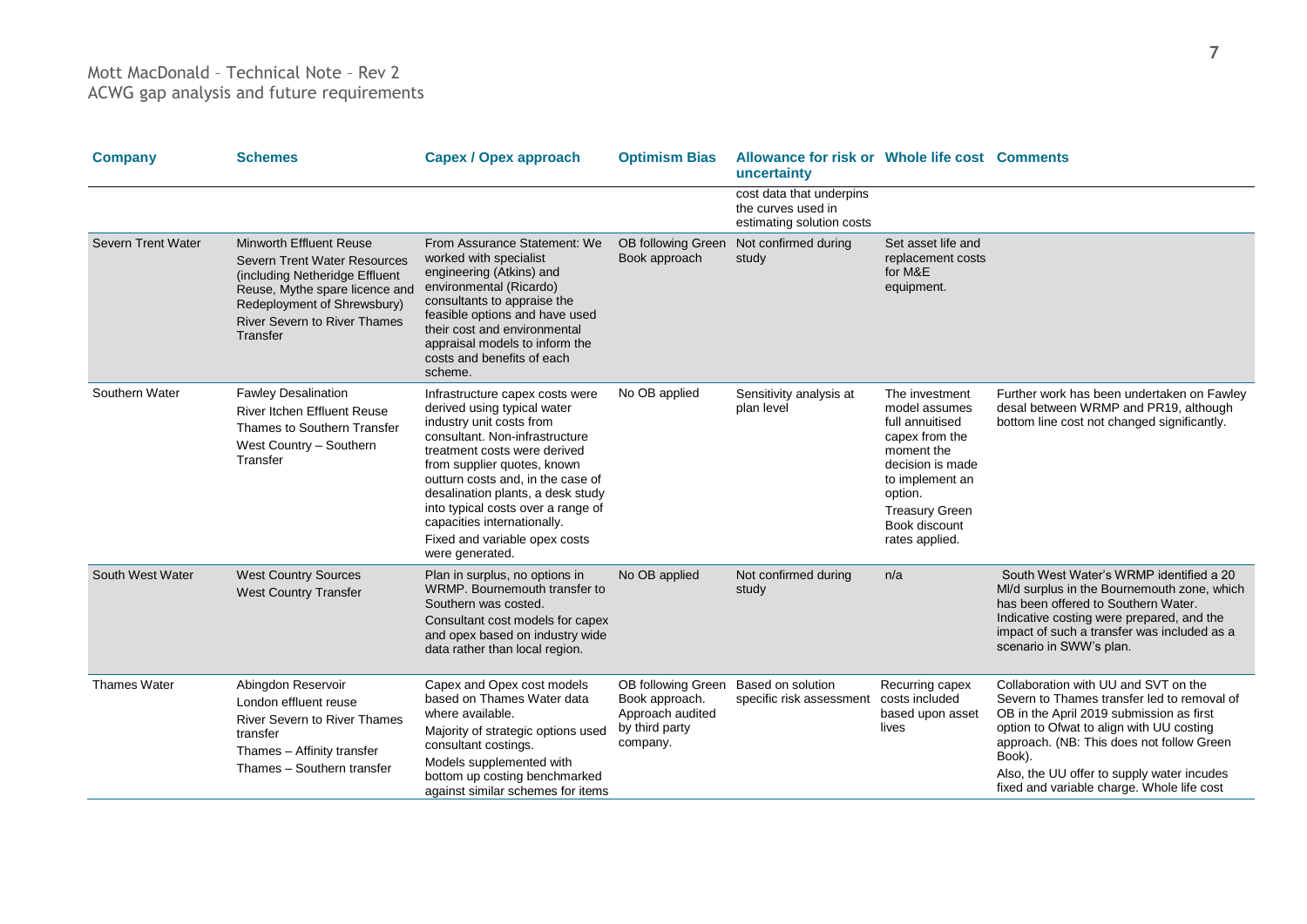| <b>Company</b>          | <b>Schemes</b>                                                                                                                                                                          | <b>Capex / Opex approach</b>                                  | <b>Optimism Bias</b> | Allowance for risk or Whole life cost Comments<br>uncertainty                                                                                                                     |                                                                              |                                                                                                                                                                                                                                                                                                                          |
|-------------------------|-----------------------------------------------------------------------------------------------------------------------------------------------------------------------------------------|---------------------------------------------------------------|----------------------|-----------------------------------------------------------------------------------------------------------------------------------------------------------------------------------|------------------------------------------------------------------------------|--------------------------------------------------------------------------------------------------------------------------------------------------------------------------------------------------------------------------------------------------------------------------------------------------------------------------|
|                         |                                                                                                                                                                                         | outside the range of cost model<br>data.                      |                      |                                                                                                                                                                                   |                                                                              | assumes that fixed charge is payable to<br>reserve the water from start of lead in period.                                                                                                                                                                                                                               |
|                         |                                                                                                                                                                                         |                                                               |                      |                                                                                                                                                                                   |                                                                              | Affinity and Southern transfers costed by the<br>receiving entity.                                                                                                                                                                                                                                                       |
|                         |                                                                                                                                                                                         |                                                               |                      |                                                                                                                                                                                   |                                                                              | Cotswold Canal transfer not currently on<br>Constrained List as it was screened out<br>following detailed investigation of the option.<br>The option contains elements outside scope<br>of cost models.                                                                                                                  |
| <b>United Utilities</b> | <b>United Utilities sources</b><br><b>Severn Trent Water Sources</b><br>(Redeployment of Shrewsbury)<br>abstraction)<br><b>River Severn to River Thames</b><br>Transfer (Vyrnwy source) | Cost curves based on in house<br>data. Additions for on costs | No OB                | Curves include for risk<br>that have occurred on<br>similar projects.<br>Additions for tender to<br>out-turn estimated using<br>standard approach that<br>allows for uncertainty. | Set asset life and<br>replacement costs<br>for Civils, M&E<br>equipment etc. | Significant work needed in UU area to<br>release Vyrnwy water for TW. This work<br>mainly within parameters of the cost curves.<br>Some non-standard work at Vyrnwy and in<br>the existing aqueduct.                                                                                                                     |
| Wessex Water            | <b>West Country Sources</b><br><b>West Country Transfer</b>                                                                                                                             | Plan in surplus no costing<br>undertaken                      | n/a                  | n/a                                                                                                                                                                               | n/a                                                                          | Wessex has a surplus and will explore<br>options to export water, the options are not<br>currently defined.<br>Wessex indicated that they generally<br>generate cost estimates on a bottom up basis<br>using local cost data. They have undertaken<br>Monte Carlo risk analysis in the past for more<br>complex schemes. |

Source: WRMP and interviews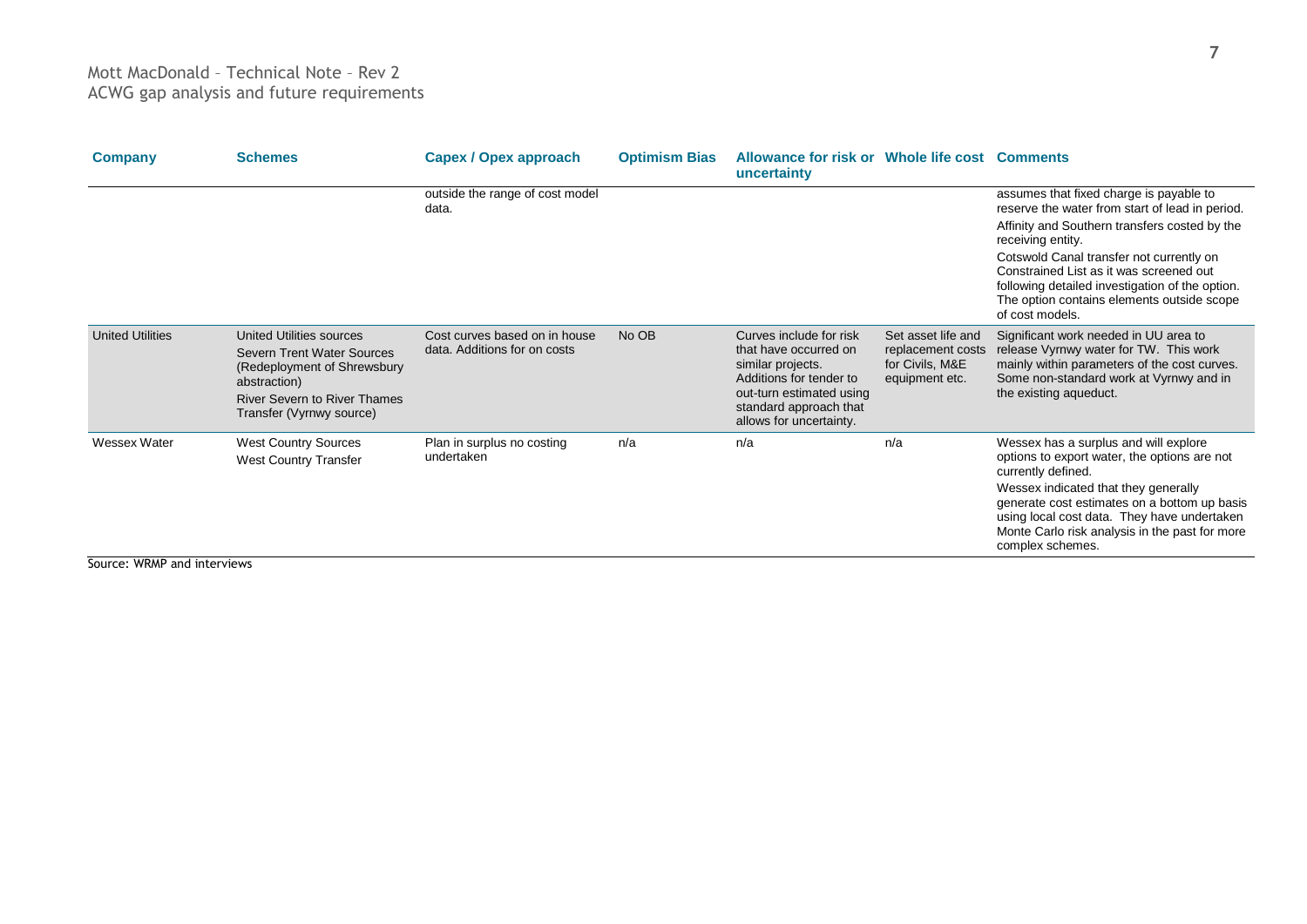### <span id="page-31-0"></span>**2.2 Future Requirement**

There are a number of areas that need to be addressed to provide greater consistency in costs:

- **Level of design development** the various strategic solutions have been developed to different levels. Some are just starting to be developed (west country sources) whereas others have been subject to design development beyond the requirements of WRMP guidance to reduce uncertainty and provide data for costing non-standard elements. Southern Water will continue to develop Fawley Desalination to meet tighter timescales. To allow schemes to be compared, ideally a consistent level of design development would be achieved. Alternatively, an approach could be developed that recognises that options may be at different stages, and a consistent approach to risk allowances could be applied that adjusts risk as schemes are developed – the options appraisal process would then need to take account of the likely greater uncertainty around the less mature options.
- **Capex and opex estimating** Table 4.3 of the Ofwat appendix refers to common cost models and assumptions; but the review indicates that a number of companies have utilised local data to provide representative costs. It is not clear that use of common cost models would provide reliable estimates if it did not take account of regional variations in costs. Also, water companies - who have the statutory duty to supply customers and to develop and deliver plans - will also need to take ownership of cost estimates. One way forward would be to carry out capex cost benchmarking across the schemes. This could look at the basis of the cost curves and models being used and the confidence that there is in them (e.g. how robust are the cost models (water company own cost models, TR61 etc), approach to bottom up estimates etc). It could also look at what are the most material costs for water resources schemes (e.g. pipelines, water treatment, reuse treatment, desalination) benchmark the cost estimates, and where there are differences seek to understand the basis of them. This will take some time to do but could be done for example through the envisaged WRSE project on cost consistency.
- There are significant **variations in approaches to uncertainty** and likely **variations in whole life costing**, a common methodology could be developed to address this, taking account of Treasury Green Book guidance in this area. The methodology should also consider adjustments for differing planning horizons between companies, utilisation assumptions, which base year is used, the discounting method and how to commonly apply RPI and CPI-H etc,
- **Offers between water companies** (and from other third parties) have a significant impact on some of the strategic solutions and this is an area with little transparency and potential inconsistency. Consideration is needed on how increased consistency may be achieved without compromising an effective water trading market.

### <span id="page-31-1"></span>**3 Deployable Output**

### <span id="page-31-2"></span>**3.1 Gap Analysis**

The main benefit associated with a particular strategic regional water resource solution is the increase in Deployable Output (DO) it will provide. This will then be compared with the costs, incorporating environmental and social aspects, to obtain its overall cost effectiveness, which can be used to rank options. There are two potential sources of bias in the determination of the DO, which could lead to an unrealistically high or low value, thus compromising an equitable comparison. They are: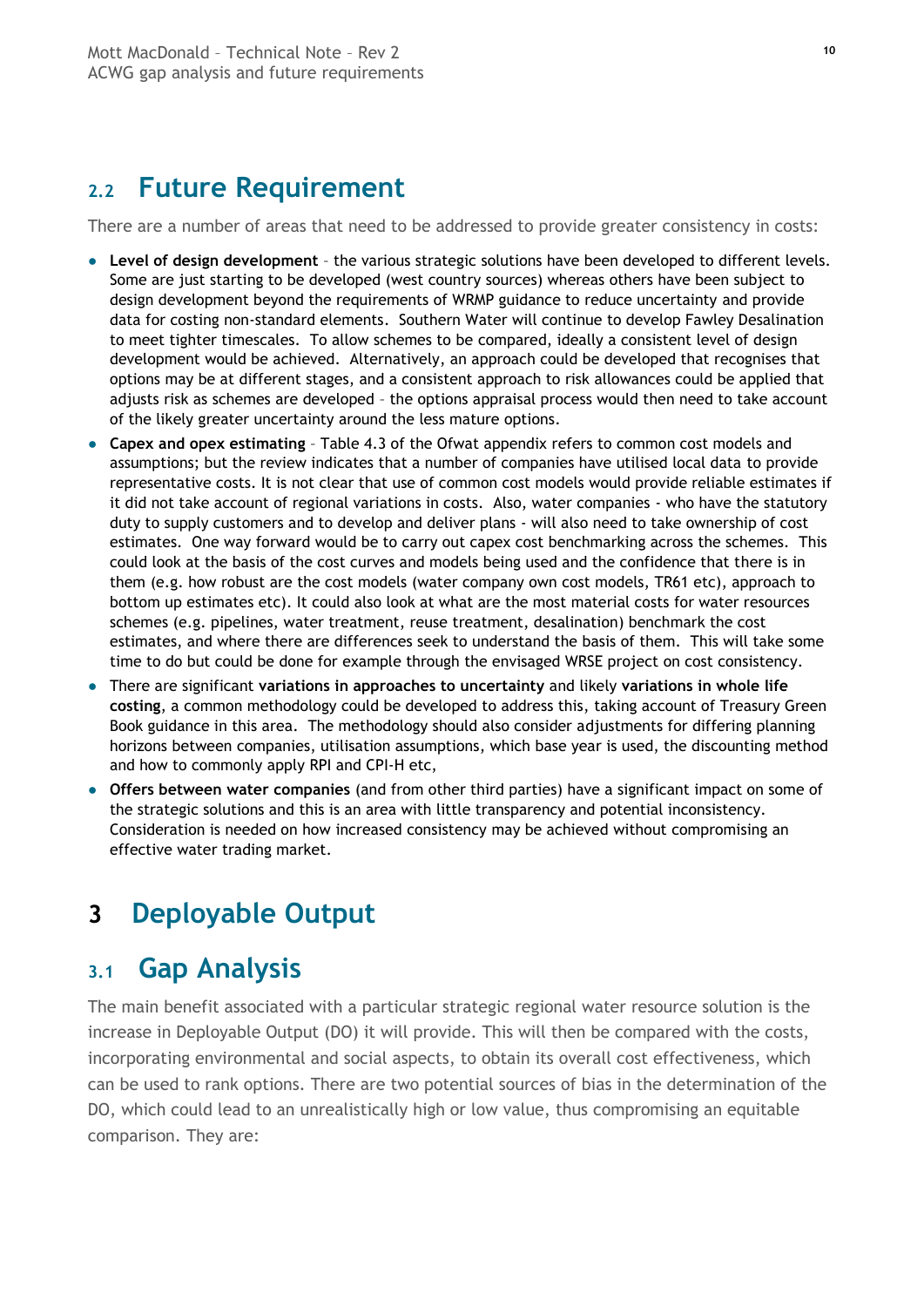- Methodology of analysis. It should be able to resemble reality as regards the availability of surface and groundwater, its allocation to demand centres given the existing operation rules and infrastructure and the occurrence of drought episodes affecting the level of service.
- Scenarios of analysis. They are intended to stress test the system so that a certain level of service is guaranteed in the future for plausible adverse conditions.

A comparison of the main methodologies applied by each water company to define its DO is presented in Table 2: [Main methodologies for determining Deployable Output.](#page-32-0) Methods used are varied and adapted to the particular nature of each resource zone and the degree of complexity of the supply system. They are considered suitable and although not consistent, differences are not expected to influence the reliability of the results.

| <b>Water company</b>    | <b>Surface water sources</b>                                                                                                                                           | <b>Groundwater sources</b>                                            | <b>Conjunctive use</b>              |
|-------------------------|------------------------------------------------------------------------------------------------------------------------------------------------------------------------|-----------------------------------------------------------------------|-------------------------------------|
| Affinity                | N/A (licence constrained)                                                                                                                                              | Assessment diagrams and<br><b>Lumped Parameter Models</b>             | Miser                               |
| Anglian                 | Stanford, HYSIM and TETIS                                                                                                                                              | Assessment diagrams                                                   | Aquator                             |
| Severn Trent            | <b>HYSIM</b><br>Note: effluent re-use deployable output<br>based on historic dry weather flows<br>supported by HYSIM analysis of back-<br>to-back water supply sources | Assessment diagrams                                                   | Aquator                             |
| South West              | Historic recorded flows and Future<br>Flows and GW levels project                                                                                                      | Assessment diagrams and<br>EA regional models                         | Miser                               |
| Southern                | Catchmod                                                                                                                                                               | Assessment diagrams and<br>distributed resource<br>groundwater models | PyWR simulator and Aquator          |
| Thames                  | Catchmod                                                                                                                                                               | Assessment diagrams                                                   | <b>IRAS and WARMS2</b><br>(Aquator) |
| <b>United Utilities</b> | Historic recorded flows and Catchmod                                                                                                                                   | Assessment diagrams                                                   | PyWR simulator and Aquator          |
| Wessex                  | <b>HBV</b>                                                                                                                                                             | Assessment diagrams                                                   | Miser                               |
| Source: WRMPs           |                                                                                                                                                                        |                                                                       |                                     |

<span id="page-32-0"></span>*Table 2: Main methodologies for determining Deployable Output*

Table 3: [Scenarios of analysis used to establish the Deployable Output](#page-34-0) gathers the different scenarios used by each water company to define the DO of its system and that of the strategic regional resource solution. They have been chosen considering their impact on the individual area of influence and not necessarily on the area with which potential trading might occur. This lack of consistency might have an effect on the reliability of the DO as follows:

- The transfer from Grafham reservoir to Affinity has been tested with the CC scenario adopted by Anglian that is different from the ones used by Affinity. Therefore, Affinity is assuming the transfer is available for CC scenarios not tested by Anglian. The same applies to the synthetic droughts as Affinity has used different ones than the ones used by Anglian.
- The transfer from the West Country to Southern Water is assuming a surplus that in the case of South West Water is not considering the first half of the 20<sup>th</sup> century, precisely when Southern Water has its critical droughts. Likewise, Wessex and South West Water have not conducted any stochastic analysis, with potential more severe droughts obtained by perturbing the worst historic drought in each case,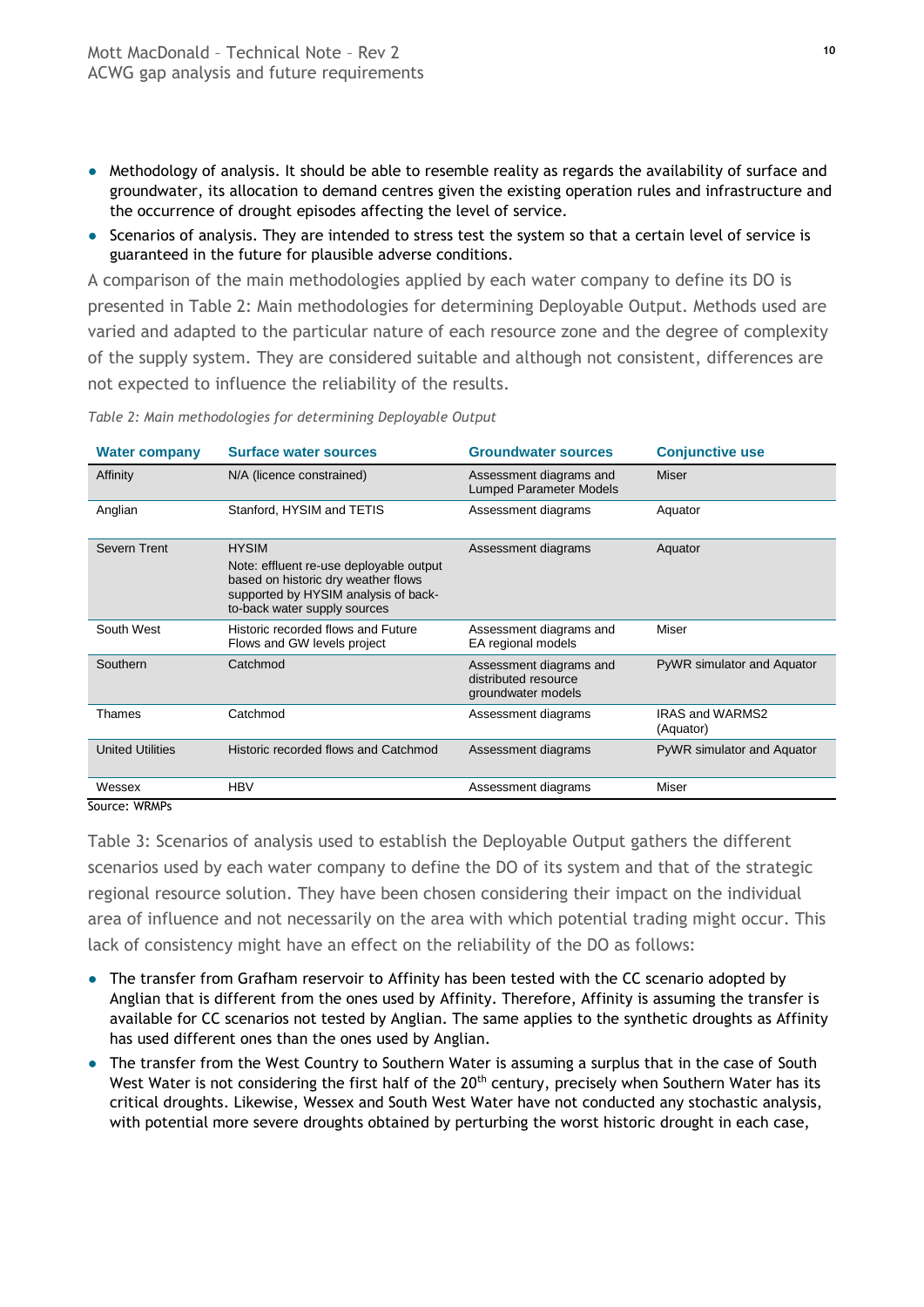which do not coincide with the Southern Water ones. Finally, Southern has used UKCP09 probabilistic projections while Wessex and South West Water have opted for the Spatially Coherent Projections

- Abingdon reservoir is expected to provide water to Affinity and potentially Southern Water. Expected yield from this reservoir has been obtained considering the impact on the London total reservoir system storage alone, and then conditioned by the critical periods there. This yield has also been obtained by assuming synthetic droughts and CC scenarios selected as worst case of the Thames system (which includes Affinity Water area in terms of hydrology), which differ from the ones adopted by Affinity and Southern Water. Potential transfers with origin in this source were not explicitly modelled, although Affinity Water has carried out some checks to confirm that the quoted yield (100Ml/d for one third of the storage volume) is likely to be realised for their critical droughts. This could have an impact on the overall yield depending on the timing and magnitude of the required transferred water and knowing that drought characteristics in the source and recipient areas are different.
- The transfer from United Utilities to Thames Water with origin in Lake Vyrnwy assumes water is available under CC scenarios selected by United Utilities, which differ from the ones adopted by Thames Water. As regards synthetic drought, a reconciliation exercise was done based on simulated flows at Vyrnwy so that consistent synthetic scenarios were chosen in each area.

It can be argued that if each water company has adopted the worst-case scenario for their area of influence, the inconsistency in synthetic drought and CC scenarios would not matter as the availability of water for transfer would not be compromised in other potentially more benign scenarios adopted by neighbouring water companies. However, this conclusion should be taken with caution, given:

- The non-linearity of the combined impact of seasonal changes in rainfall and PET on river flows and groundwater levels; and
- The fact that only a finite number of synthetic droughts and CC scenarios have been adopted based on drought indicators targeting the individual area of interest.

Further testing would help to clarify the situation unless there is absolute certainty that the required transfer rate is available at any time and under any situation, including all possible 1:200 drought and CC scenarios.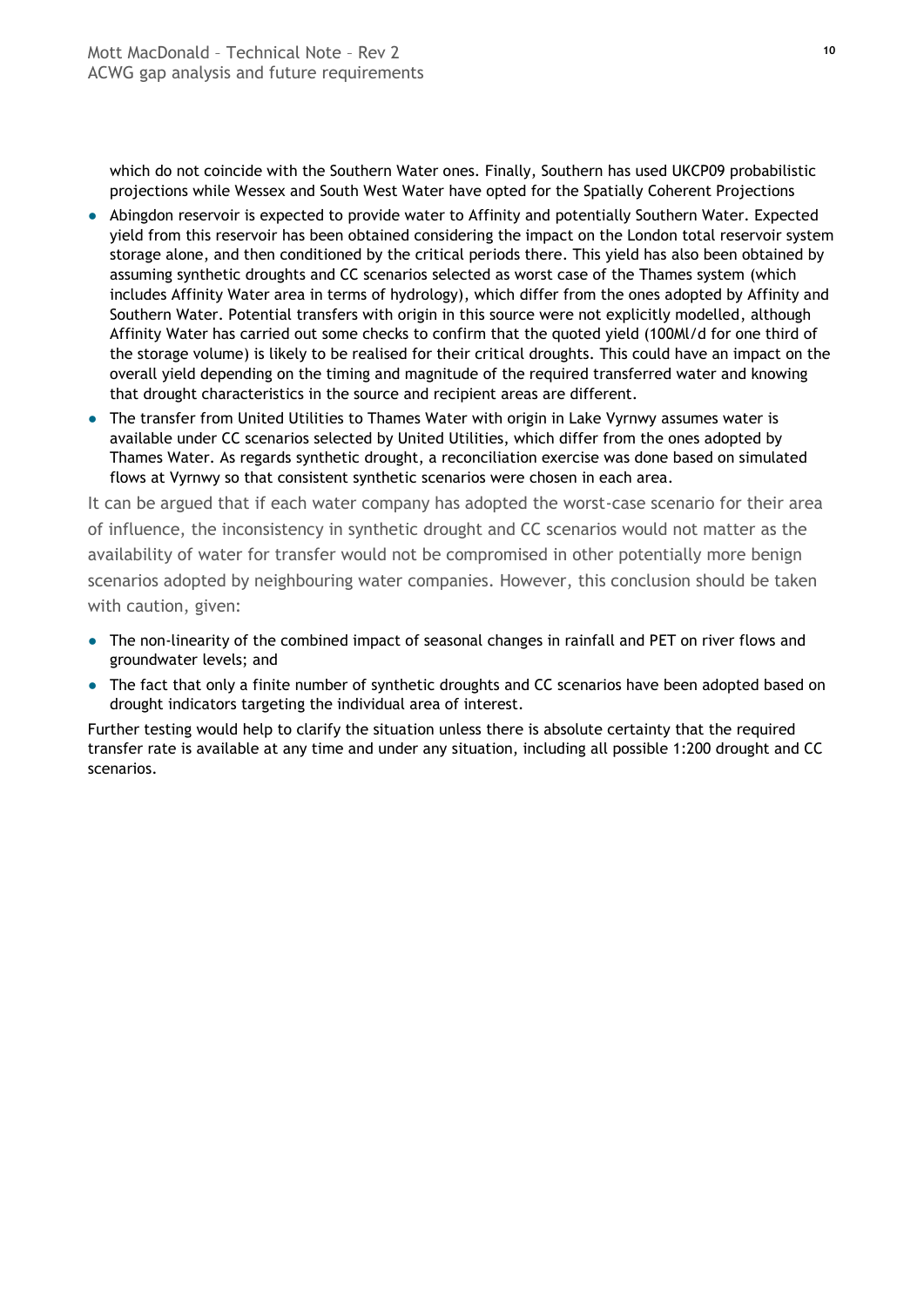#### **Table 3: Scenarios of analysis used to establish the Deployable Output**

<span id="page-34-0"></span>

| <b>Water</b><br>company | Which is the<br><b>baseline</b><br>period?                            | <b>How have</b><br>stochastic<br>analyses been<br>calculated (if any)? | How was the 1:200 drought<br>derived? Where there several<br>alternatives?                                                                                                                                                                                                                                                                                                                                                    | Which climate change scenarios<br>were tested? How were they<br>derived?                                                                                                                                                                                                                                                                                                                                                                                              | How were inter-<br>company<br>transfers<br>modelled?                                                     | Has 1:500<br>drought been<br>assessed?       |
|-------------------------|-----------------------------------------------------------------------|------------------------------------------------------------------------|-------------------------------------------------------------------------------------------------------------------------------------------------------------------------------------------------------------------------------------------------------------------------------------------------------------------------------------------------------------------------------------------------------------------------------|-----------------------------------------------------------------------------------------------------------------------------------------------------------------------------------------------------------------------------------------------------------------------------------------------------------------------------------------------------------------------------------------------------------------------------------------------------------------------|----------------------------------------------------------------------------------------------------------|----------------------------------------------|
| Affinity                | 1920-2014                                                             | Stochastic rainfall and<br><b>PET</b> data were<br>provided by WRSE    | The most appropriate WRSE rainfall and<br>PET stochastic dataset was selected for<br>each lumped parameter groundwater level<br>model and run to generate regional<br>groundwater levels. They were ranked<br>according to both annual minima and July<br>values, allowing selection of years that are<br>representative of return periods.                                                                                   | Identifying a representative sample of 100<br>climate change scenarios from the<br>UKCP09 10.000 member ensemble for the<br>2080s under a medium emission scenario.                                                                                                                                                                                                                                                                                                   | Assumed a<br>constant value<br>from Grafham.                                                             | Yes, preliminary<br>impact on DO             |
| Anglian                 | 1920-2015                                                             | Newcastle WG with<br>bias correction                                   | Sub-sample of the 18,000 years stochastic<br>data based on SPI and return period of<br>accumulated rainfall during 12, 24 and 36<br>months in each region. An alternative<br>1:200 drought to the worst historic drought<br>and two 1:500 droughts were selected in<br>each region.                                                                                                                                           | SCP8 medium scenario was used for<br>obtaining DO but other scenarios<br>(SCPLow4, High5, High 6 and High10)<br>were used for headroom estimations.                                                                                                                                                                                                                                                                                                                   | Constant value of<br>91MI/d from<br>Grafham, reduced<br>with time due to<br>CC.                          | Yes, preliminary<br>stress test              |
| Severn<br>Trent         | 1920-2014                                                             | Newcastle WG with<br>bias correction                                   | Sub-sample of the 14,000 years stochastic<br>dataset based on return period of<br>accumulated volume during 18, 24 and 30<br>months in the case of surface water<br>sources or accumulated effective rainfall<br>for longer durations in the case of GW<br>sources.<br>Additional verification of historic droughts<br>in the last part of the 19th century.                                                                  | Identifying a representative sample of 20<br>climate change scenarios from the<br>UKCP09 10.000 member ensemble for the<br>2080s under a medium emission scenario<br>using a Drought Indicator. This sub-sample<br>included 10 projections towards the "dry"<br>end of the range and 10 equally spaced<br>projections across the remaining range.<br>The median model output (rank 50)<br>scenario adopted as central estimate of CC<br>impacts in the baseline plan. | Constant as<br>treated effluent<br>from WWTW.                                                            | Yes, preliminary<br>stress test              |
| Southern                | Not applicable<br>but Weather<br>Generator<br>fitted to 1908-<br>1998 | <b>Enhanced Newcastle</b><br>WG to improve drought<br>persistence.     | Sub-sample of 100,000 years stochastic<br>data by bootstrapping and keeping the<br>statistics of the whole series.<br>Statistical analysis and sensitivity runs of<br>the water resource model outputs were<br>performed to ensure that the 2,000 years<br>sample provided a good representation of<br>the overall synthetic data set and the<br>historic climate. This series contained<br>droughts of different magnitudes. | Latin Hypercube Sampling of UKCP09<br>probabilistic projections based on 3<br>indicators (24month rainfall, effective<br>rainfall and PET) verified with rapid<br>assessment of the impacts of climate<br>change on drought indicators<br>(hydrologically effective rainfall during two<br>historical droughts: 1900-1903 and 1918-<br>22). 20 scenarios were selected, and<br>factors applied to the 2,000 years series                                              | A constant value<br>from Thames and<br>South West.<br>Sensitivity tests for<br>lower rates<br>conducted. | Yes, as part of<br>the 2,000 years<br>series |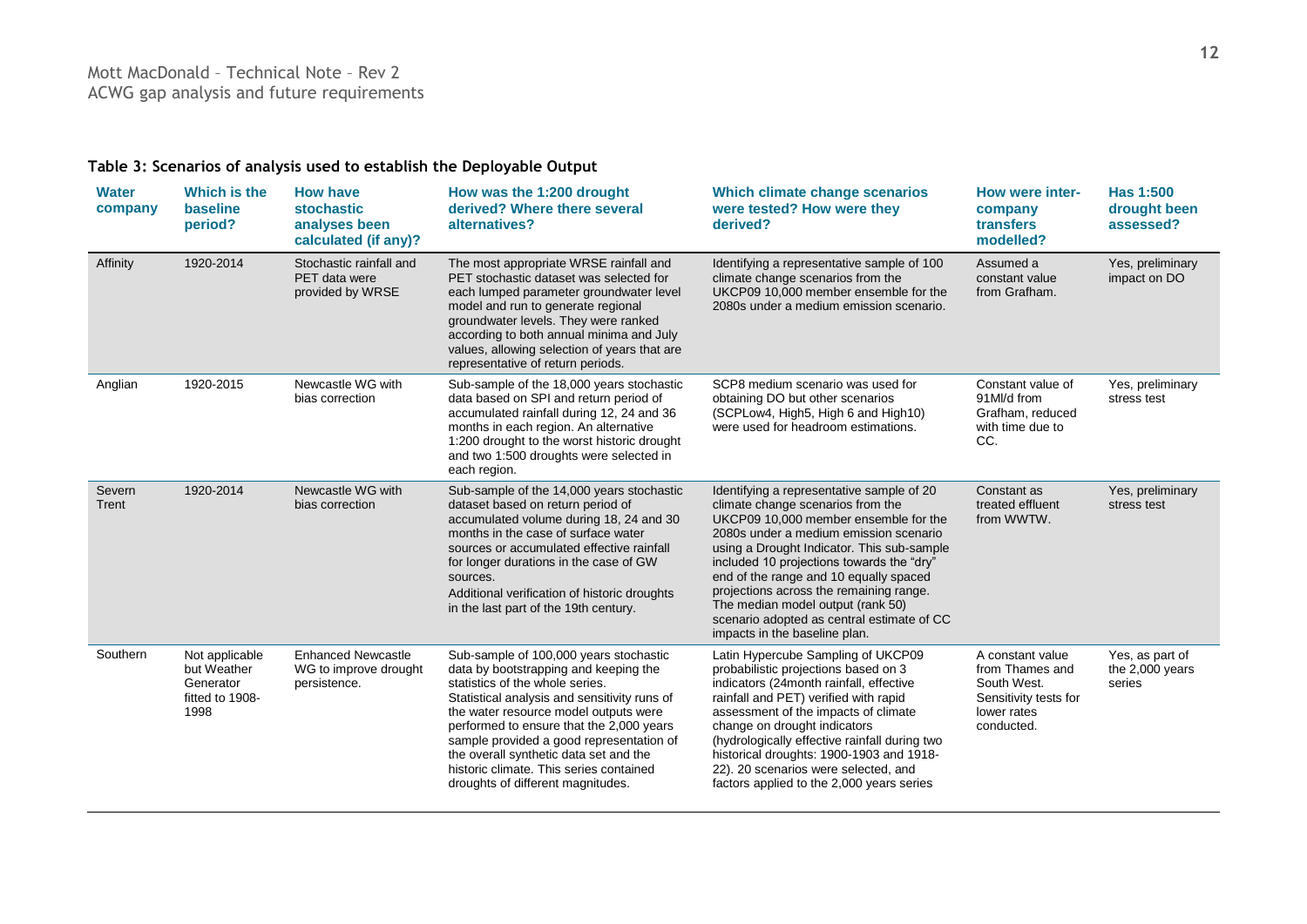#### Mott MacDonald – Technical Note – Rev 2 ACWG gap analysis and future requirements

| <b>Water</b><br>company    | Which is the<br>baseline<br>period? | <b>How have</b><br>stochastic<br>analyses been<br>calculated (if any)?                                                                                                                            | How was the 1:200 drought<br>derived? Where there several<br>alternatives?                                                                                                                                                                                                                                                                                                                                                                                                                 | Which climate change scenarios<br>were tested? How were they<br>derived?                                                                                                                                                                                                                                                                                                                                                                                                  | <b>How were inter-</b><br>company<br>transfers<br>modelled?                             | Has 1:500<br>drought been<br>assessed? |
|----------------------------|-------------------------------------|---------------------------------------------------------------------------------------------------------------------------------------------------------------------------------------------------|--------------------------------------------------------------------------------------------------------------------------------------------------------------------------------------------------------------------------------------------------------------------------------------------------------------------------------------------------------------------------------------------------------------------------------------------------------------------------------------------|---------------------------------------------------------------------------------------------------------------------------------------------------------------------------------------------------------------------------------------------------------------------------------------------------------------------------------------------------------------------------------------------------------------------------------------------------------------------------|-----------------------------------------------------------------------------------------|----------------------------------------|
| South<br>West              | 1957-2015                           | None                                                                                                                                                                                              | Variations of the worst historic drought<br>(1975/76) by:<br>• Extending its end<br>• Adopting winter 1975/76 flows 10% drier<br>than historic<br>• Swapping 1977 and 1978 historic flows<br>The Met Office assigned return periods to<br>these plausible droughts for each WRZ<br>ranging from 350 to over 5,000 years.                                                                                                                                                                   | 11 UKCP09 SCPs to generate monthly<br>climate change factors for precipitation and<br>PET in the 2080s, which were then applied<br>to rainfall-runoff and GW model inputs to<br>generate 11 sets of flow sequences and<br>GW levels. Best estimate assumed as the<br>mean of the WAFU determinations<br>resulting from the different climate change<br>projections.                                                                                                       | Assumed a<br>constant value as<br>constrained in<br>peak period.                        | Yes                                    |
| Thames                     | 1920-2016                           | Newcastle WG with<br>bias correction                                                                                                                                                              | Sub-sample of the stochastic series<br>selected by running the whole set through<br>the IRAS model, which produced yield,<br>resilience and DO metrics. These outputs<br>were used to rank both individual droughts<br>and each 100-year time series according to<br>water resource severity. This allowed<br>specific 100-year sequences, with known<br>relative risk profiles, to be selected for full<br>testing of resilience and key water<br>resource options with the WARMS2 model. | IRAS model applied to simulate the full<br>10,000 member UKCP09 ensemble for the<br>2080s medium emission scenario. A sub-<br>sample of 20 UKCP09 CC scenarios was<br>chosen so as to provide the most<br>appropriate representation of the range<br>and likelihood of the projected climate<br>change impacts in the London and SWOX<br>WRZs. The "best estimate" was calculated<br>by modelling a discrete probability as a<br>weighted average of the 20 CC scenarios. | Assumed a<br>constant value.                                                            | Yes                                    |
| United<br><b>Utilities</b> | 1927-2017                           | Newcastle WG with<br>bias correction. The<br>work was conducted<br>worked jointly with<br>Thames Water to<br>develop a stochastic<br>sequence of 17,400<br>years that was<br>regionally coherent. | The stochastic flows were run through<br>PyWR simulator to assess system<br>response. This allowed identifying how<br>often in 17,400 years a drought of a similar<br>severity to the 1:200 one would be<br>expected.<br>66 different droughts were selected from<br>the stochastic series based on the impact<br>on system performance rather than the five<br>historical droughts, with some as severe as<br>1:1000 years.                                                               | Latin Hypercube Sampling was completed<br>to select a sub-sample of 100 scenarios<br>from the 10,000 UKCP09 probabilistic<br>projections. They were used to produce<br>flows and run through the PyWR simulator<br>to come up with 20 scenarios<br>representative of the potential DO.                                                                                                                                                                                    | A Thames<br>demand<br>sequence that<br>matched UU<br>stochastic record,<br>was adopted. | Yes                                    |
| Wessex<br>11/011D          | 1911-2016                           | None                                                                                                                                                                                              | An aridity index accounting for the balance<br>between rainfall and actual<br>evapotranspiration was used to generate<br>more extreme events than observed in the<br>historical record, by perturbing the rainfall<br>and PET of key historic drought events:<br>1921, 1933, and 1976.                                                                                                                                                                                                     | 11 UKCP09 SCPs adopted to generate<br>monthly climate change factors for<br>precipitation and PET in the 2080s, which<br>were then applied to rainfall-runoff model<br>inputs to generate 11 sets of flow<br>sequences.                                                                                                                                                                                                                                                   | Assumed a<br>constant value.                                                            | No                                     |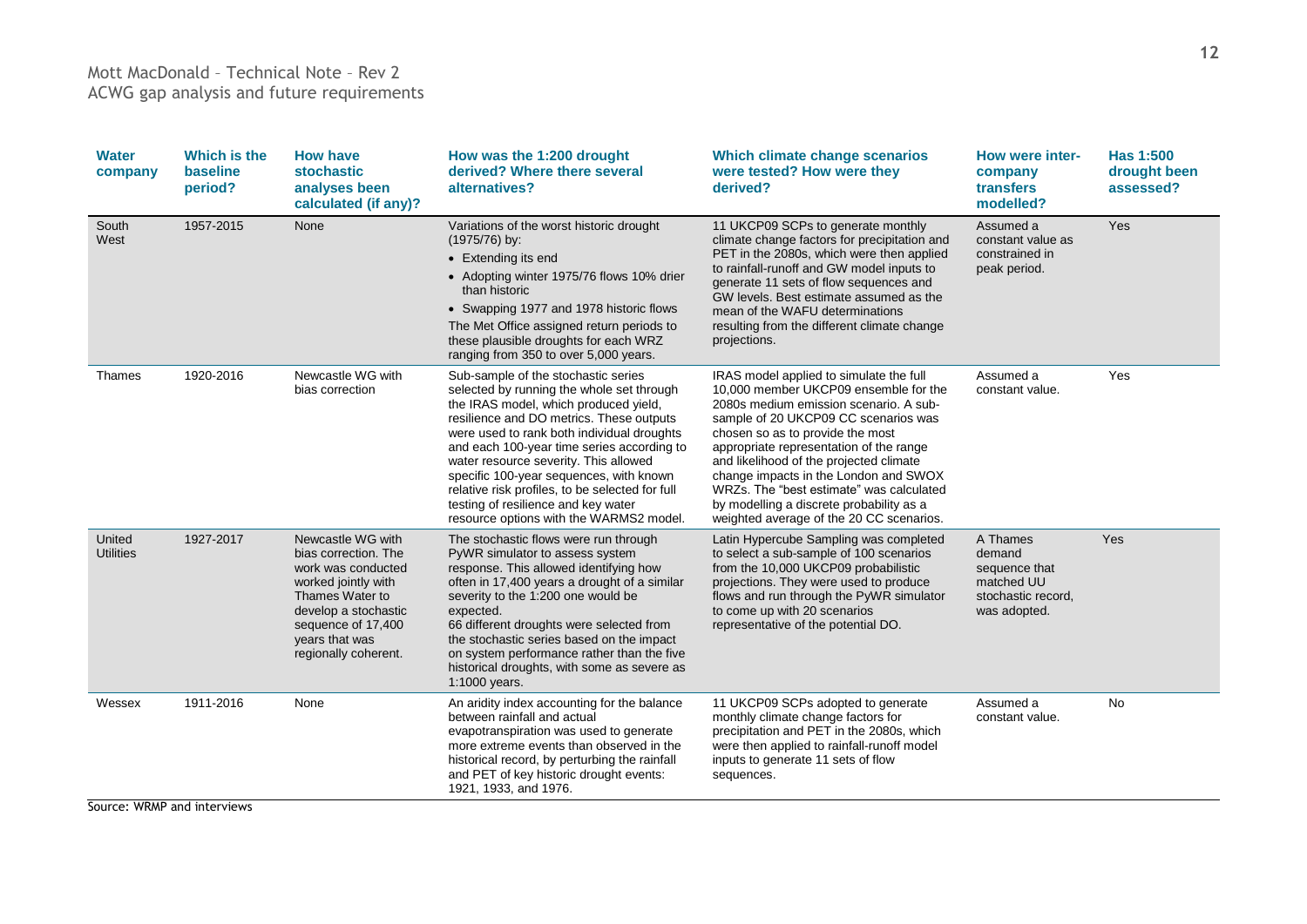### <span id="page-36-0"></span>**3.2 Future Requirement**

The main concern as regards consistency in the estimation of the DO relates to the scenarios used to define it. Although all water companies have applied plausible 1:200 droughts and incorporated the impact of climate change, they have done this in various ways and focusing on their respective areas of influence.

In the short term, some tasks could be undertaken to reduce the uncertainties derived from the different degrees of development of the schemes if a more detailed response to Ofwat draft determination is required. They include:

- Extend South West baseline back to the start of the 20<sup>th</sup> century by means of rainfall-runoff modelling to verify the estimated surplus.
- Test the existence of the estimated surplus in South West and Wessex Water areas for the 1:200 synthetic droughts and CC scenarios adopted by Southern Water.

In addition, to provide Ofwat with the evidence that water would be available for transfer under any agreed circumstance, so that DO values can be reconfirmed, the following actions would be advisable:

- Test the performance of the Grafham transfer using the worst CC scenario adopted by Affinity Water to confirm the expected rate can be maintained.
- Repeat the yield assessment of the Abingdon reservoir with the two transfers to Affinity and Southern Water in place and targeting their critical drought periods.
- Test the performance of the supported Severn Thames Transfer (STT) from Lake Vyrnwy using the worst CC scenario adopted by Thames Water to confirm the expected rate can be maintained. It is also important to note that an extensive programme of investigations spanning several years is being developed to address Environment Agency concerns associated with the STT that could have a significant impact on the scheme DO, including due to changes in the Hands off Flow at Deerhurst that would impact the unsupported DO benefit, losses in the River Severn that would impact the DO benefit from sources of River Severn flow support, and water quality losses due to algal bloom patterns under climate change).

If no immediate response to Ofwat draft determination is needed, in the medium term (AMP7) it is expected that the regional plans will help address inconsistencies. In particular WRSE's regional plan has the potential to integrate all strategic schemes, for which it could expand its analysis to cover United Utilities, Anglian Water and the West Country as the sources of the transfers to the South East (noted that WRSE modelling currently includes the Severn Thames transfer as an option). If this is not feasible, regional plans will need to have a close interaction to ensure uniformity is achieved. This would involve having a coordination group between WRSE, WRE and WRW. In either case, the following would be needed:

- A single period of analysis, eg 1890-2017 as covered by HadUK rainfall dataset.
- A move to a 1:500 drought design standard in anticipation of a regulatory change
- A single regional system simulator with a degree of complexity sufficient to estimate the DO of the whole system and each individual WRZ. Results would not need to closely match those of the individual water company models but should provide a reliable comparison of performance in relative terms.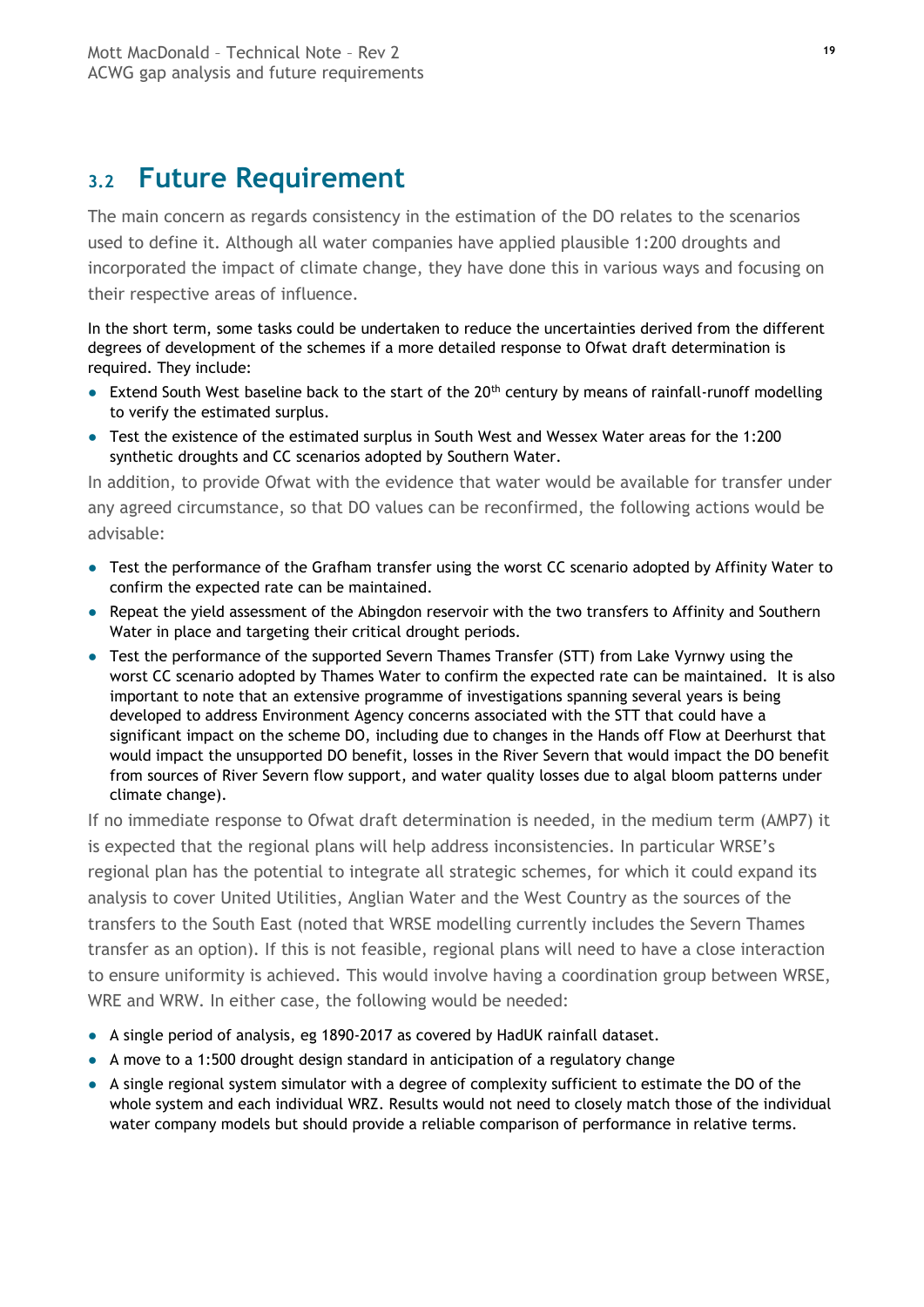- A single Weather Generator covering all areas of interest and producing spatially coherent synthetic scenarios. Subsampling this dataset should imply regional modelling of all involved water companies' supply systems, with drought indicators targeting selected schemes as follows:
	- Grafham transfer should consider a combined DO metric for Anglian and Affinity Water.
	- Abingdon reservoir should consider a combined DO metric for Thames, Affinity and Southern Water.
	- Severn Thames transfer should consider a combined DO metric for United Utilities and Thames Water.
	- The West Country transfer should consider a combined DO metric for South West, Wessex and Southern Water.
- A single set of climate change scenarios for each strategic scheme selected based on combined DO metrics as indicated above and derived from the newest UKCP18 projections.

The national dataset project will provide a unique spatially coherent set of synthetic droughts and CC scenarios to avoid inconsistencies and ensure the different drought features of each region are considered. In addition, a guidance on the minimum analytical requirements needed to produce reliable DO estimations should be agreed and shared by all water companies, so that the different future DO determinations can be comparable and accurate.

### <span id="page-37-0"></span>**4 Social, environmental and economic effects**

### <span id="page-37-1"></span>**4.1 Gap Analysis**

All the water companies have followed the WRP guidance regarding requirements for Strategic Environmental Assessment (SEA), Habitats Regulations Assessment (HRA) and Water Framework Directive (WFD) assessment. Two of the water companies, Wessex Water and South West Water did not propose any future water resource options and therefore, were not required to undertake a full SEA or HRA.

Several of the water companies undertook additional environmental studies including natural capital assessment or ecosystem services assessment. The methodologies used for these varied across water companies, from using a qualitative approach to full monetarisation. A few of the water companies (United Utilities and Thames Water) undertook a study to determine approaches for using natural capital/ecosystem services approaches but concluded that a robust and consistent methodology was not yet available.

The approach to incorporating the environmental assessment findings into decision-making for the preferred programme differed across the water companies. [Table](#page-37-2) 4 demonstrates the different approaches taken.

<span id="page-37-2"></span>*Table 4: Approaches to inclusion of environmental assessments in decision-making*

| <b>Water Company</b>  | <b>Approach</b>                                                                                                                                                                                                 |
|-----------------------|-----------------------------------------------------------------------------------------------------------------------------------------------------------------------------------------------------------------|
| <b>Affinity Water</b> | Assessed the environment impact of an option based on the SEA work on a scale of -5 (being<br>negative impact) to +5 (positive impact). This was used to inform the Multi-Criteria Assessment of<br>the options |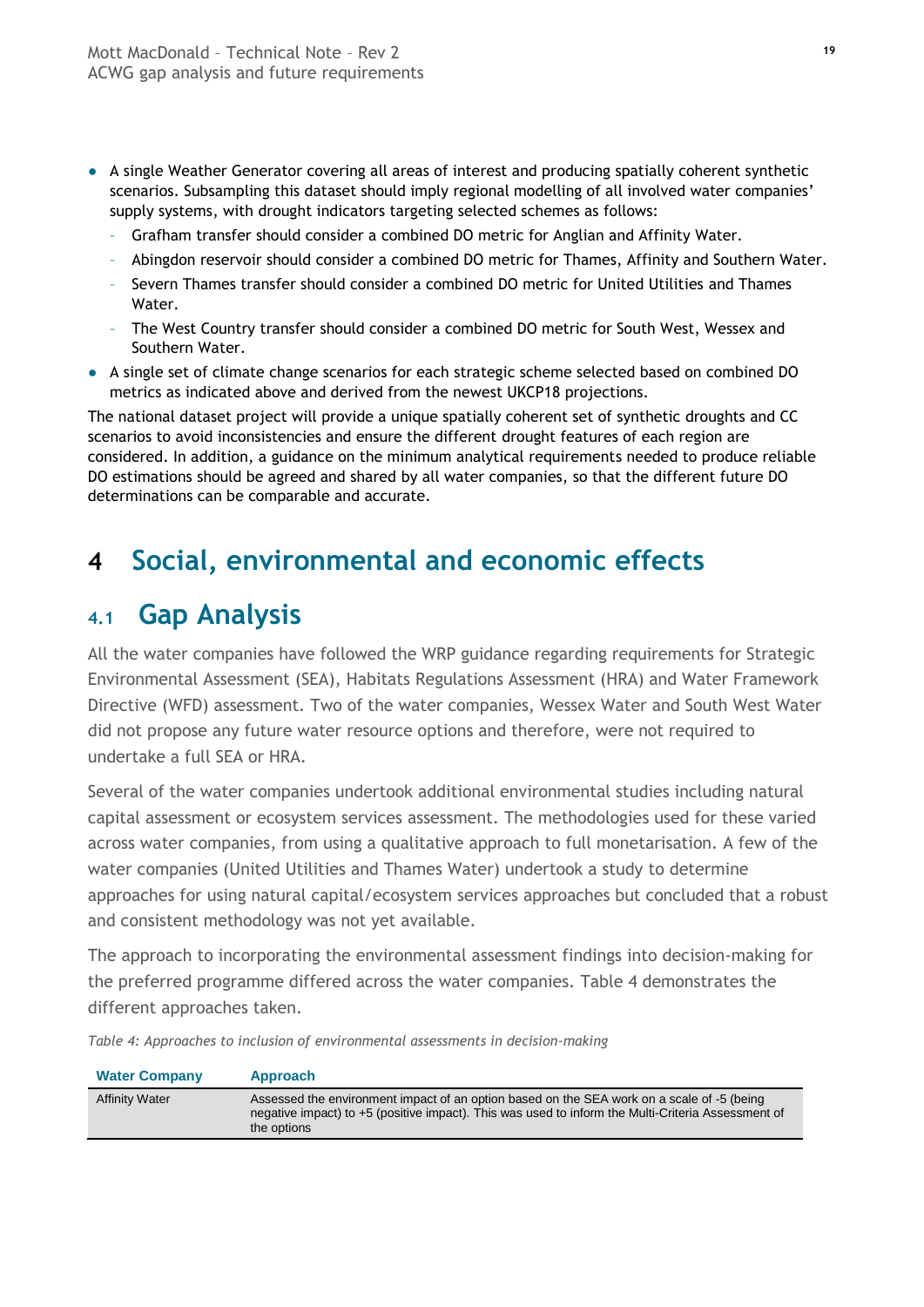| <b>Water Company</b>      | <b>Approach</b>                                                                                                                                                                                                                                                                                                                                                                          |
|---------------------------|------------------------------------------------------------------------------------------------------------------------------------------------------------------------------------------------------------------------------------------------------------------------------------------------------------------------------------------------------------------------------------------|
| Anglian Water             | Qualitative approach to environmental and social effects using $a + + +$ to $- -$ scoring system.<br>Environmental assessment results used to screen out options and identify mitigation. Semi-<br>quantitative ecosystem services assessment used to compare options                                                                                                                    |
| <b>Severn Trent Water</b> | Monetarisation of some environmental and social costs included in investment model                                                                                                                                                                                                                                                                                                       |
| South West Water          | Used a high-level natural capital assessment and valuation                                                                                                                                                                                                                                                                                                                               |
| Southern Water            | Qualitative approach to environmental and social effects.                                                                                                                                                                                                                                                                                                                                |
| <b>Thames Water</b>       | Used environmental and social metrics to translate the SEA, HRA and WFD findings for each<br>option into numerical form for inclusion in the programme appraisal model. This consisted of<br>using a grade scale of -10 to 0 (negative) and 0 to +10 (positive). Method checked and validated<br>by an Expert Panel. Decision taken not to include monetary valuation apart from carbon. |
| <b>United Utilities</b>   | Followed the Benefits Assessment guidance, with some environmental and social impacted<br>assessed qualitatively and others monetarised. Utilised AISC values to generate a ranked<br>assessment of overall option costs                                                                                                                                                                 |
| Wessex Water              | Used qualitative, quantitative and monetary assessment of environmental and social impacts.<br>Monetary assessment used the Environment Agency's Benefits Assessment Guidance (BAG)<br>approach.                                                                                                                                                                                         |

Source: WRMP and interviews

### <span id="page-38-0"></span>**4.2 Future Requirement**

Whilst all companies have met the WRMP guidelines for environmental assessment and reporting there are differences in the approaches adopted. A common approach needs further consideration and agreement within the ACWG.

If the West Country transfer to Southern Water is progressed, a full HRA would be required for the project following the standard guidance. SEA is undertaken at the WRMP programme level not an individual project level and the following options could be considered to complete an SEA:

- If revisions to relevant company WRMP 2019 plans are anticipated, then they could include the scheme and the SEA would then be revised to include it
- If the scheme is going to be in WRMP 2024 instead then the SEA for this will cover the scheme
- If the scheme is developed outside of the WRMP process, then it could go through normal project level environmental assessment/EIA (as required) and be included in any common environmental framework developed by the ACWG companies.

### <span id="page-38-1"></span>**5 Drinking water quality**

### <span id="page-38-2"></span>**5.1 Gap Analysis**

There is no standard guidance on drinking water quality in the WRMP guidelines; however, companies are required to satisfy the DWI that the plans will fulfil their statutory obligations with regards to drinking water.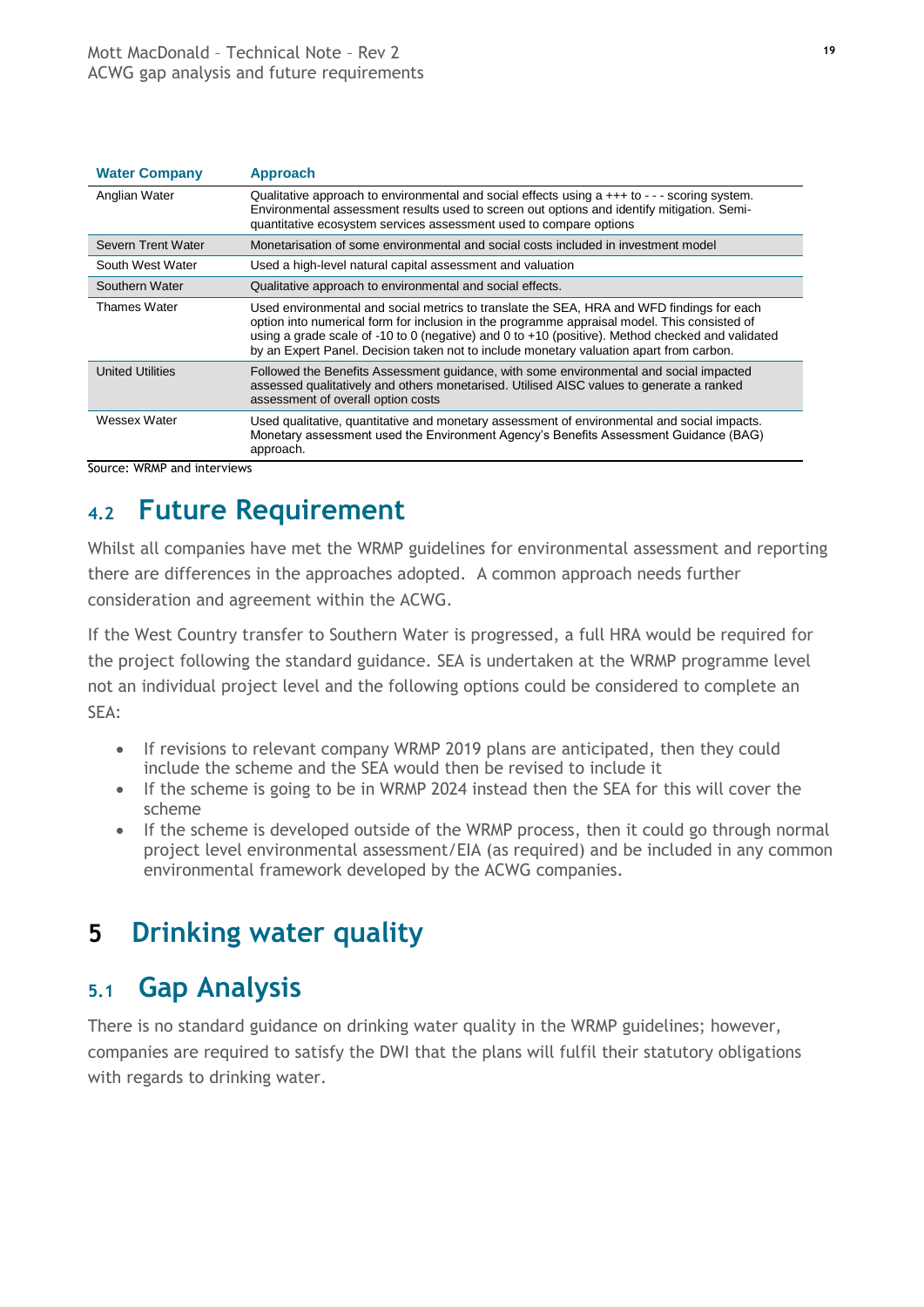Each company has considered drinking water quality during development of the WRMPs generally at the solution level; however, there is no consistency in reporting and discussion with the companies indicated that there is some confusion in what Ofwat is looking for in this regard.

Appropriate considerations vary with option type as follows:

- **Raw water transfers and indirect reuse options** impact river water quality and existing drinking water abstractions and treatment in the receiving catchment. Algae in source water has potential to impact receiving catchment with knock-on effect on DO
- **Treated water transfers and Desalination** integration issues that affect taste and odour or have other impacts on the receiving supply network
- **Reservoir solutions** algae and cumulative parameters are of interest and potentially impact DO as reservoirs are drawn down.

Thames Water has taken a no deterioration approach to water quality for raw water transfer (post discussions and consultation feedback from the EA) and reuse solutions (post discussion with an ex DWI Chief Inspector for drinking water parameters) across their plan.

Affinity indicated that the DWI have expressed interest in the resilience of their system to pollution events due to the lower levels of storage in their system. This is not an option level consideration but an overarching issue for the plan.

### <span id="page-39-0"></span>**5.2 Future Requirement**

Drinking water quality considerations are not consistently assessed or reported and it is not clear what Ofwat and the DWI would like to see in this regard.

It is suggested that a common reporting format is developed by the ACWG alongside a common approach to drinking water quality assessment for each option type. This could include:

- A clear identification of water quality objectives relevant to each option type:
	- Option types with impacts on the natural environment and drinking water (Raw water transfers and indirect reuse)
	- Options with supply network impacts (Treated water transfers and Desalination)
	- Options with potential impacts on deployable output and natural environment (Reservoirs)
- Categorisation and appropriate assessment of water quality impacts:

The reporting format should consider each strategic option and also have space for a plan level review. Further discussion with Ofwat and the DWI may be appropriate to ratify this approach, with the support of an appropriate consultant to confirm suitable approach has been taken.

### <span id="page-39-1"></span>**6 Summary of Considerations**

As part of the present review, several areas of improvement have been identified so that a consistent approach is obtained across all proposed strategic regional solutions put forward. This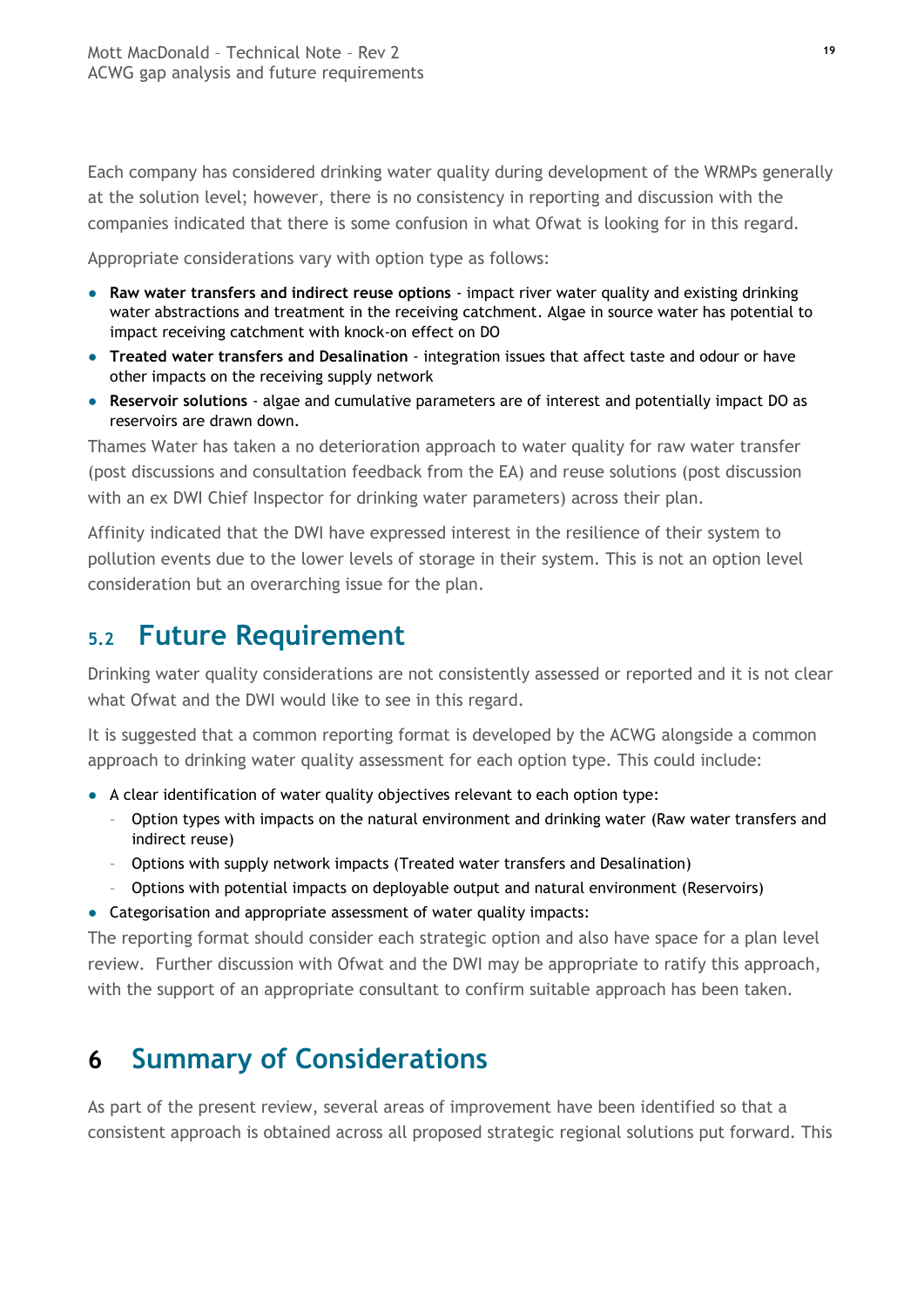will enable a fair comparison. The identified actions are achievable and the All Companies Working Group intends to work together through Gate 1 to Gate 2 to meet Ofwat's requirements.

#### **Establish a common level of design for the gated process**

Consistent costing relies on consistent level of design development. The ACWG feedback session suggested a checklist of design issues for each strategic solution that would allow a review of consistency.

#### **Cost Benchmarking across the strategic solutions**

**Costs**

**Deployable Output**

#### Move away from the common set of cost models suggested by Ofwat but benchmark the costing data used to inform estimates.

#### **Common approach to uncertainty and optimism bias**

Further work to develop and agree a common approach that is flexible to the scale of each scheme and aligns with Treasury Green Book guidance, with guidance to confirm common approach by an appropriate consultant.

#### **Common approach to resource offers**

ACWG feedback session suggested a working group to look at this issue and take discussion forward with Ofwat and the RAPID group.

#### **West Country transfer**

Analyses of this transfer are less detailed in comparison with others. More should be done to validate its feasibility from a Deployable Output perspective if it is to be put forward.

#### **Further evidence needed to support DO assessment as regards the impact of synthetic droughts and climate change**

The lack of consistency in stress test scenarios can be perceived by Ofwat as a risk that actually less water is available for transfer. However, water companies might be comfortable with the analysis already undertaken and can confirm with absolute certainty that estimated DO is available under all circumstances. ACWG could seek guidance to confirm results are comparable by an appropriate consultant.

#### **Is the future regional planning going to solve the lack of consistency?**

Having a new conjunctive use model would enable the adoption of consistent methodologies and scenarios of analysis. To do so, the modelling exercise should cross the boundaries of the regional plan and benefit from the outcomes of the new national dataset project.

Due to the complexity, have an appropriate consultant review the results to ensure a common approach has been undertaken.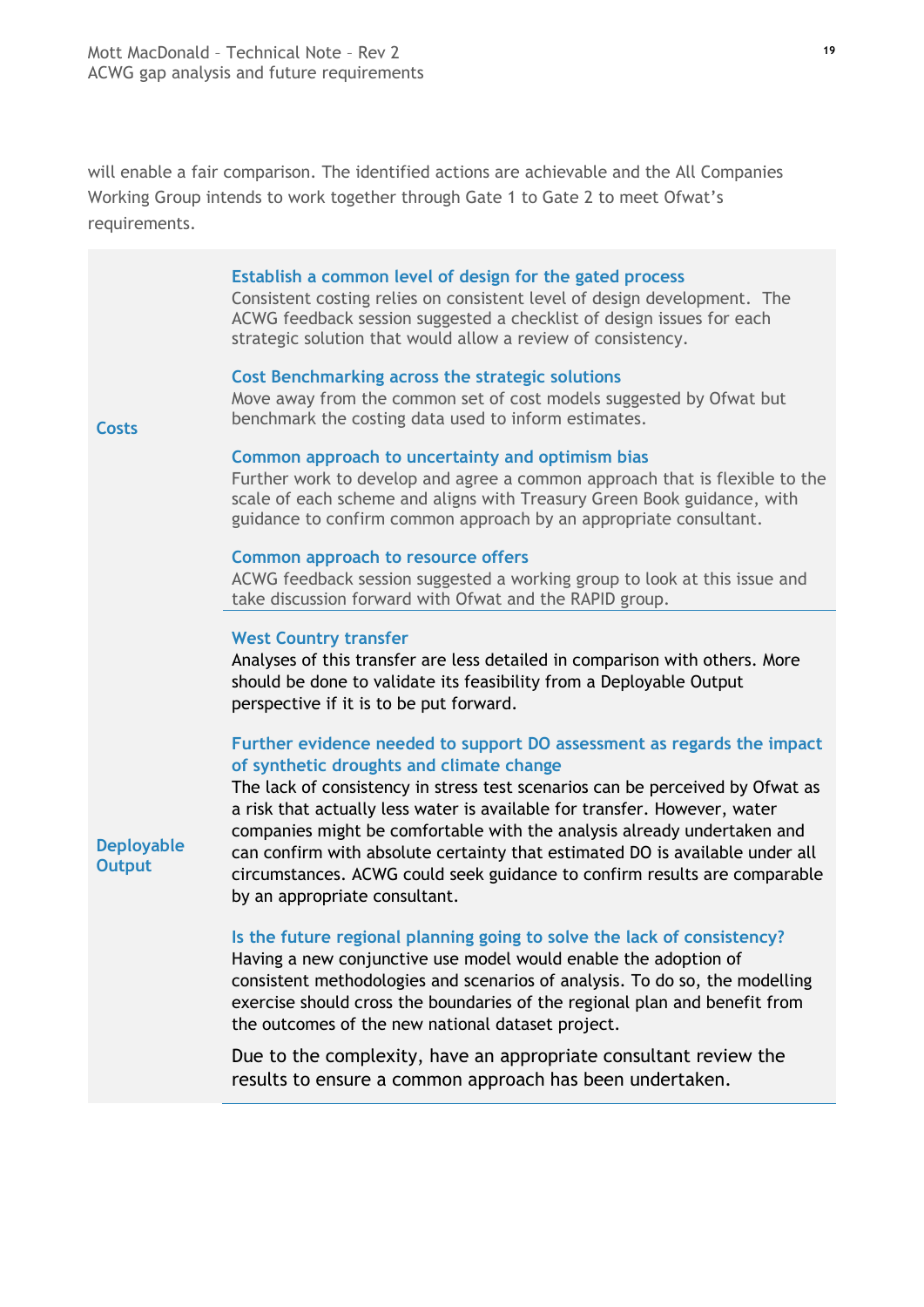| <b>Environmental</b><br>and social      | Incorporating environmental and social impacts in ACWG decision making<br>There are variances in the approaches adopted across the WRMPs and there<br>is a general move in the direction of natural capital accounting. Further<br>work is needed in this area to establish a common approach to assessment<br>methodology and integration with decision making for best value plans. |  |  |
|-----------------------------------------|---------------------------------------------------------------------------------------------------------------------------------------------------------------------------------------------------------------------------------------------------------------------------------------------------------------------------------------------------------------------------------------|--|--|
| assessment                              | The ACWG feedback session suggested production of a common set of<br>subjects for assessment, so all companies have reviewed each of their<br>options against the same set, and ratification of approach by an appropriate<br>consultant                                                                                                                                              |  |  |
| <b>Drinking</b><br><b>Water quality</b> | Establishing consistency in drinking water quality considerations<br>The AWCG feedback session supported development of a common<br>assessment and reporting approach for water quality. ACWG could seek<br>guidance to confirm common approach from an appropriate consultant.                                                                                                       |  |  |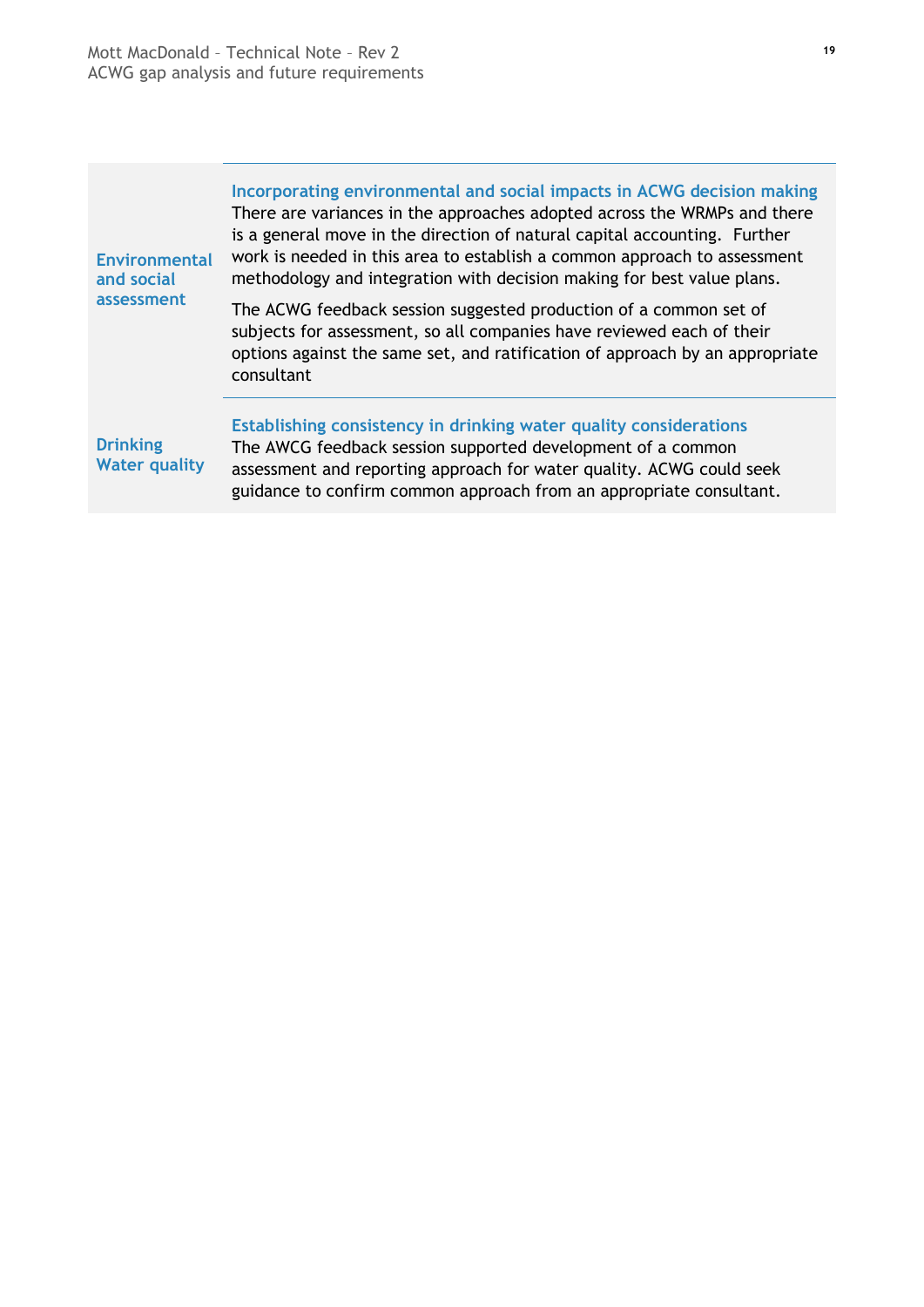# <span id="page-42-0"></span>**MOTT 7 Alignment of Regional Plans and Ofwat Gateways**

Ofwat's Gate 1 requires common assumptions and consistent approaches to be used in preliminary work to determine consistent availability of water, environmental constraints, environmental and social benefits, for all options and to test solutions in high level regional models to determine benefits in the selected set of scenarios. Ofwat's DD expectation is for this to be complete by **April 2021** (for Southern Water **September 2020**). Southern Water options are fast tracked so that water is made available for Southern Water to meet environmental obligations by 2027. Ofwat has stated that this will be possible as three of Southern Water's solutions are joint in nature, but are not complex cross-catchment transfer solutions and are not directly reliant on other solutions to progress. However, consistent approaches to costing and defining deployable output for the options will be required to be complete for the initial design and costing of the Southern Water options**.**

The regional plans involved with the listed strategic options include; Water Resources East, Water Resources West and Water Resources West Country. However, all the options will be represented in the Water Resources South East (WRSE) regional resilience plan. Consistency of approaches is therefore most pertinent in WRSE but other regional plans will need to be consistent with WRSE as some options will be represented across more than one regional plan.

**This Report has been prepared solely for use by the party which commissioned it (the 'Client') in connection with the captioned project. It should not be used for any other purpose. No person other than the Client or any party who has expressly agreed terms of reliance with us (the 'Recipient(s)') may rely on the content, information or any views expressed in the Report. This Report is confidential and contains proprietary intellectual property and we accept no duty of care, responsibility or liability to any other recipient of this Report. No representation, warranty or undertaking, express or implied, is made and no responsibility or liability is accepted by us to any party other than the Client or any Recipient(s), as to the accuracy or completeness of the information contained in this Report. For the avoidance of doubt this Report does not in any way purport to include any legal, insurance or financial advice or opinion.**

**We disclaim all and any liability whether arising in tort, contract or otherwise which we might otherwise have to any party other than the Client or the Recipient(s), in respect of this Report, or any information contained in it. We accept no responsibility for any error or omission in the Report which is due to an error or omission in data, information or statements supplied to us by other parties including the Client (the 'Data'). We have not independently verified the Data or otherwise examined it to determine the accuracy, completeness, sufficiency for any purpose or feasibility for any particular outcome including financial.**

**Forecasts presented in this document were prepared using the Data and the Report is dependent or based on the Data. Inevitably, some of the assumptions used to develop the forecasts will not be realised and unanticipated events and circumstances may occur. Consequently, we do not guarantee or warrant the conclusions contained in the Report as there are likely to be differences between the forecasts and the actual results and those differences may be material. While we consider that the information and opinions given in this Report are sound all parties must rely on their own skill and judgement when making use of it.**

**Information and opinions are current only as of the date of the Report and we accept no responsibility for updating such information or opinion. It should, therefore, not be assumed that any such information or opinion continues to be accurate subsequent to the date of the Report. Under no circumstances may this Report or any extract or summary thereof be used in connection with any public or private securities offering including any related memorandum or prospectus for any securities offering or stock exchange listing or announcement.**

**By acceptance of this Report you agree to be bound by this disclaimer. This disclaimer and any issues, disputes or claims arising out of or in connection with it (whether contractual or non-contractual in nature such as claims in tort, from breach of statute or regulation or otherwise) shall be governed by, and construed in accordance with, the laws of England and Wales to the exclusion of all conflict of laws principles and rules. All disputes or claims arising out of or relating to this disclaimer shall be subject to the exclusive jurisdiction of the English and Welsh courts to which the parties irrevocably submit.**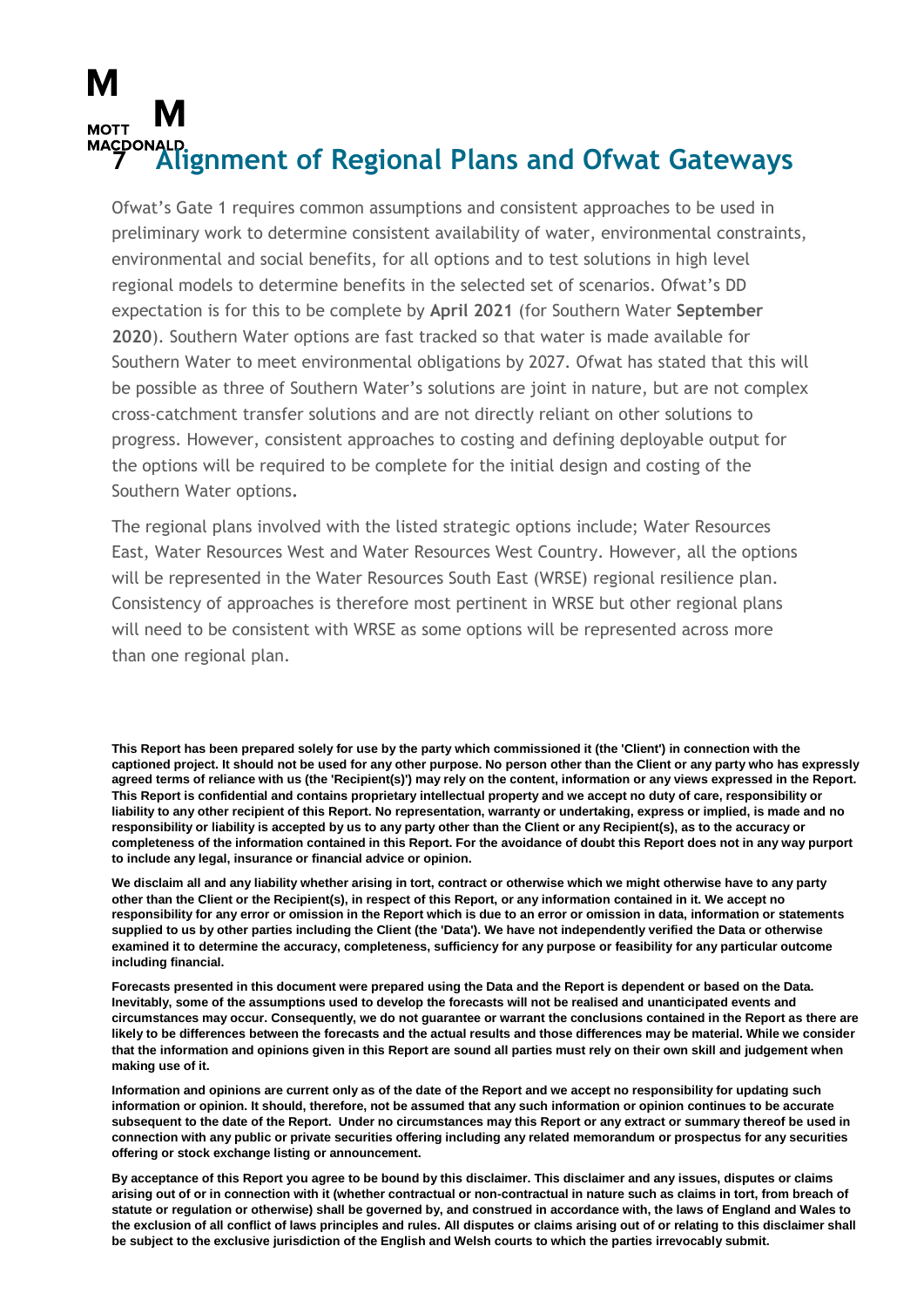The scope for the WRSE regional resilience plan is to identify the best value set of strategic options to satisfy water needs across the region for the water companies and other sectors. The WRSE plan involves tasks to identify and remove inconsistencies in approaches to development and assessment of the strategic schemes. The time available for the development of consistent approaches for the strategic options is limited. WRSE programme dates associated with consistency of approaches include:

- WRSE's ambition is to include metrics to assess environmental benefits and drinking water quality in the simulator model. The WRSE simulator model scope should be available by the end of **September 2019** and this should give greater visibility of the likely phasing of the simulator functionality in these areas.
- Cost consistency review is programmed in WRSE to be undertaken by **December 2019.** [Note that this may be impacted by ongoing studies that could have a marked impact on any costs due to required mitigations to resolve issues. This has been experienced with Teddington Direct River Abstraction and another at-risk option is Severn Thames Transfer]
- The methodology for the Environmental Appraisal in WRSE is due by **December 2019**.
- It is considered that the deployable output of the options will be represented in the simulator model which will be made available **April 2020.**
- Drinking water considerations are to be considered as part of the WRSE simulator model, available in **April 2020,** but all considerations may not be included in the model.
- Optioneering work for the WRSE regional resilience plan is due to be started at the end of 2019 and completed by **September 2020.**
- The next draft regional plan is anticipated to be produced by **August 2021 (after Gate 1)**, and

A revised draft regional plan will be produced for **August 2022 (after Gate 2)** in line with draft WRMP24 submissions. A more detailed phased programme is being developed to determine when the validation and sign off of strategic options for use in the WRSE Regional Resilience Plan development and modelling phase will be required.

| August 2019                        |                                                                                                                                                                             |                                                                                                                    |                                                                                       |  |
|------------------------------------|-----------------------------------------------------------------------------------------------------------------------------------------------------------------------------|--------------------------------------------------------------------------------------------------------------------|---------------------------------------------------------------------------------------|--|
| WRSE: Simulator scope<br>available | December 2019<br>WRSE: Cost consistency<br>approach developed<br>Approach developed for<br>environmental benefits<br>National Framework<br>guidance published April<br>2020 | April 2020<br><b>WRSE: Regional simulator</b><br>set up and tested. Can be<br>used to determine DO for<br>options. | Gate 1 April 2021<br>(September 2020 for SWS)<br>Options input into<br>regional plans |  |

Engagement between regional groups and Ofwat is likely to be needed to achieve alignment between gate timings/activities and regional plan dates/activities including: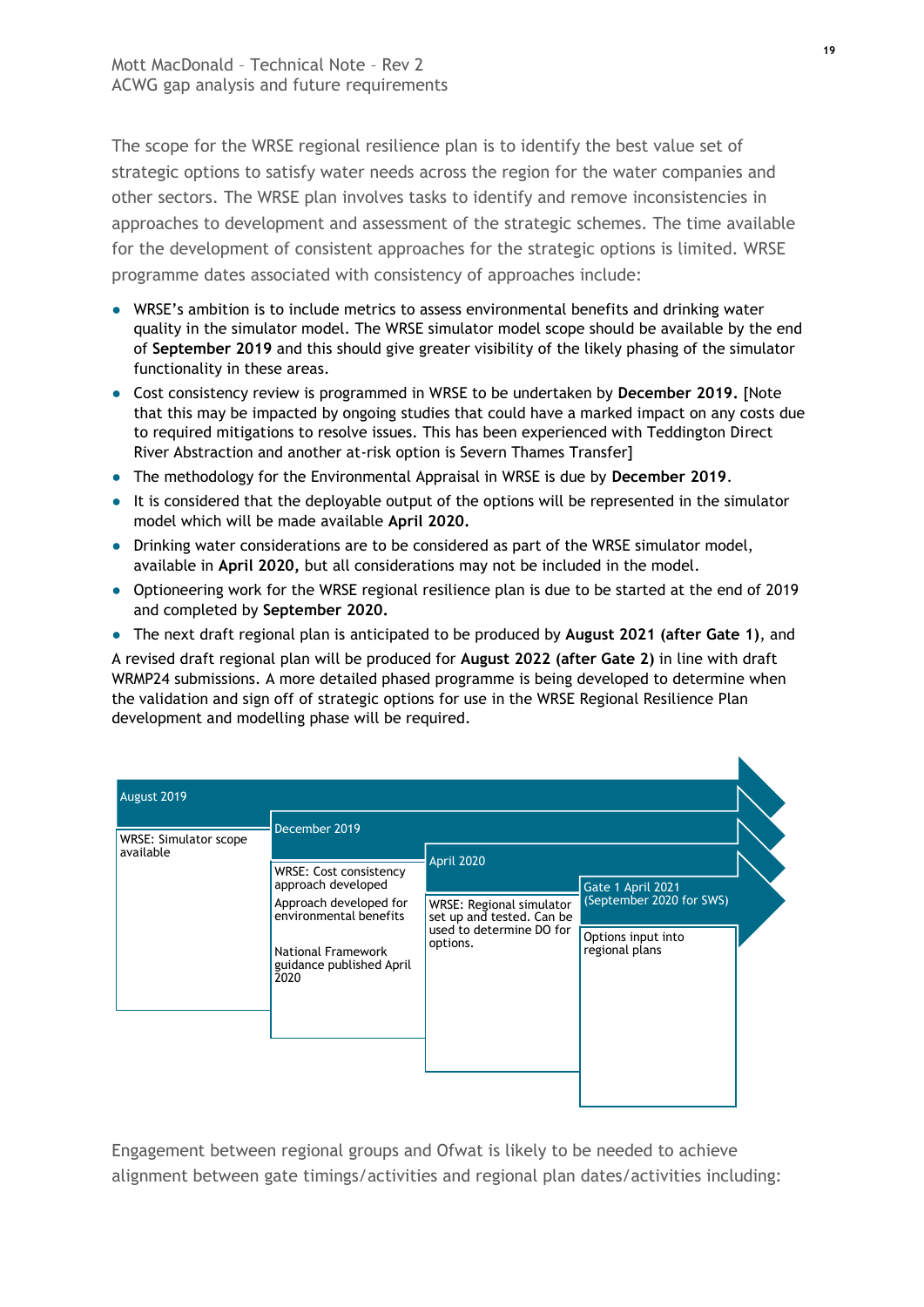- Ofwat's DD shows Gate 1 occurring in April 2021 before draft regional plans are produced in August 2021 – it is unclear how Gate 1 decisions can be made without outputs from the regional modelling. Gates may be best timed after publication of regional plan staged outputs, such that Ofwat has sufficient time to review the outputs from each regional plan stage before making decisions at Gates;
- Consideration as to what regional plan outputs will be available to feed into the earlier gates proposed by Ofwat for Southern Water
- Recognition in the Gate activities that investigations associated with some options are likely to continue beyond Gate 1 (and potentially Gate 2), and so assessments of cost, DO and wider benefits (environmental, social and economic) will need to be updated at each stage/gate.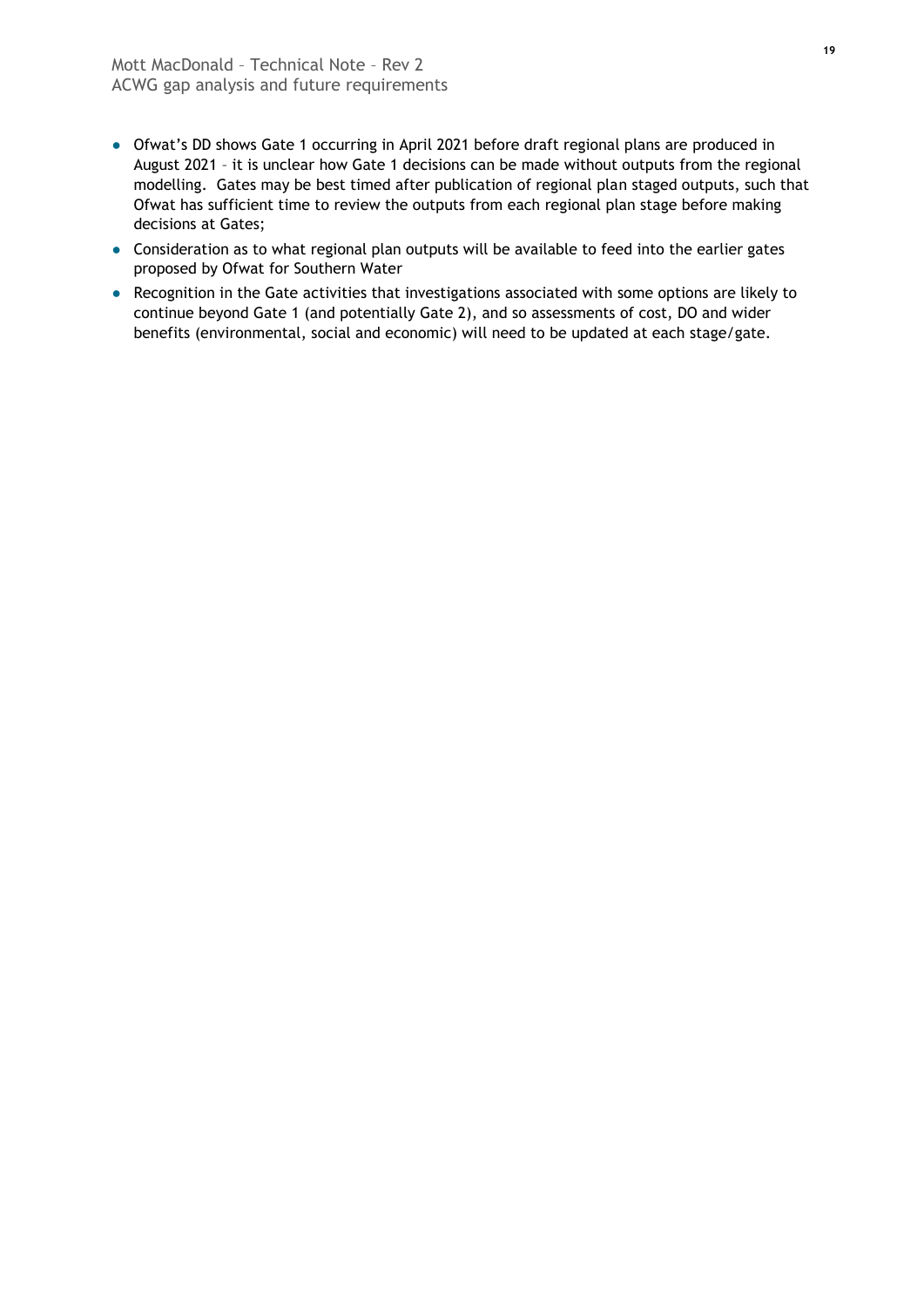### <span id="page-45-0"></span>**Appendix B: DD and proposed revised timelines**